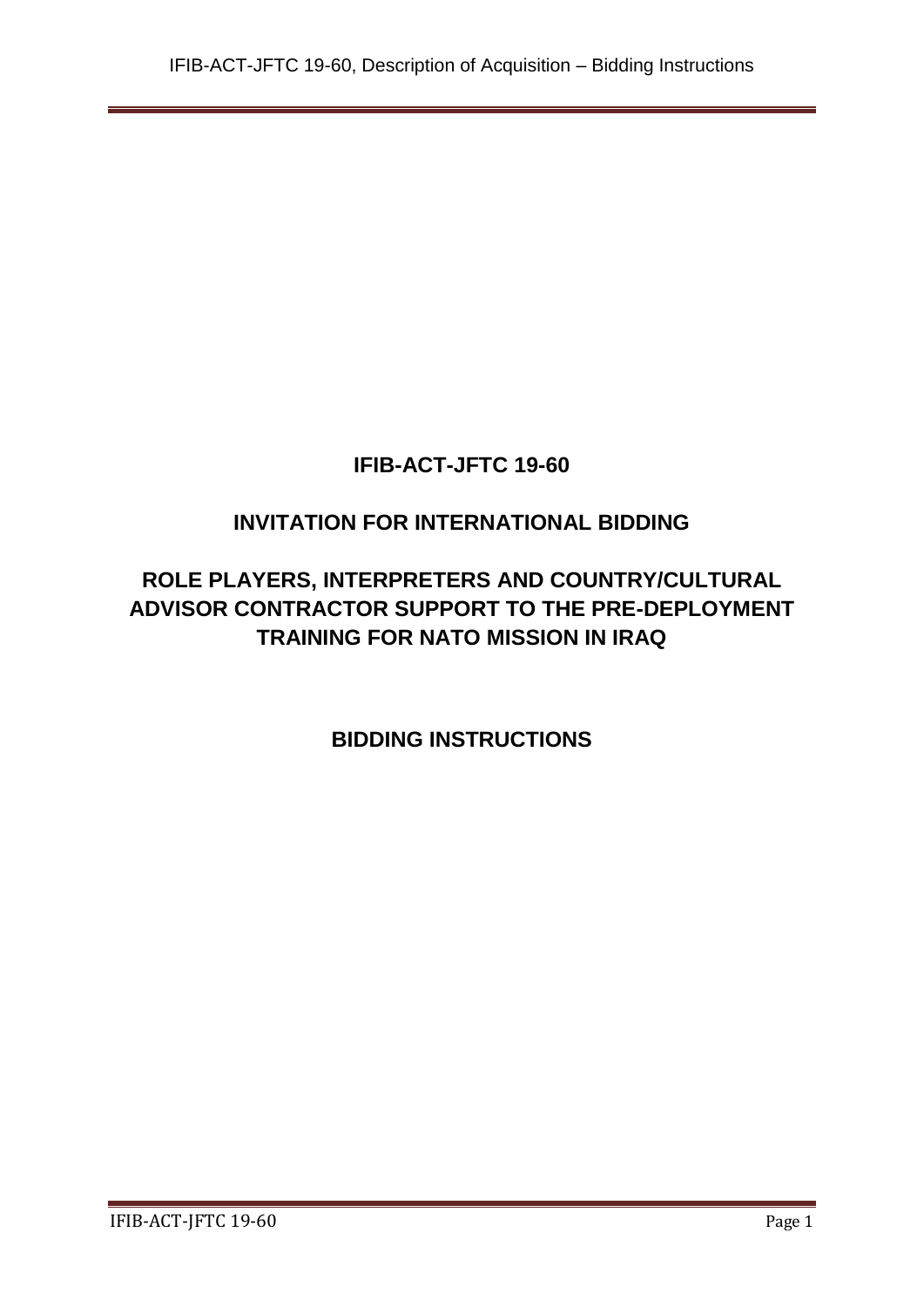# **PART I – BIDDING INSTRUCTIONS**

# **TABLE OF CONTENTS**

- 1. General
- 2. Classification
- 3. Definitions
- 4. Eligibility
- 5. Exemption of Taxes
- 6. Terms and Conditions of the Bid
- 7. Amendments or Cancellation
- 8. Clarifications to the Solicitation
- 9. Bid Closing Date
- 10. Bid Validity
- 11. Contents of Proposal
- 12. Proposal Submission
- 13. Late Proposals
- 14. Bid Withdrawal
- 15. Bid Evaluation
- 16. Clarifications of Proposals
- 17. Award
- 18. Communication
- 19. Points of Contact

# **ENCLOSURES:**

- 1. Proposal Checklist
- 2. Address Label
- 3. Compliance Statement
- 4. Past Performance Information Form
- 5. Mandatory Price Proposal Format
- 6. Certification of Security Clearance
- 7. Certificate of Bid Validity
- 8. Certificate of Independent Determination
- 9. Certificate of Exclusion of Taxes and Charges
- 10. Statement of Absence of Conflict of Interest
- 11. Certificate of Legal Name of Bidder

# **PART II – GENERAL CONTRACT TERMS AND PROVISIONS**

JFTC General Contract Terms and Conditions

# **PART III – SPECIAL PROVISIONS AND TECHNICAL INFORMATION**

Section A - JFTC Special Terms and Conditions for Commercial Personnel Services **Contracts** 

Section B – Statement of Work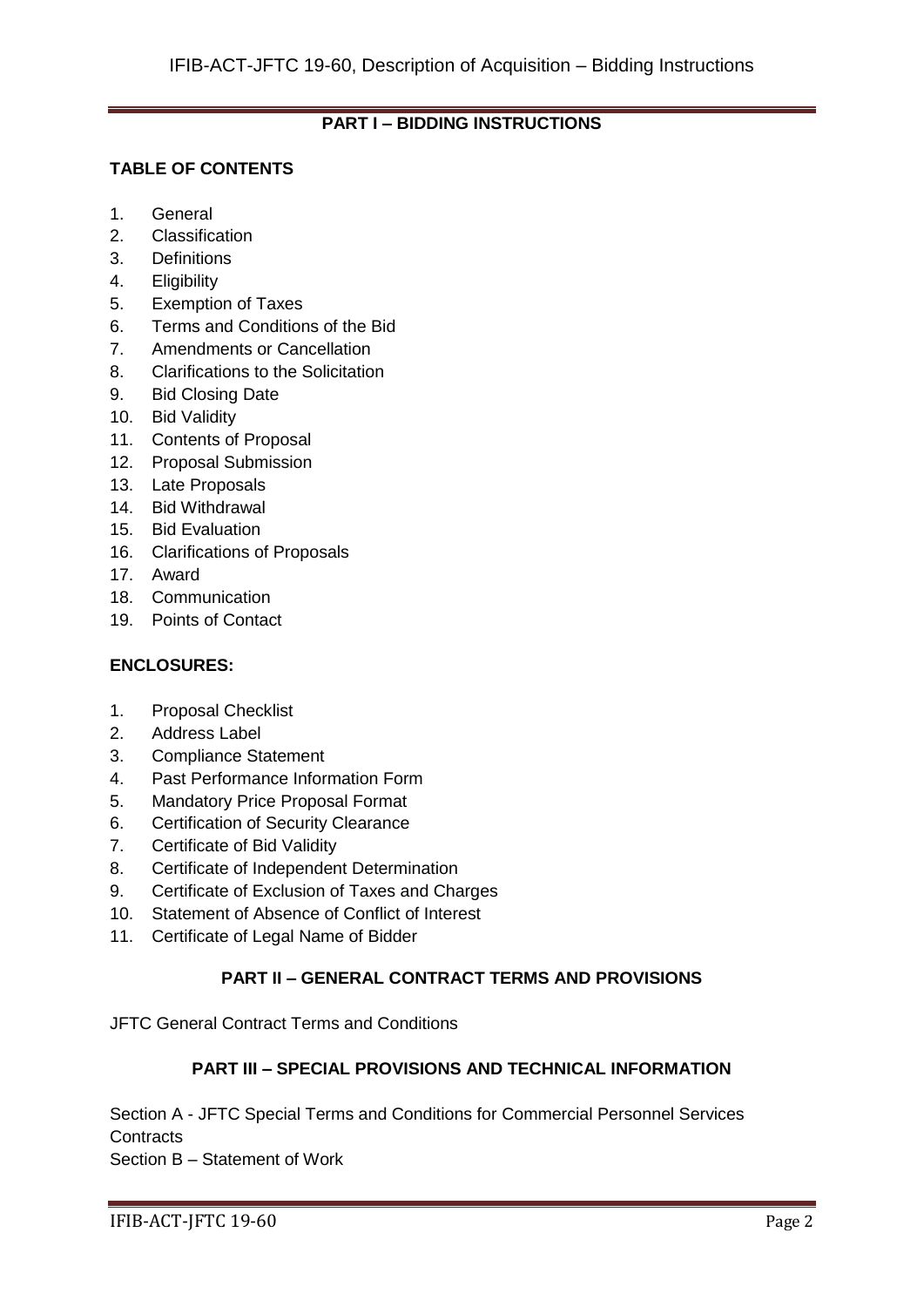# **PART I - BIDDING INSTRUCTIONS**

### **1. General**

The purpose of this Invitation for International Bidding (IFIB) is the competitive selection of the lowest compliant bidder offering services for Role Players, Interpreters and Country/Cultural Advisor Contractor Support to the Pre-Deployment Training for NATO Mission in Iraq (NMI). The result of this IFIB will be the Short Term Operational Commercial Personnel Services Contract in Support of Training Events in accordance with the JFTC Special Contract Terms and Conditions. The result of this bidding will be Indefinite Delivery (ID) Requirements Contract.

### **2. Classification**

This IFIB is an UNCLASSIFIED document.

### **3. Definitions**

- a) The term "Potential Bidder", shall refer to the entity that intents, without commitment, to participate in this IFIB.
- b) The term "Bidder", shall refer to the bidding entity that has completed a bid in response to this IFIB.
- c) The term "Compliance" as used herein means strict conformity to the requirements and standards specified in this IFIB.
- d) The term "Contractor" shall refer to the bidding entity to which the contract is awarded.
- e) The term "Contracting Officer" or "CO" designates the official who is executing this IFIB and awarding the contract on behalf of the JFTC.
- f) "Contracting Officer Technical Representative" or "COTR" is the official who is appointed for the purpose of determining compliance of the successful bid, per the technical specifications.
- g) The term "Key Personnel" shall refer to certain experienced, professional and/or technical personnel essential for successful accomplishment of the work to be performed under the contract that are listed in Technical Evaluation Matrix and whose resumes were submitted by the bidding entity for evaluation of the proposal/ bid.
- h) The term "Statement of Work" (hereinafter referred to as SOW) refers to the technical requirements defined by JFTC.
- i) The term "JFTC" shall refer to the Joint Force Training Centre.
- j) The term "ACT" shall refer to the Allied Command Transformation.
- k) The term "NATO", shall refer to the North Atlantic Treaty Organisation.
- l) The term "days" as used in this IFIB shall, unless otherwise stated, be interpreted as meaning calendar days.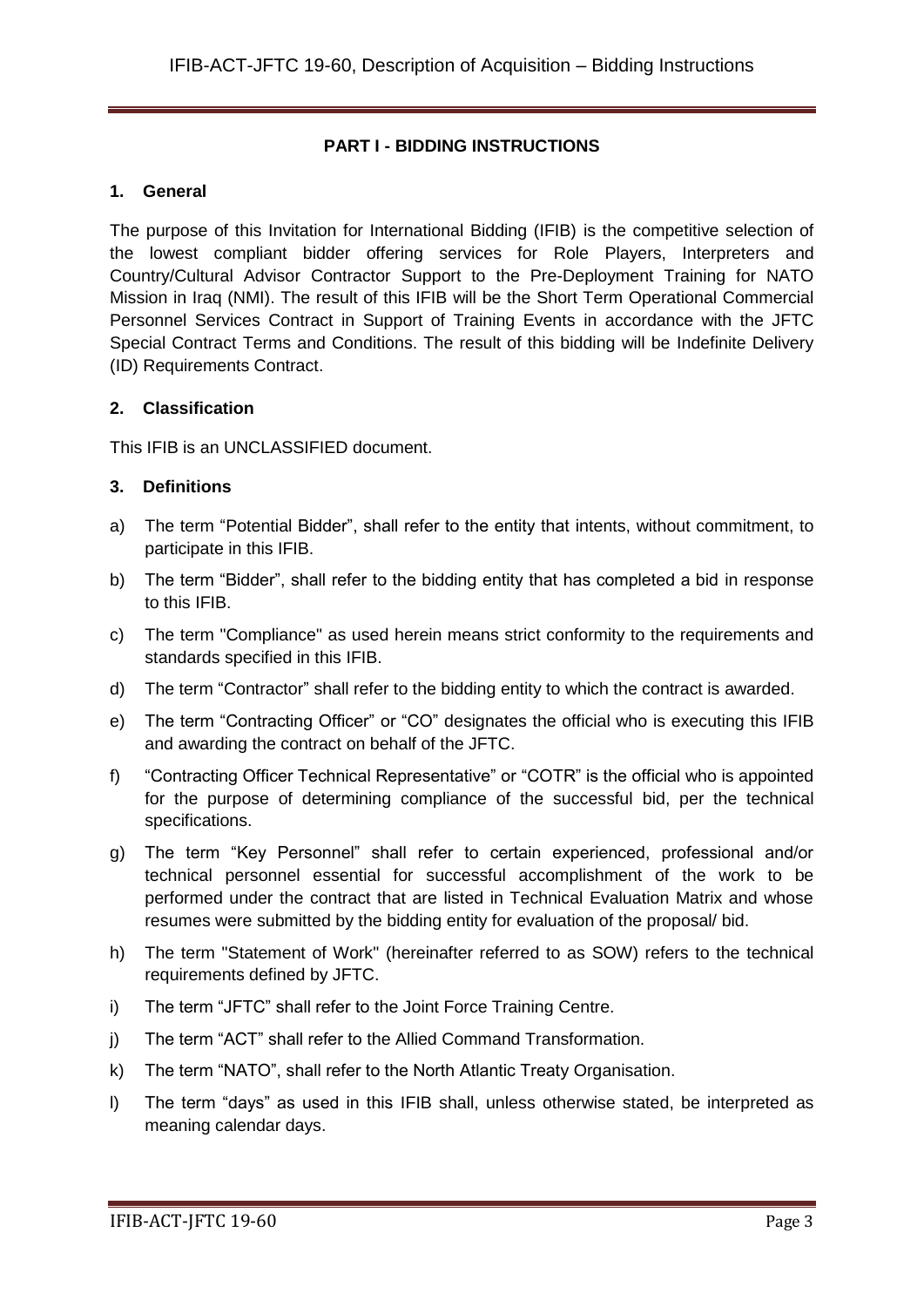# **4. Eligibility**

This IFIB is opened to governmental or commercial entities that:

- a) Originate and are chartered/incorporated within NATO member nations.
- b) Contractor personnel performing services under the contract must be citizens of a NATO nation, having appropriate professional training and experience in related field(s), and meet applicable criteria for personal security clearance.
- c) have successfully provided similar services (at least two (2) contracts within the past three years) to NATO entities or NATO-member national military command or training centre.

### **5. Exemption of taxes**

In accordance with Article VIII of the Paris Protocol dated 28 August 1952 and Art. 17 of the Supplementary Agreement between the Government of the Republic of Poland and Headquarters, Supreme Allied Commander Transformation and the Supreme Headquarters Allied Powers Europe to the Protocol on the status of International Military Headquarters set up pursuant to the North Atlantic Treaty, dated 9 July 2016, goods and services under this Contract are exempt from taxes, duties and similar charges.

### **6. Terms and Conditions of the Bid**

All the terms and conditions of a bid are deemed to be accepted by the Bidder and incorporated into the Bidder's proposal submission. It is the JFTC's intention that the General and Special Terms and Conditions stated in this bid and the successful Bidder's response to this bid will form the contract between the JFTC and the successful Bidder.

#### **7. Amendment or Cancellation**

- a) The JFTC reserves the right to amend or delete any one or more of the requirements, terms, conditions or provisions of the IFIB prior bid opening. A solicitation amendment or amendments shall announce such action.
- b) Amendments issued before the established time and date for receipt of offers shall be issued to all parties receiving the solicitation.
- c) Amendments issued after the established time and date for receipt of offers shall be issued to all bidders that have not been eliminated from the competition, provided that the reasons for the elimination are not material in the changes.
- d) The JFTC reserves the right to cancel, suspend or withdraw for re-issue at a later date, at any time, this IFIB either partially of in its entirety. No legal liability on the part of the JFTC shall be considered for recovery of costs in connection to bid preparation. All efforts undertaken by any bidder shall be done considering and accepting, that no costs shall be recovered from the JFTC. If this IFIB is cancelled prior to the bid opening, the bids already received shall be returned, unopened to the senders upon their request.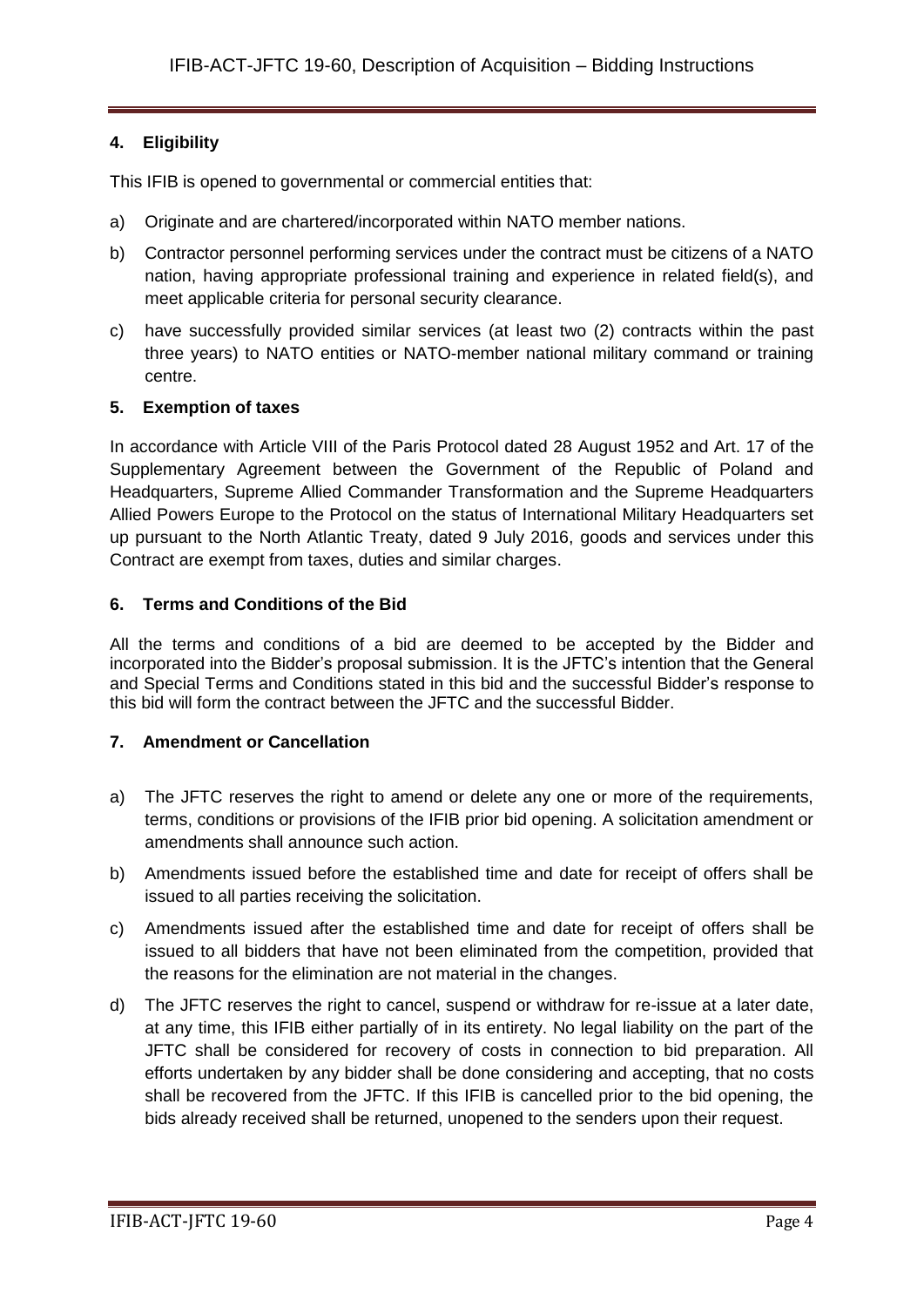### **8. Clarifications to the Solicitation**

- a) Potential Bidders should seek clarification at their earliest convenience. Any explanation regarding the meaning or interpretation of terms, clause, provision or specifications of this IFIB, shall be requested in writing, from the Contracting Officer. The Contracting Officer must receive such requests for clarification no later than 28 calendar days before bid closing date. The Contracting Officer is under no obligation to answer questions submitted after this time.
- b) Information in response to a request for clarification to a potential bidder shall be furnished to all potential Bidders as a Question and Answer (Q&A) amendment (except for the identity of the questioner) not later than 28 calendar days before the closing date for bids. All such amendments shall be incorporated into this IFIB and published on the JFTC website as part of this solicitation. The published answers issued by the Contracting Officer shall be regarded as the authoritative interpretation of the IFIB. Oral interpretations shall not be binding unless confirmed in writing by the Contracting Officer.
- c) The [Frequently Asked Questions](http://www.jftc.nato.int/organization/contracting) (FAQ) published on the JFTC official website contain answers to some of the commonly asked questions. The aim of FAQ is to help the potential bidders to understand bidding process. Please peruse them first.

### **9. Bid Closing Date**

- a) Bids shall be received at the JFTC Contracting Office, no later than 22 November 2019, 13:00 hours, Central European Time. No bids shall be accepted after this time and date.
- b) Written and duly justified requests for extensions of the bid closing date shall be submitted directly to the Contracting Officer, and may be granted at his discretion. Such requests must reach the Contracting Officer not later than 14 calendar days prior bid closing date. When extensions of the bid closing date are granted, the Contracting Officer will immediately advise all the potential offerors by publishing it on the JFTC website, and when possible, by sending the notification via email.

# **10. Bid Validity**

- a) Bids shall be irrevocable for a period of ninety days (90) from the applicable closing date set forth within this IFIB.
- b) In order to comply with this requirement, the bidder shall complete the Certificate of Bid Validity set forth in Enclosure 7. Bids offering less than the period of time referred to above for acceptance by the Contract Award Committee (CAC) may be determined to be non-compliant.
- c) The CAC will endeavor to complete the evaluation and make an award within the period referred to above. However, should that period of time prove insufficient to render an award, the CAC reserves the right to request an extension of the period of validity.
- d) Upon notification by the Contracting Officer of such a request for a time extension, the bidders shall have the right to: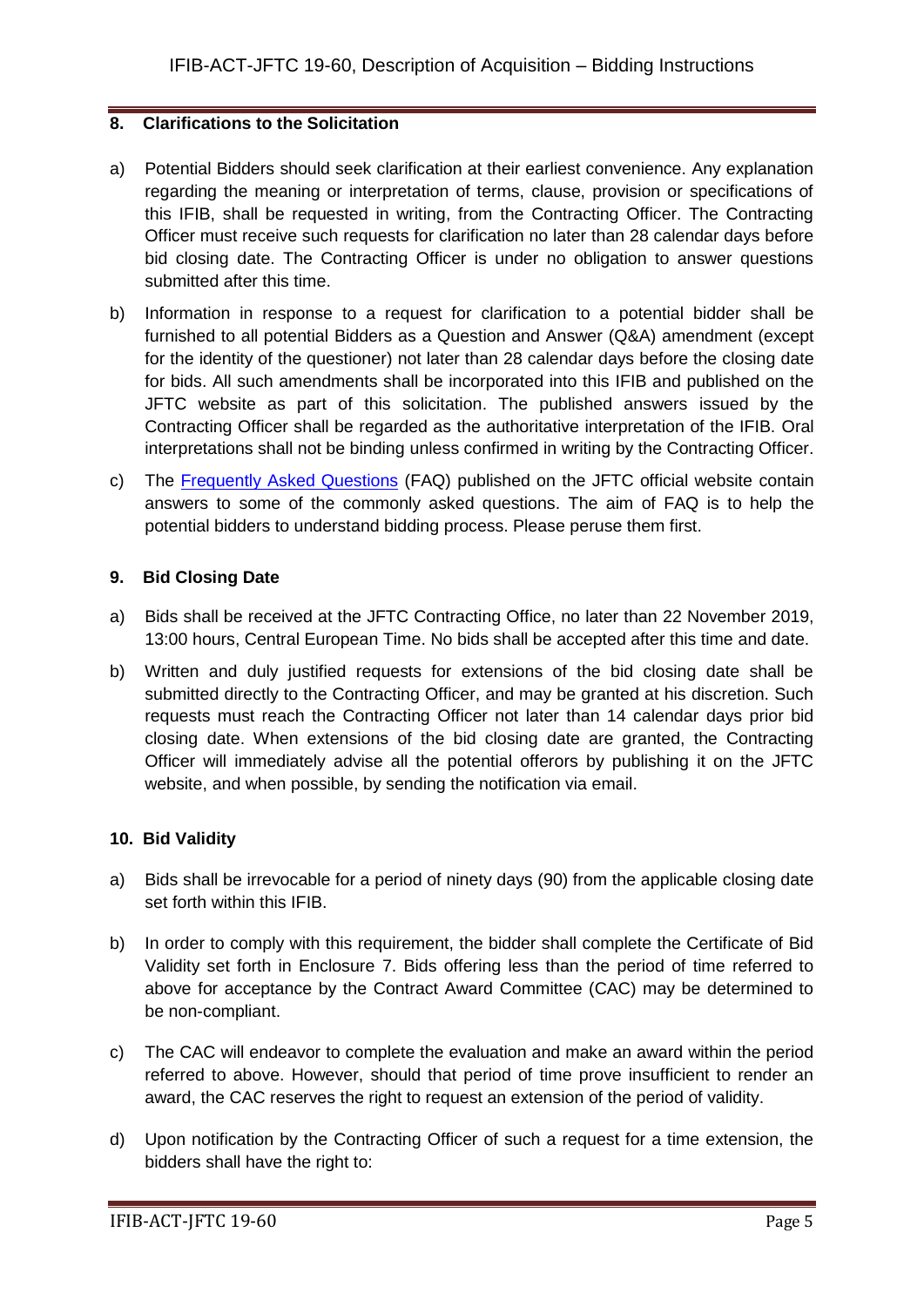- a. accept this extension of time in which case bidders shall be bound by the terms of their offer for the extended period of time and Certificate of Bid Validity extended accordingly; or
- b. refuse this extension of time and withdraw the Bid.
- e) Bidders shall not have the right to modify their Bids due to Contracting Officer request for extension of the Bid validity unless expressly stated in such request.

# **11. Contents of Proposal**

The proposal **shall consist of 4 (four) copies** of the following minimum paper documents (clipped – neither binding nor prong folders please):

- a) A table of contents for the entire proposal (Enclosure #1);
- b) The Bidder's full name, address, Points of Contact (POC), telephone number and e-mail address;
- c) Compliance Statement (Enclosure #3);
- d) Two Past Performance Information Forms (Enclosure #4);
- e) Reference letter/s confirming successful provision of services provided and defined in the Enclosure #4;
- f) Company Price Proposal in sealed format (Enclosure #5);
- g) Certification of Security Clearance (Enclosure #6);
- h) Certificate of Bid Validity (Enclosure #7);
- i) Certificate of Independent Determination (Enclosure #8);
- j) Certificate of Exclusion of Taxes and Charges (Enclosure #9);
- k) Statement of Absence of Conflict of Interest (Enclosure #10);
- l) Certificate of Legal Name of Bidder (Enclosure #11).

#### **12. Proposal Submission**

- a) The proposal shall be made in English language.
- b) Bids must be submitted in accordance with the **DOUBLE ENVELOPE SYSTEM**. The **Outer Envelope** or parcel should be duly sealed and carry the following information as presented in the Enclosure #2. The outer envelope must contain **two (2) inner envelopes**, namely:
	- **- Inner Envelope A –** containing **Technical and Administrative Proposal**

#### - **Inner Envelope B –** containing **Price Proposal**

#### **each of them separately sealed and identified (including bidder name).**

c) It is strictly required that bids are presented in the correct format and include all documents necessary to enable the Contract Award Committee to assess them. Failure to respect these requirements will constitute a formal error and may result in the rejection of the tender.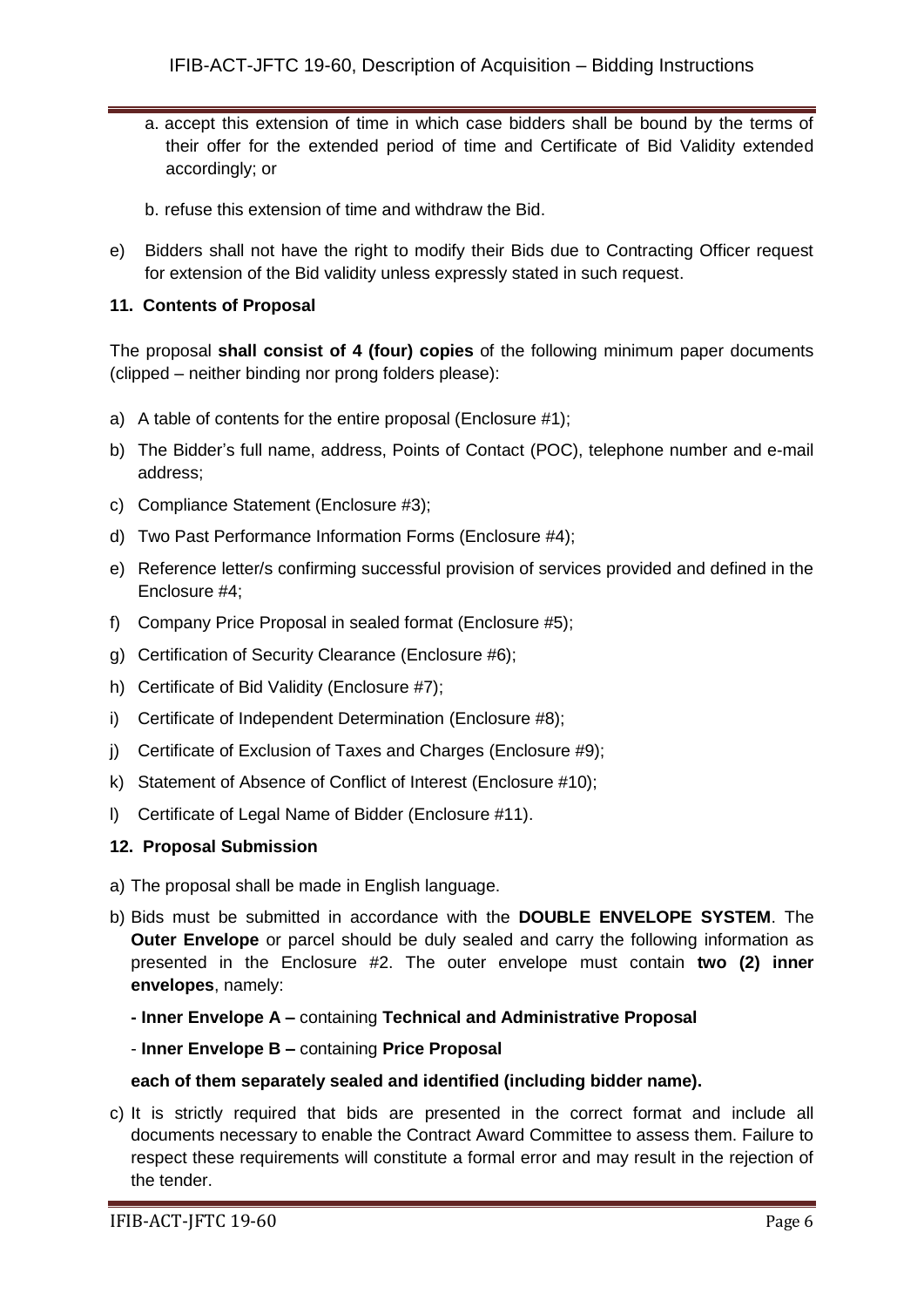- d) An electronic copy (via e-mail) of the Technical and Administrative proposal of maximum 2 PDF files (not exceeding 8MB) is required to the Contracting Officer, prior to the established Bid Closing Date. The Bidders shall not include the Price Proposal.
- e) Partial bidding is not permitted.
- f) Proposal packages may be made by mail, courier or hand carried.
- g) Proposal packages are to be handed to a member of Contracting Office or other member of the Budget and Finance Branch, who shall endorse the package with a time date and delivery official shall counter sign, as to the accuracy of the recording. The delivery shall be scheduled between 08:00 and 15:00 CET (between Monday and Friday only).
- h) Quotations shall be made as net price in the National Currency of the Bidder.
- i) For the purpose of the price comparison all quoted prices will be converted by the Contract Award Committee into PLN on the basis of the Bank Pekao S.A. selling exchange rates at close of business of the last working day preceding the Bid Closing Day.
- j) It is the sole responsibility of the interested company to review any  $Q \& A$  that may be issued in support of this solicitation, prior to bid submission.
- k) No oral bids or oral modifications or telephonic bids shall be considered.
- l) It is the ultimate responsibility prior to submission that all proposal submissions are reviewed to ensure they meet the technical and administrative specifications and that offers meet the limitations and expressed conditions.

# **13. Late Proposals**

- a) It is solely the bidder`s responsibility that every effort is made to ensure that the proposal reaches the JFTC prior to the established closing date and time. All late bids shall be returned to the offering company unopened. Only if it can be unequivocally demonstrated that the late arrival of the bid package was the result of the NATO staff negligence (mishandling) shall the bid be considered.
- b) A delay in a commercial courier service does not constitute a delay by the NATO or government channels.

# **14. Bid Withdrawal**

A bidder may withdraw their bid up to the date and time specified for bid closing. Such withdrawal must be completed in writing, with attention to the JFTC Contracting Officer. The proposal shall be returned to the bidder, at the expense of the Company.

# **15. Bid Evaluation**

a) The evaluation of bids and determination as to the responsiveness and technical adequacy or technical compliance, of the products or services requested, shall be the responsibility of the JFTC. The contract shall be awarded to the bidder submitting the admissible bid offering the lowest priced technically compliant offer. Such determinations shall be consistent with the evaluation criteria specified in the IFIB. The JFTC is not responsible for any content that is not clearly identified in any proposal package.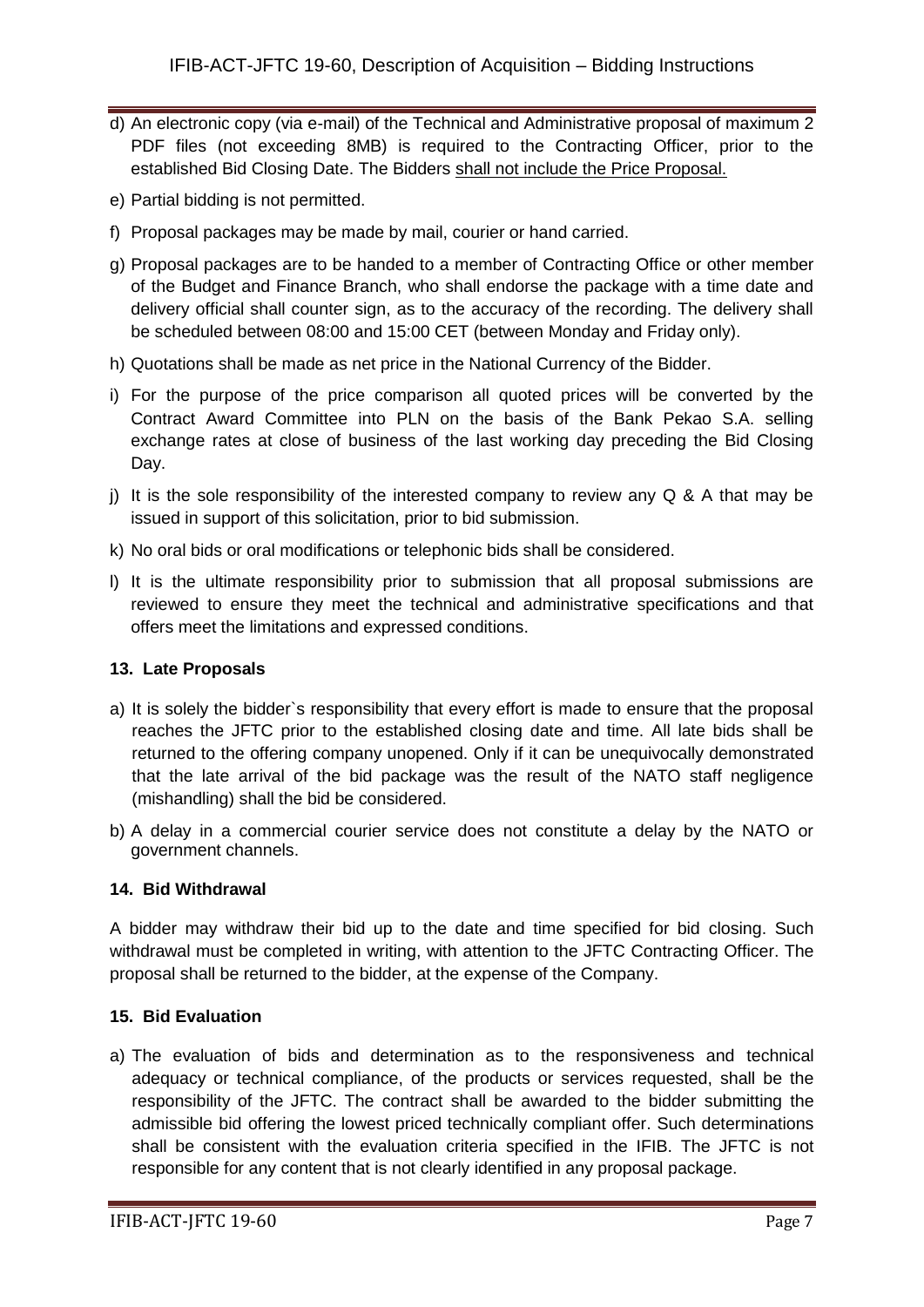- b) Prior to the commencement of the Technical and Price Evaluation, Bids will be reviewed for administrative compliance with the Bid Submission Requirements of this IFIB. These are as follows:
	- (1) The Bid was received by the Bid Closing Date and Time.
	- (2) The Bid is complete, i.e. contains a separate price and separate technical Bid, and it comes in two separate and closed envelopes as described in point 12.b).
	- (3) The bidder has submitted originally signed copies of the required Certificates and Statements and provided all other required Enclosures.
	- (4) The Bid is made in English language. Any documents supporting the bid that are not translated into English language (self-translation will be accepted) shall not be considered eligible.
	- (5) The Technical Proposal is complete and meets the purpose of this IFIB.

A Bid that fails to conform to one or more of the above requirements will be declared noncompliant and shall not be evaluated further by JFTC (selection criteria: pass or fail).

- c) Determination of Technical Compliance (selection criteria: pass or fail).
- d) Upon determination that the technical volume is responsive and technically compliant, such offers shall be approved to the next phase (price) of the two-step bidding process.
- e) Successful cost price criteria (Lowest Price Technical Compliant Offer). The CAC shall open and record the price proposals of the Technically Compliant Offers only. No deviation from proposed pricing is authorised.

#### **16. Clarifications of Proposals**

During the entire evaluation process the JFTC reserves the right to discuss any bid with the order to clarify what is offered and interpretation of language within the bid, to resolve in potential areas of noncompliance. Clarifications should not cause prices to change or technical offering to materially change. Following receipt of bids/proposals, clarification requests should be limited to resolving likely administrative errors (e.g., clerical mistakes, as in the obvious misplacement of a decimal point).

# **17. Award**

- a) The JFTC contemplates to award a contract to a single source.
- b) The JFTC Contract Award Committee shall award the contract to the Bidder whose conforming proposal represents the lowest compliant offer.
- c) The JFTC reserves the right to negotiate minor deviations to the listed Special and General Terms and Conditions to this IFIB.
- d) Contract Award date is anticipated in November/December 2019.
- e) The JFTC reserves the right to withdraw the award of the contract to a successful Bidder within 30 days of the award if in the opinion of the JFTC the successful Bidder is unable or unwilling to enter into a form of contract satisfactory to the JFTC. The JFTC shall be entitled to do so without any liability being incurred by the JFTC to the Bidder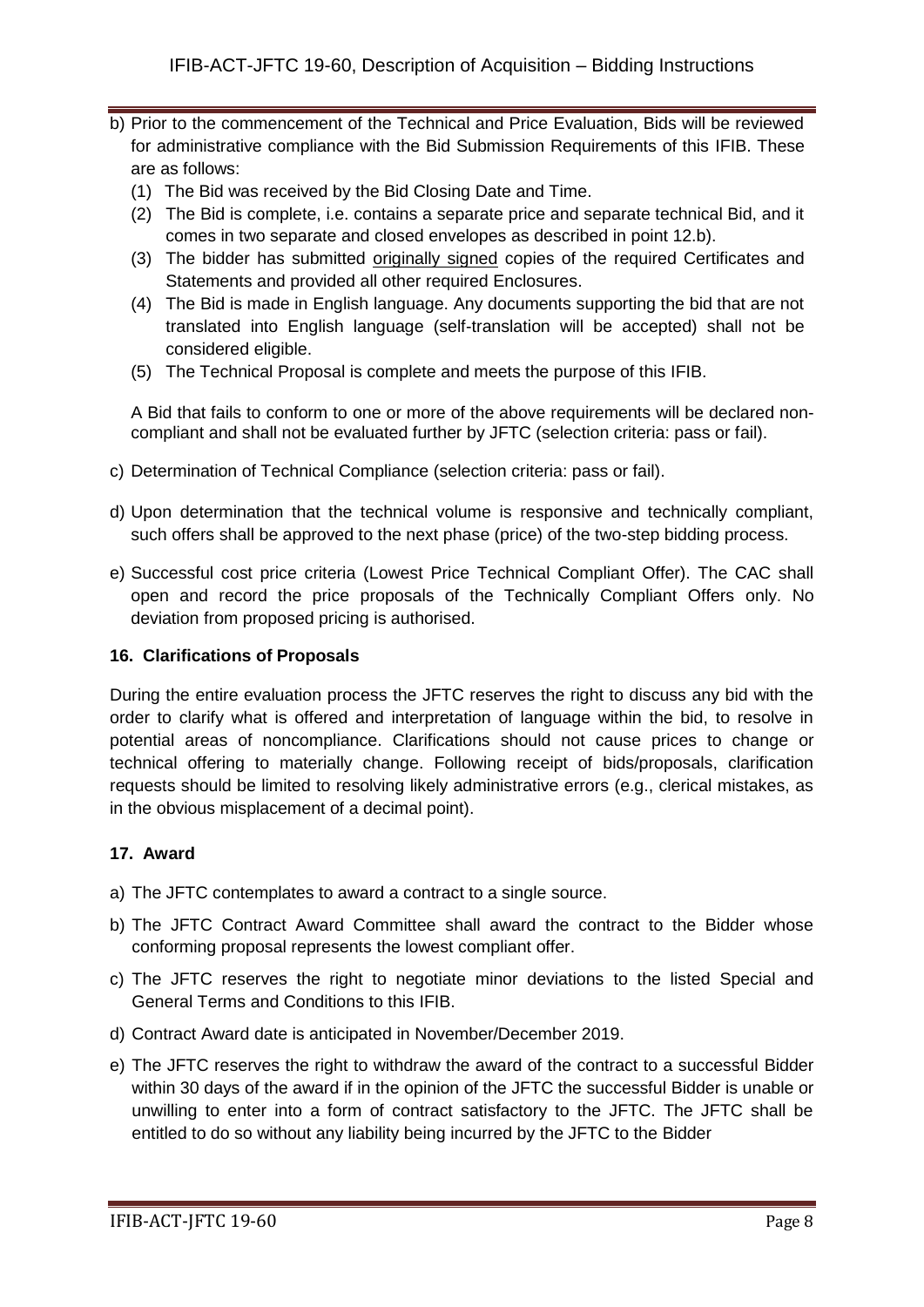# **18. Communications**

- a) All communication related to this IFIB, between a potential bidder and the JFTC shall be only through the JFTC Contracting Officer. Designated contracting staff shall assist the JFTC Contracting Officer in the administrative process. There shall be no contact with other JFTC personnel in regard to this IFIB. Such adherence shall ensure Fair and Open Competition with equal consideration and competitive footing leverage to all interested parties.
- b) Any attempt by a bidder to obtain confidential information, enter into unlawful agreements with competitors or influence the Contract Award Committee or JFTC during the process of examining, clarifying, evaluating and comparing bids will lead to the rejection of its bid.

# **19. Point of Contact**

Ryszard PIASECKI, JFTC Contracting Officer [ryszard.piasecki@jftc.nato.int](mailto:ryszard.piasecki@jftc.nato.int)

All correspondence shall be forwarded to:

Joint Force Training Centre BUDFIN – Contracting Office IFIB-ACT-JFTC 19-60 ul. Szubinska 2 85-915 Bydgoszcz (Poland)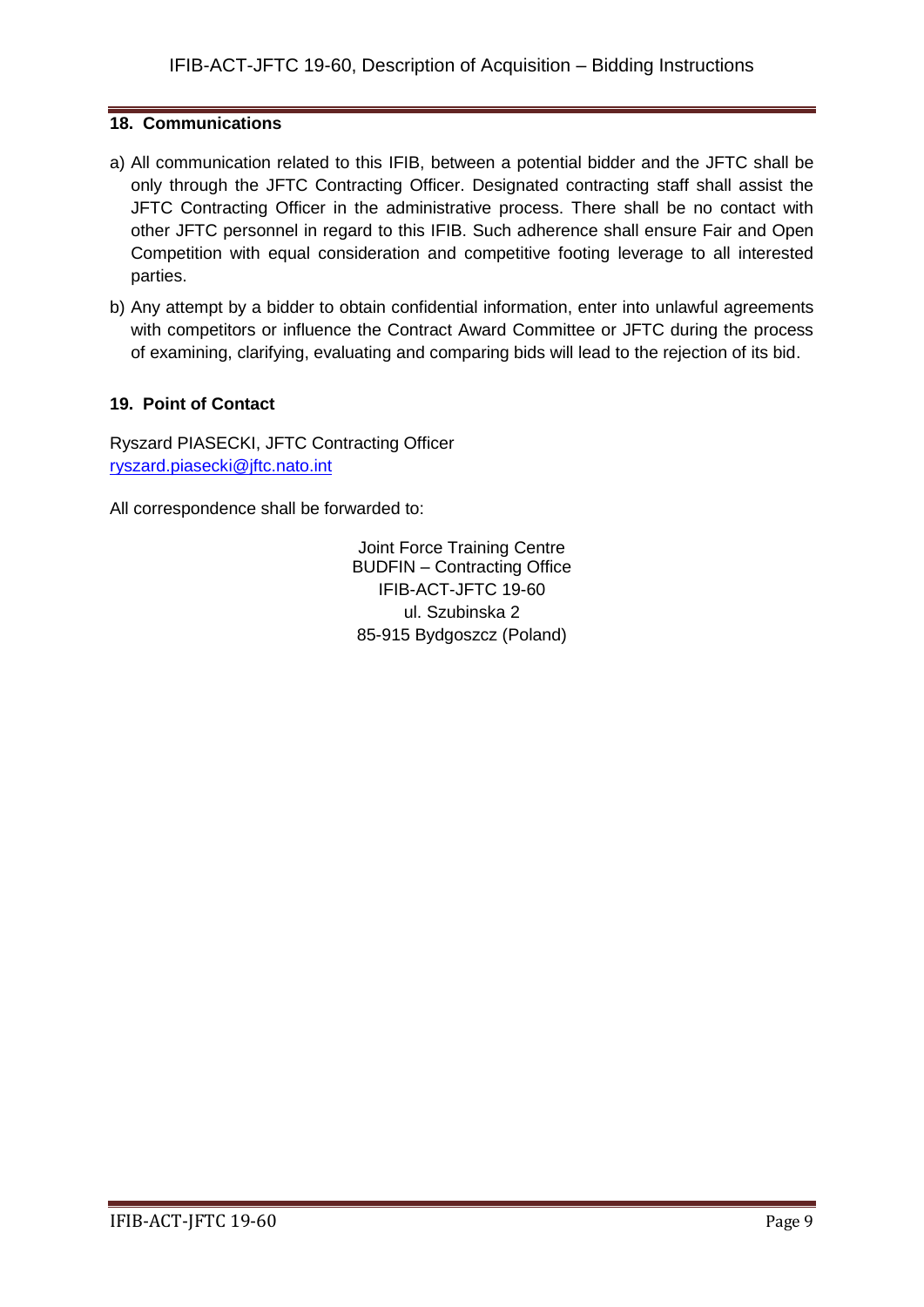# **PROPOSAL CHECKLIST**

Table of Contents

#### **ADMINISTRATIVE**

Bidder`s full name, address, POC, telephone number, fax number, e-mail address.

Compliance Statement (Enclosure #3).

Certification of Security Clearance (Enclosure #6)



Certificate of Bid Validity (Enclosure #7)

Certificate of Independent Determination (Enclosure #8)

Certificate of Exclusion of Taxes and Charges (Enclosure #9)

Statement of Absence of Conflict of Interest (Enclosure #10)

Certificate of Legal Name of Bidder (Enclosure #11)

#### **TECHNICAL**



Technical proposal, including:



Two (2) Past Performance Information Forms - (Enclosure #4)

Reference letter/s confirming successful provision of services provided and defined in the Enclosure #4

#### **PRICE**



Price Proposal (Enclosure #5).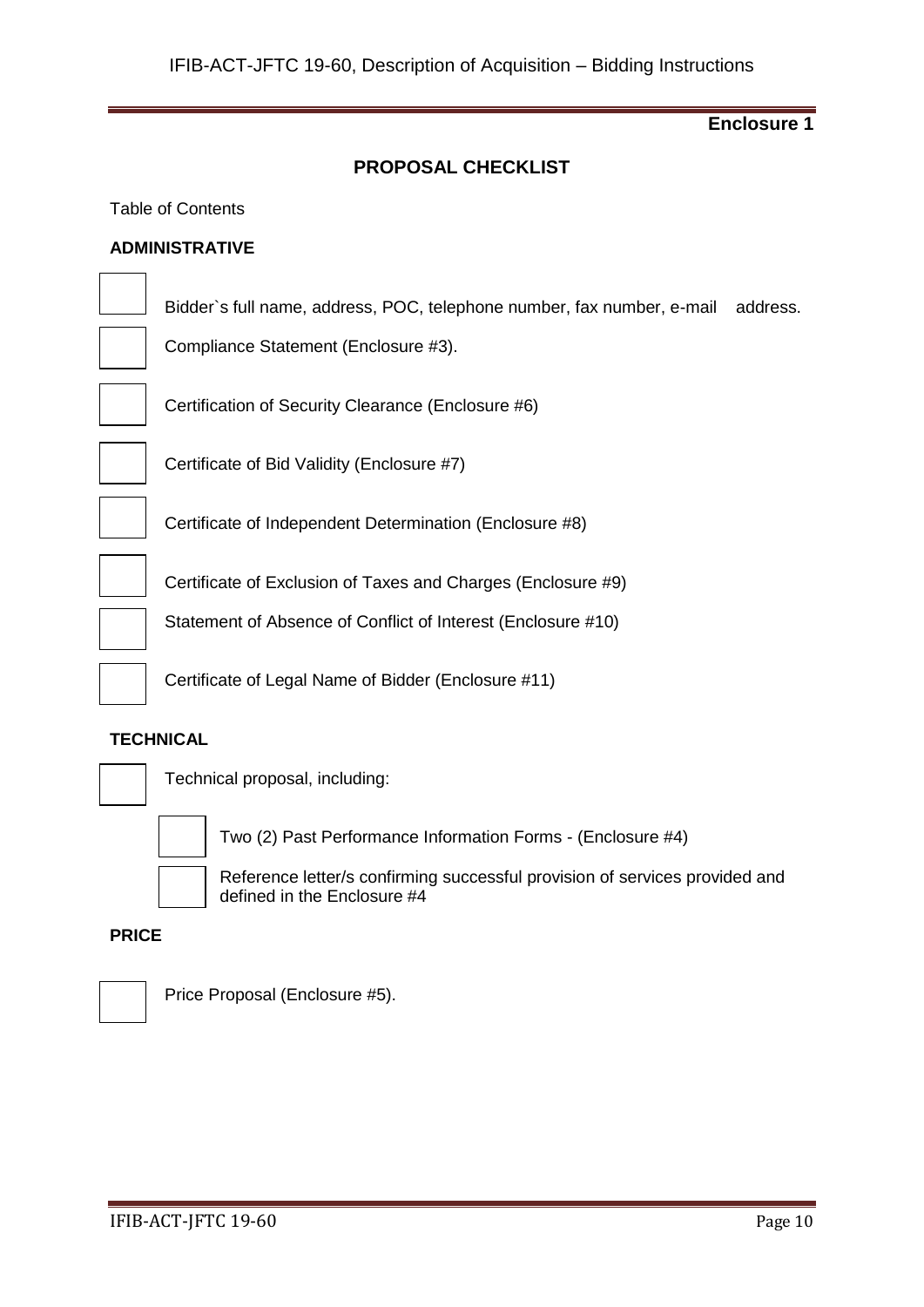# **ADDRESS LABEL**

(The label below is to be completed by the bidder and affixed to the exterior envelope; parcel or package mailed or delivered to JFTC)

# **SEALED BID TO IFIB-ACT-JFTC 19-60**

**(to be opened by Contract Award Committee only)**

**Sender: \_\_\_\_\_\_\_\_\_\_\_\_\_\_\_\_\_\_\_\_\_\_\_\_\_\_\_**

**\_\_\_\_\_\_\_\_\_\_\_\_\_\_\_\_\_\_\_\_\_\_\_\_\_\_\_ \_\_\_\_\_\_\_\_\_\_\_\_\_\_\_\_\_\_\_\_\_\_\_\_\_\_\_**

> **Joint Force Training Centre (JFTC) BUDFIN Attn: Ryszard PIASECKI IFIB-ACT-JFTC 19-60 ul. Szubinska 2 85-915 Bydgoszcz POLAND**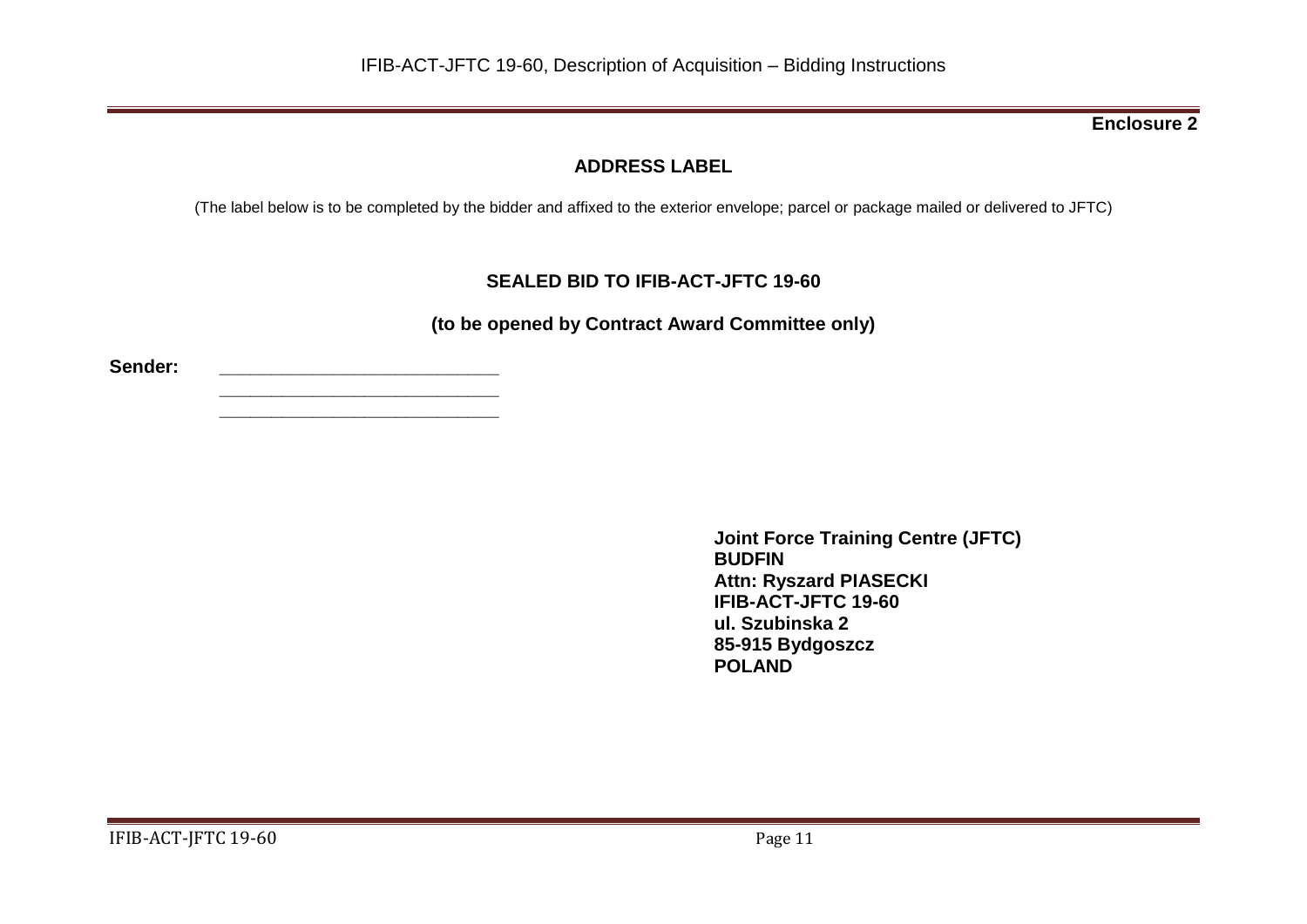# **COMPLIANCE STATEMENT**

It is hereby stated that our Company has read and understood all documentation issued as a part of the IFIB-ACT-JFTC 19-60. There are no further questions or requests for clarifications regarding this IFIB.

| Company:      | Signature: |
|---------------|------------|
| Name & Title: | Date:      |

The proposal of our Company submitted in response to the referenced solicitation is fully compliant with the provisions of IFIB-ACT-JFTC 19-60, and the intended contract with the following exception(s); such exemptions are considered non substantial to the JFTC solicitation provisions issued.\*

\_\_\_\_\_\_\_\_\_\_\_\_\_\_\_\_\_\_\_\_\_\_\_\_\_\_\_\_\_\_\_\_\_\_\_\_\_\_\_\_\_\_\_\_\_\_\_\_\_\_\_\_\_\_\_\_\_\_\_\_\_\_\_\_\_\_\_\_\_\_\_\_\_\_

| Clause                                 | Description of Minor Deviation    |
|----------------------------------------|-----------------------------------|
| -------------------------------        |                                   |
| -------------------------------        |                                   |
| -------------------------------        |                                   |
| -------------------------------        |                                   |
| -------------------------------        |                                   |
| -------------------------------        |                                   |
| -------------------------------        |                                   |
| -------------------------------        | (If applicable, add another page) |
|                                        |                                   |
| Company: ________________________      |                                   |
| Name & Title: ________________________ |                                   |
|                                        |                                   |

\* Bidder's proposal must be based on full compliance with the terms, conditions and requirements of the IFIB and all future clarifications and/or amendments. The Bidder may offer variations in specific implementation and operational details provided that the functional and performance requirements are fully satisfied. In case of conflict between the compliance statement and the detailed evidence or explanation furnished, the detailed evidence/comments shall take precedence/priority for the actual determination of compliance. Minor or non-substantial deviations may be accepted. Substantial changes shall be considered non responsive.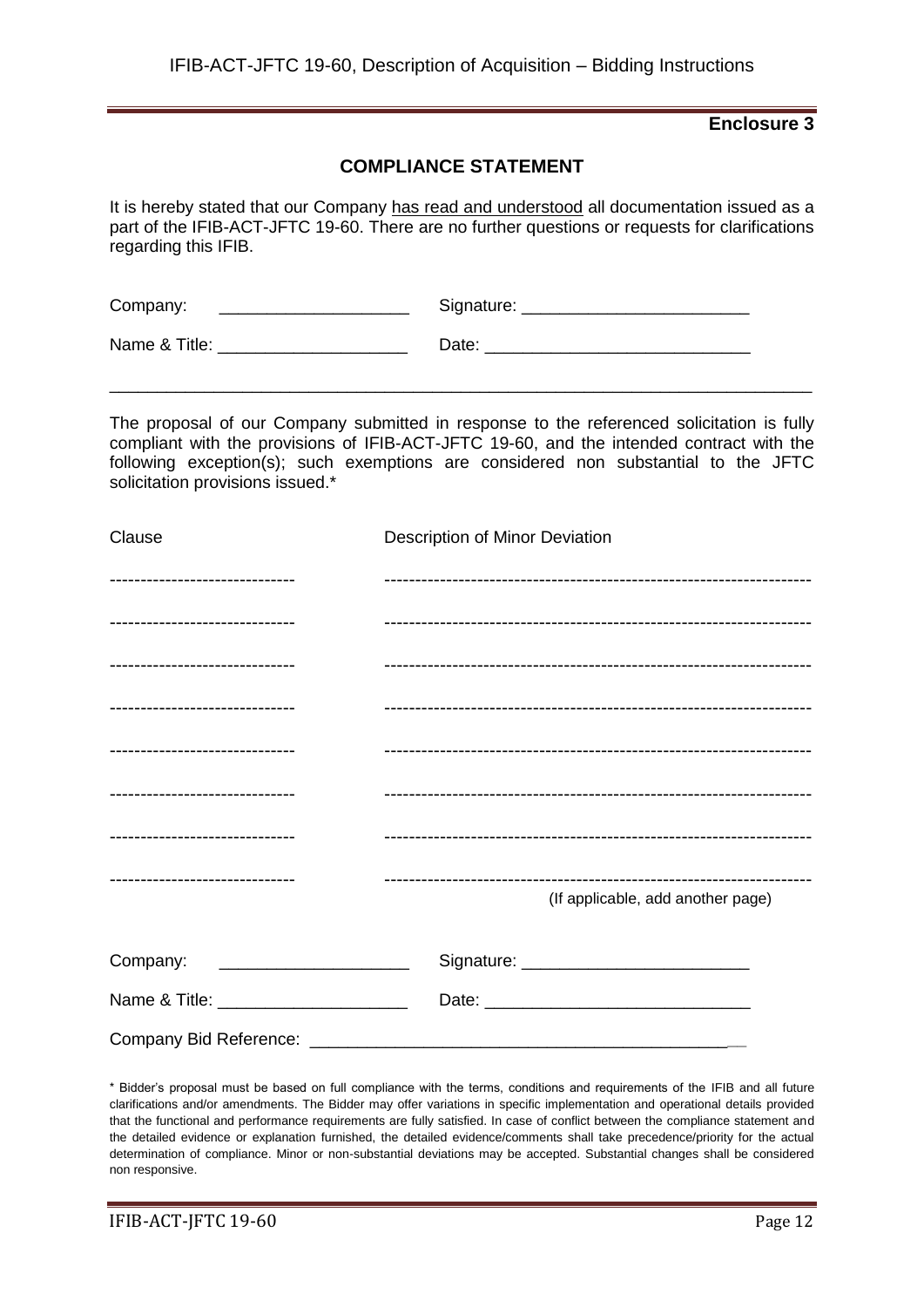# **PAST PERFORMANCE INFORMATION FORM**

(The Bidder must provide a minimum of two (2) past performance citations for work within the past three years)

#### **PAST PERFORMANCE DATA**

**(a) Contracting Agency:**

**(b) Contract No:**

**(c) Type of Contract (Firm Fixed Price, IDIQ, Requirements):**

**(d) Title of Contract:**

**(e) Summary of work performed and relevance to current acquisition (to include summary of staff used by number and position):**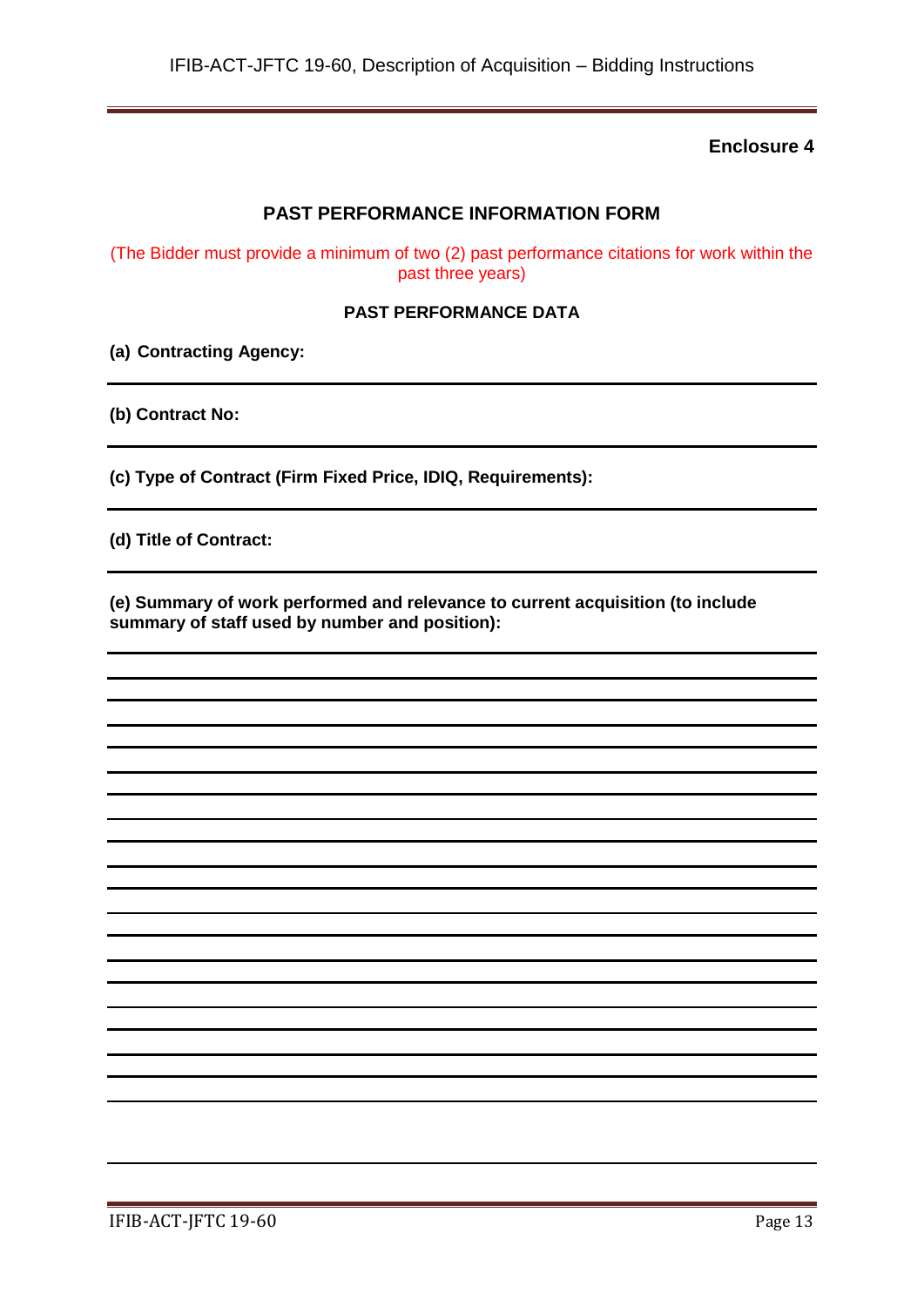**\_\_\_\_\_\_\_\_\_\_\_\_\_\_\_\_\_\_\_\_\_\_\_\_\_\_\_\_\_\_\_\_\_\_\_\_\_\_\_\_\_\_\_\_\_\_\_\_\_\_\_\_\_\_\_\_\_\_\_\_\_\_\_\_\_\_\_\_\_\_\_\_\_\_ \_\_\_\_\_\_\_\_\_\_\_\_\_\_\_\_\_\_\_\_\_\_\_\_\_\_\_\_\_\_\_\_\_\_\_\_\_\_\_\_\_\_\_\_\_\_\_\_\_\_\_\_\_\_\_\_\_\_\_\_\_\_\_\_\_\_\_\_\_\_\_\_\_\_ \_\_\_\_\_\_\_\_\_\_\_\_\_\_\_\_\_\_\_\_\_\_\_\_\_\_\_\_\_\_\_\_\_\_\_\_\_\_\_\_\_\_\_\_\_\_\_\_\_\_\_\_\_\_\_\_\_\_\_\_\_\_\_\_\_\_\_\_\_\_\_\_\_\_ \_\_\_\_\_\_\_\_\_\_\_\_\_\_\_\_\_\_\_\_\_\_\_\_\_\_\_\_\_\_\_\_\_\_\_\_\_\_\_\_\_\_\_\_\_\_\_\_\_\_\_\_\_\_\_\_\_\_\_\_\_\_\_\_\_\_\_\_\_\_\_\_\_\_**

**(f) Contract amount and currency:**

**(g) Period of Performance:**

**(h) Name, Address, Fax, email and Telephone No. of Reference:**

**(i) Indicate Whether Reference Acted as Prime or Sub-contractor:**

**(j) Comments regarding compliance with contract terms and conditions:**

**(k) Complete Contact Information for client (Name, address, POC name, e-mail, tel. #): \_\_\_\_\_\_\_\_\_\_\_\_\_\_\_\_\_\_\_\_\_\_\_\_\_\_\_\_\_\_\_\_\_\_\_\_\_\_\_\_\_\_\_\_\_\_\_\_\_\_\_\_\_\_\_\_\_\_\_\_\_\_\_\_\_\_\_\_\_\_\_\_\_\_**

**\_\_\_\_\_\_\_\_\_\_\_\_\_\_\_\_\_\_\_\_\_\_\_\_\_\_\_\_\_\_\_\_\_\_\_\_\_\_\_\_\_\_\_\_\_\_\_\_\_\_\_\_\_\_\_\_\_\_\_\_\_\_\_\_\_\_\_\_\_\_\_\_\_\_**

**\_\_\_\_\_\_\_\_\_\_\_\_\_\_\_\_\_\_\_\_\_\_\_\_\_\_\_\_\_\_\_\_\_\_\_\_\_\_\_\_\_\_\_\_\_\_\_\_\_\_\_\_\_\_\_\_\_\_\_\_\_\_\_\_\_\_\_\_\_\_\_\_\_\_ \_\_\_\_\_\_\_\_\_\_\_\_\_\_\_\_\_\_\_\_\_\_\_\_\_\_\_\_\_\_\_\_\_\_\_\_\_\_\_\_\_\_\_\_\_\_\_\_\_\_\_\_\_\_\_\_\_\_\_\_\_\_\_\_\_\_\_\_\_\_\_\_\_\_ \_\_\_\_\_\_\_\_\_\_\_\_\_\_\_\_\_\_\_\_\_\_\_\_\_\_\_\_\_\_\_\_\_\_\_\_\_\_\_\_\_\_\_\_\_\_\_\_\_\_\_\_\_\_\_\_\_\_\_\_\_\_\_\_\_\_\_\_\_\_\_\_\_\_ \_\_\_\_\_\_\_\_\_\_\_\_\_\_\_\_\_\_\_\_\_\_\_\_\_\_\_\_\_\_\_\_\_\_\_\_\_\_\_\_\_\_\_\_\_\_\_\_\_\_\_\_\_\_\_\_\_\_\_\_\_\_\_\_\_\_\_\_\_\_\_\_\_\_**

**(l) Permission to contact client for reference: Yes/ No**

**\_\_\_\_\_\_\_\_\_\_\_\_\_\_\_\_\_\_\_\_\_\_\_\_\_\_\_\_\_\_\_\_**

| <b>SIGNATURE OF</b><br><b>AUTHORIZED</b><br><b>REPRESENTATIVE</b> | <b>NAME AND TITLE</b> | <b>COMPANY</b> | <b>DATE</b> |
|-------------------------------------------------------------------|-----------------------|----------------|-------------|
|                                                                   |                       |                |             |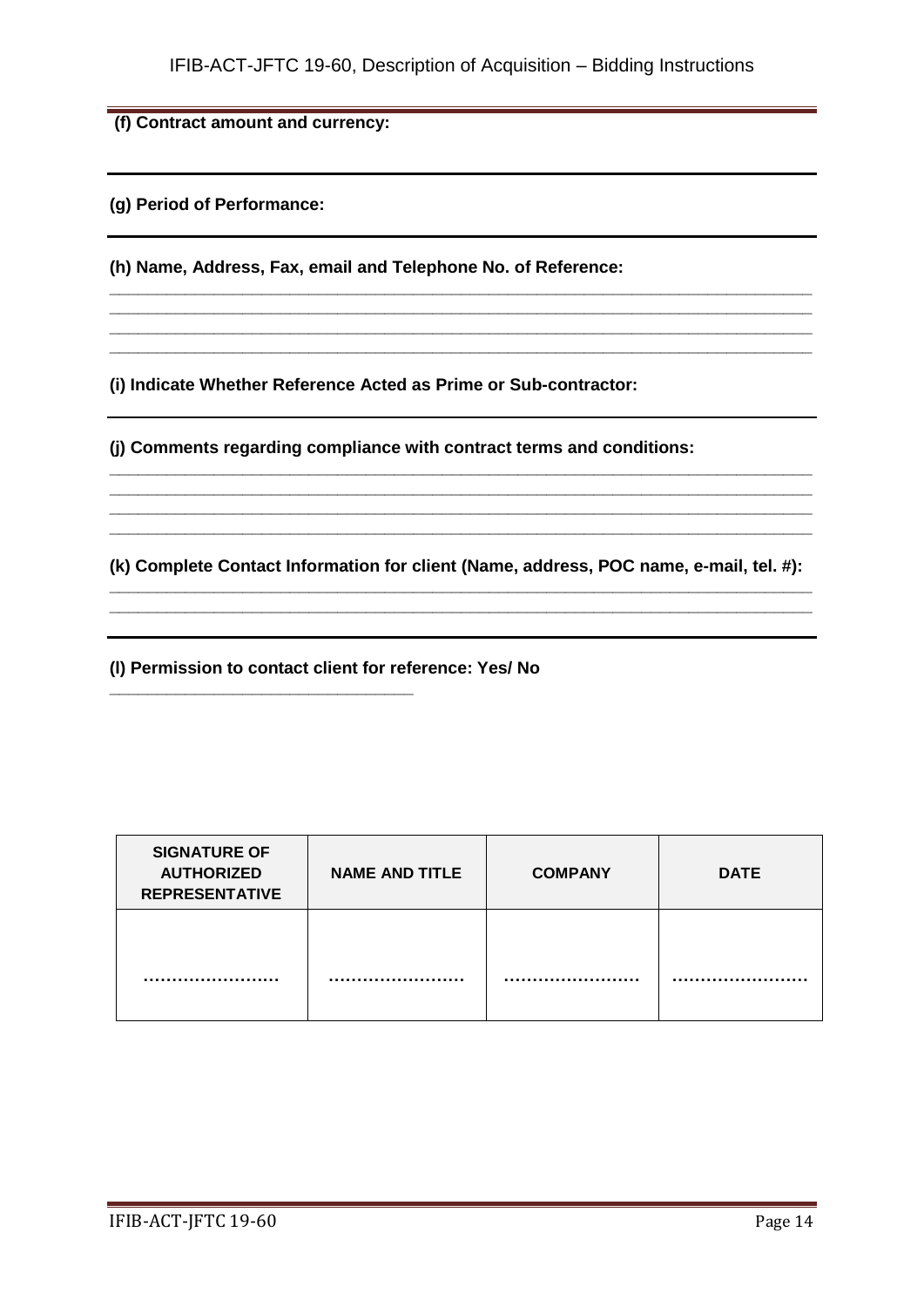# **MANDATORY PRICE PROPOSAL FORMAT**

On behalf of (**Insert: Company Name)** please find the Price Proposal submitted in accordance with the terms and conditions stated in the IFIB-ACT-JFTC 19-60 and solicitation provisions.

| <b>Function</b>                     | The company proposal for <b>daily rate</b> * (NET amount) | Currency |
|-------------------------------------|-----------------------------------------------------------|----------|
| <b>Role Player</b>                  |                                                           |          |
| Role Player with Security Clearance |                                                           |          |
| Interpreter                         |                                                           |          |
| Interpreter with Security Clearance |                                                           |          |
| <b>Country/Cultural Advisor</b>     |                                                           |          |

Please verify and acknowledge propriety of above by duly completing signatures below.

| <b>SIGNATURE OF AUTHORIZED</b><br><b>REPRESENTATIVE</b> | <b>NAME AND TITLE</b> | <b>COMPANY</b> | <b>DATE</b> |
|---------------------------------------------------------|-----------------------|----------------|-------------|
|                                                         |                       |                |             |

*\*The proposed daily rates must be fully "loaded" and they must include per diem (meals, lodging, conference fee 10 PLN per day and incidentals), cost of Iraqi disruptive patterned military uniform-type of clothing with ranks as defined in SOW para 14.1.5., and cost of estimated travel related expenditures (i.e. taxi, bus, train, tram, metro, etc.), excluding an airline economy return flight ticket (for more details please refer to SOW point 11.)*

*Cost of the Iraq atmospherics for decorating up to 6 interaction offices as defined in SOW para 14.1.5 will be reimbursed separately for after PDT 20-1.*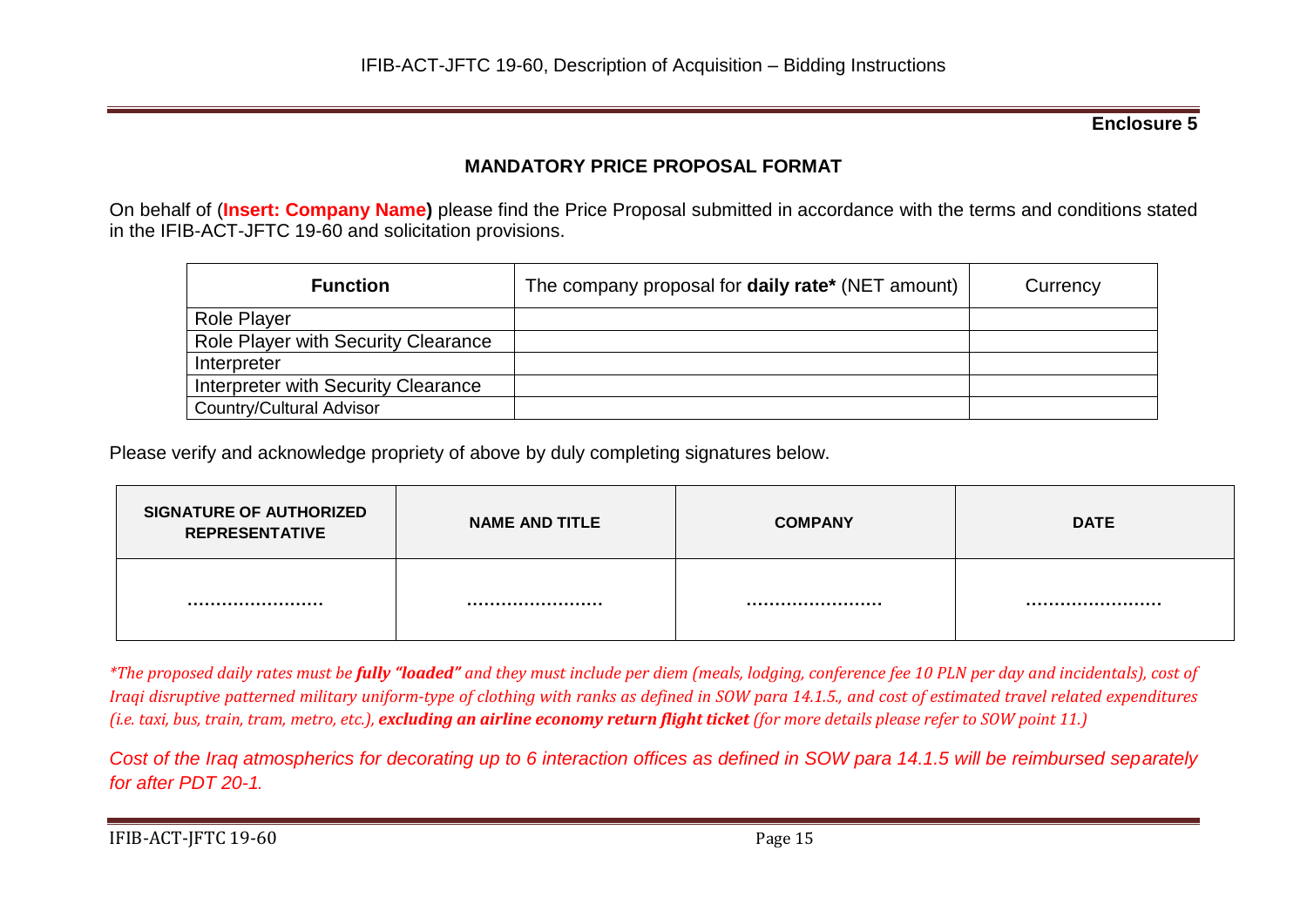# **CERTIFICATION OF SECURITY CLEARANCE**

The Bidder hereby certifies that the proposed key personnel, if specifically requested, shall have required Security Clearance or that all necessary actions have been undertaken to insure that the proposed personnel will be in possession of such Security Clearance at the time of Contract award/Task Order execution. The Bidder also acknowledges that this requirement applies also to all personnel involved in this project as a result of subcontracts issued by the Contractor for effort under the prime Contract.

The Bidder hereby certifies that he/she is fully aware that resulting Contract will require some of the key personnel to handle and process classified materials to the level of NATO SECRET on NATO premises. The facility of the Contractor/Sub-contractor shall also hold a NATO SECRET Facility Clearance without storage capabilities where required by applicable national regulations.

The Bidder hereby certifies that NATO classified information made accessible to key personnel on NATO premises shall be treated as if officially provided to the Contractor or Sub-Contractor.

| <b>SIGNATURE OF</b><br><b>AUTHORIZED</b><br><b>REPRESENTATIVE</b> | <b>NAME AND TITLE</b> | <b>COMPANY</b> | <b>DATE</b> |
|-------------------------------------------------------------------|-----------------------|----------------|-------------|
|                                                                   |                       |                |             |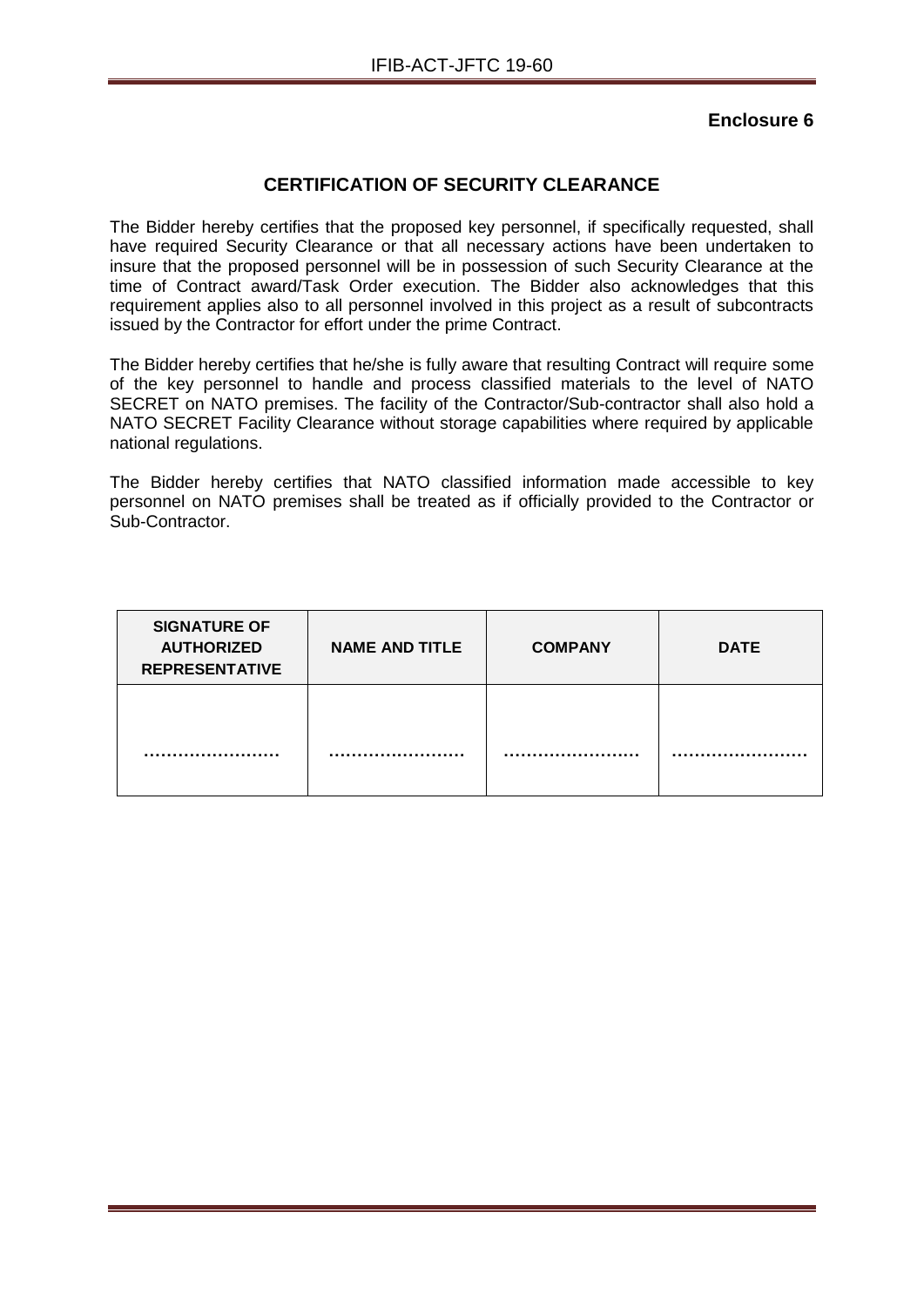**ENCLOSURE 7**

# **CERTIFICATE OF BID VALIDITY**

I, the undersigned, as an authorised representative of the firm submitting this Bid, do hereby certify that the pricing and all other aspects of our original offer as modified by our revised proposal will remain valid for a period of ninety days (90) from the applicable closing date set forth within IFIB-ACT-JFTC 19-60.

| <b>SIGNATURE OF</b><br><b>AUTHORIZED</b><br><b>REPRESENTATIVE</b> | <b>NAME AND TITLE</b> | <b>COMPANY</b> | <b>DATE</b> |
|-------------------------------------------------------------------|-----------------------|----------------|-------------|
|                                                                   |                       |                |             |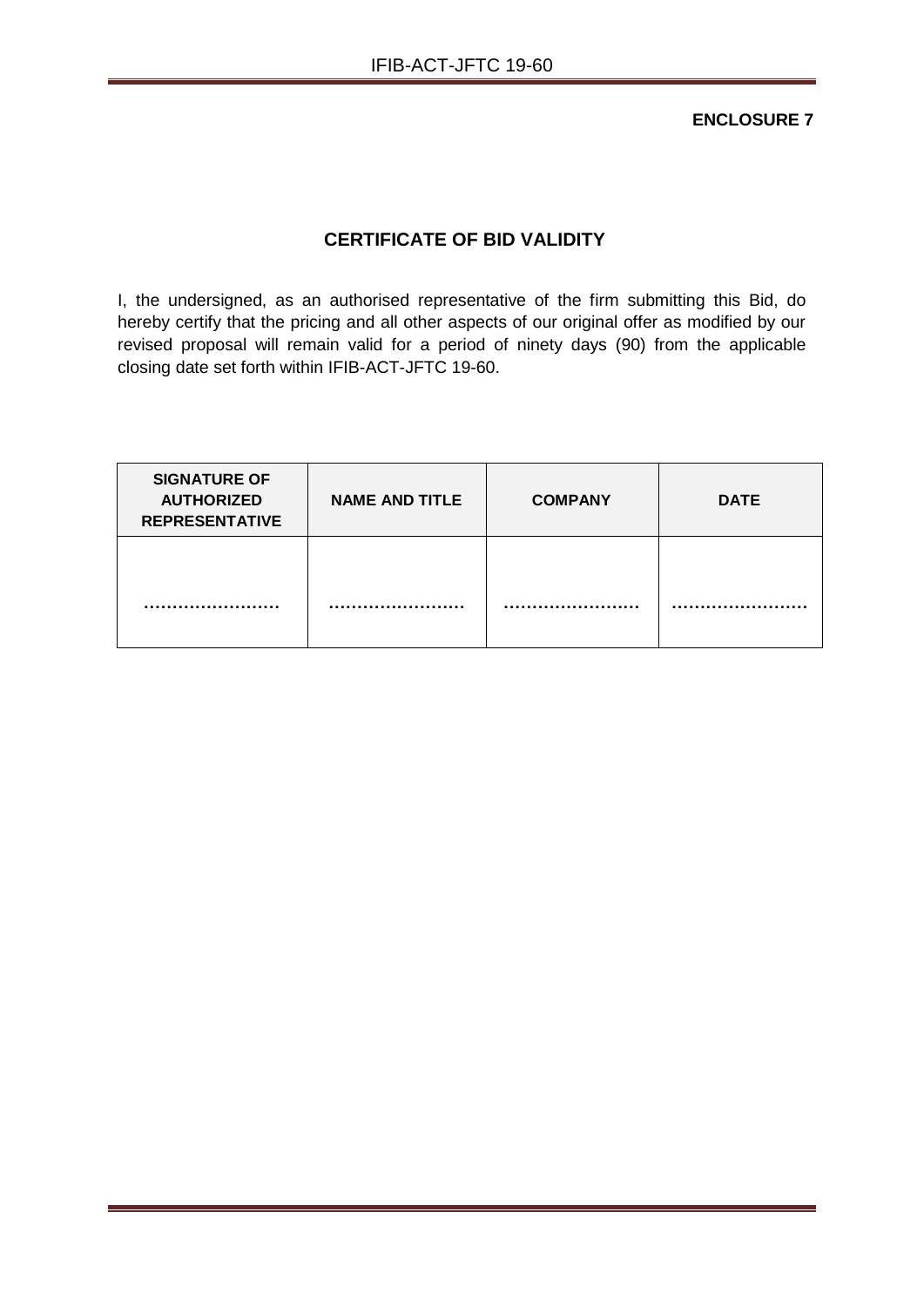# **CERTIFICATE OF INDEPENDENT DETERMINATION**

- 1. Each bidder shall certify that in connection with this procurement:
	- a. This Bid has been arrived at independently, without consultation, communication or agreement, for the purpose of restricting competition, with any other bidder or with any competitor;
	- b. The contents of this Bid have not been knowingly disclosed by the bidder and will not knowingly be disclosed by the bidder prior to award, directly or indirectly to any other bidder or to any competitor; and
	- c. No attempt has been made, or will be made by the bidder to induce any other person or firm to submit, or not to submit, a Bid for the purpose of restricting competition.
- 2. Each person signing this Bid shall also certify that he/she is the person in the bidder's organisation responsible within that organisation for the decision as to the Bid and that he has not participated and will not participate in any action contrary to 1.a. through 1.c. above, or:
	- a. They are not the person in the bidder's organisation responsible within that organisation for the Bid but that they have been authorised in writing to act as agent for the persons responsible for such a decision in certifying that such persons have not participated, and will not participate in any action contrary to 1.a. through 1.c. above, and as their agent does hereby so certify, and
	- b. They have not participated and will not participate in any action contrary to 1.a. through 1.c. above.

| <b>SIGNATURE OF</b><br><b>AUTHORIZED</b><br><b>REPRESENTATIVE</b> | <b>NAME AND TITLE</b> | <b>COMPANY</b> | <b>DATE</b> |
|-------------------------------------------------------------------|-----------------------|----------------|-------------|
|                                                                   |                       |                |             |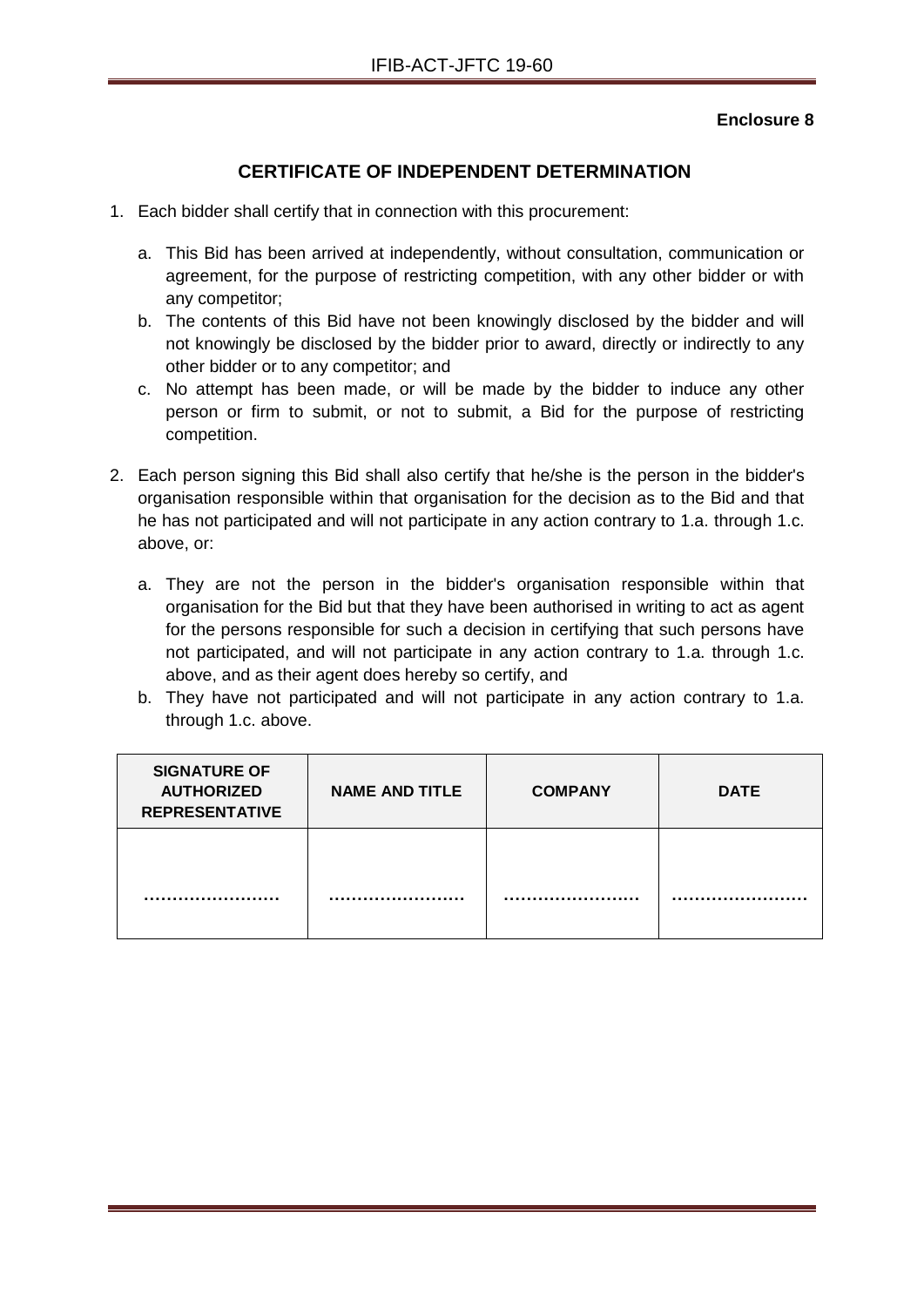# **CERTIFICATE OF EXCLUSION OF TAXES AND CHARGES**

I hereby certify that the prices offered in the price proposal of this Bid exclude all taxes, duties and customs charges from which JFTC has been exempted by international agreements.

| <b>SIGNATURE OF</b><br><b>AUTHORIZED</b><br><b>REPRESENTATIVE</b> | <b>NAME AND TITLE</b> | <b>COMPANY</b> | <b>DATE</b> |
|-------------------------------------------------------------------|-----------------------|----------------|-------------|
|                                                                   |                       |                |             |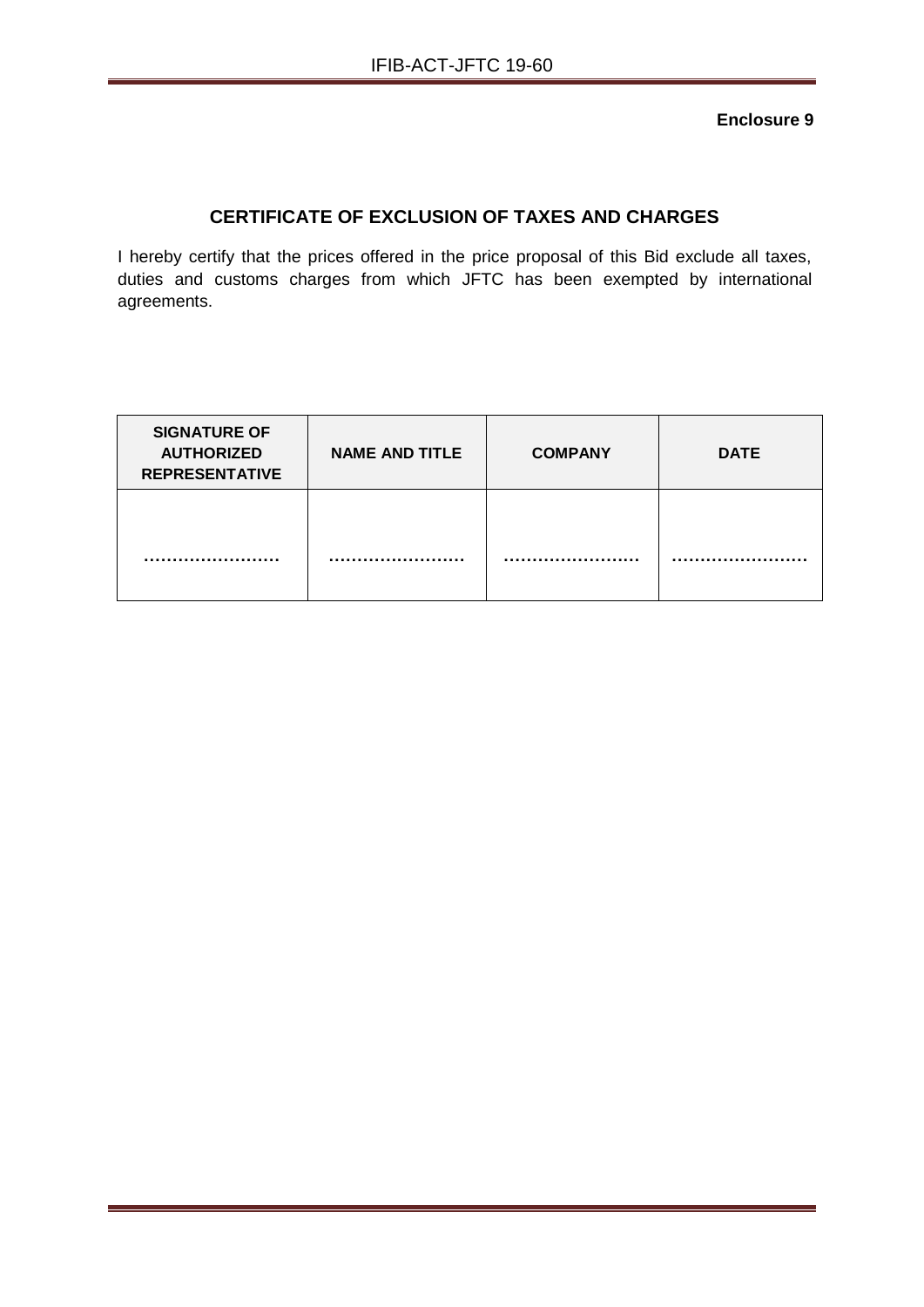# **STATEMENT OF ABSENCE OF CONFLICT OF INTEREST**

I, the undersigned ……………………………………, **being the authorised signatory** for the above-mentioned company for the IFIB-ACT-JFTC 19-60, hereby solemnly declare that we are not and shall not be in any situation which could give rise to a conflict of interest in what concerns the performance and implementation of the contract. In the event of the contract being awarded to us, we commit ourselves to act with complete impartiality and in good faith in what concerns its performance and outcome.

| <b>SIGNATURE OF</b><br><b>AUTHORIZED</b><br><b>REPRESENTATIVE</b> | <b>NAME AND TITLE</b> | <b>COMPANY</b> | <b>DATE</b> |
|-------------------------------------------------------------------|-----------------------|----------------|-------------|
|                                                                   |                       |                |             |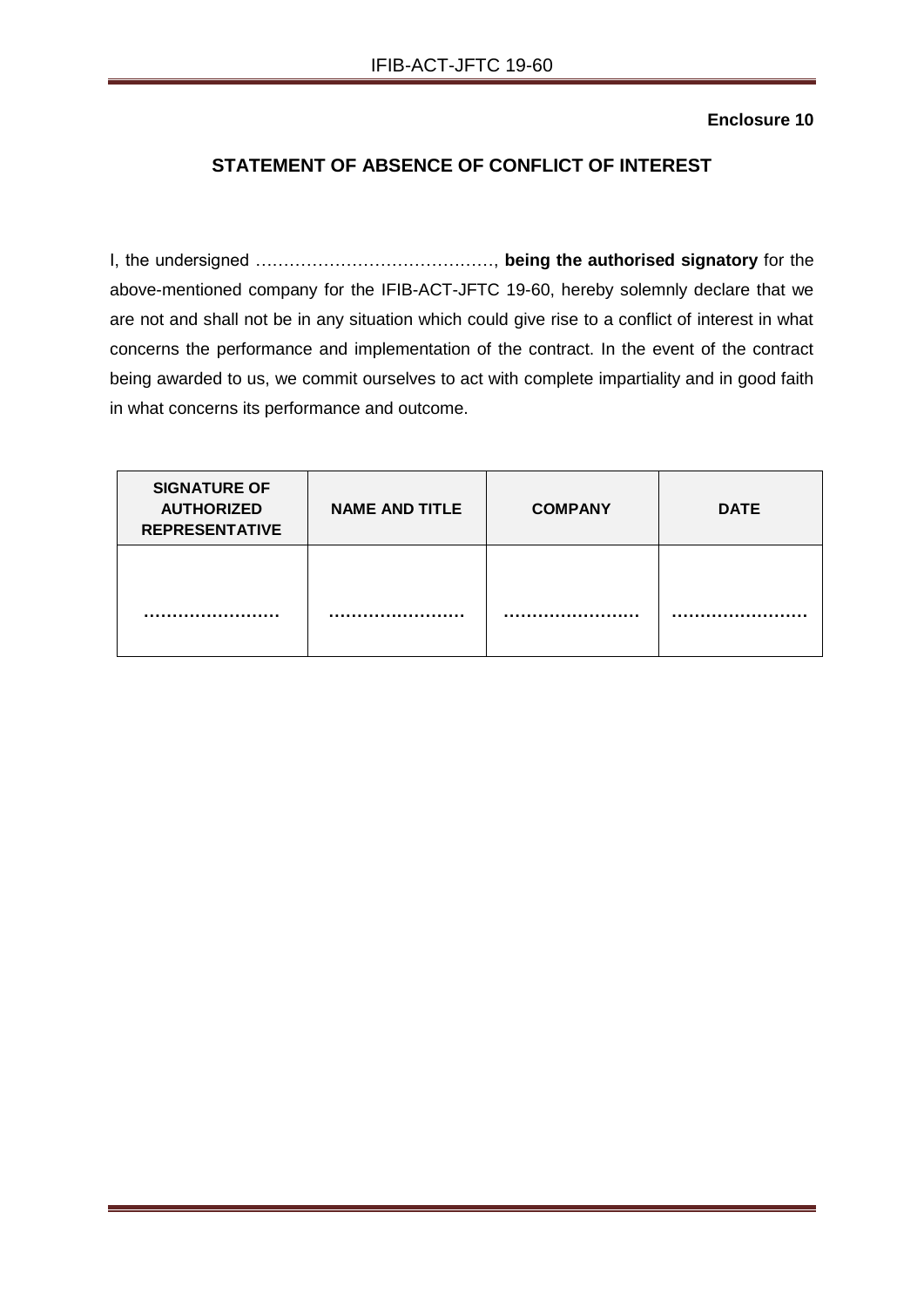# **CERTIFICATE OF LEGAL NAME OF BIDDER**

This Bid is prepared and submitted on behalf of the legal corporate entity specified below:

| <b>Full Name of Bidder</b>          |  |
|-------------------------------------|--|
| Division (if applicable)            |  |
| Sub-Division (if applicable)        |  |
| <b>Official Mailing Address</b>     |  |
| <b>Email address</b>                |  |
| Point of Contact regarding this Bid |  |
| Name                                |  |
| Position                            |  |
| Phone                               |  |
| <b>Alternative Point of Contact</b> |  |
| Name                                |  |
| Position                            |  |
| Phone                               |  |

| <b>SIGNATURE OF</b><br><b>AUTHORIZED</b><br><b>REPRESENTATIVE</b> | <b>NAME AND TITLE</b> | <b>COMPANY</b> | <b>DATE</b> |
|-------------------------------------------------------------------|-----------------------|----------------|-------------|
|                                                                   |                       |                |             |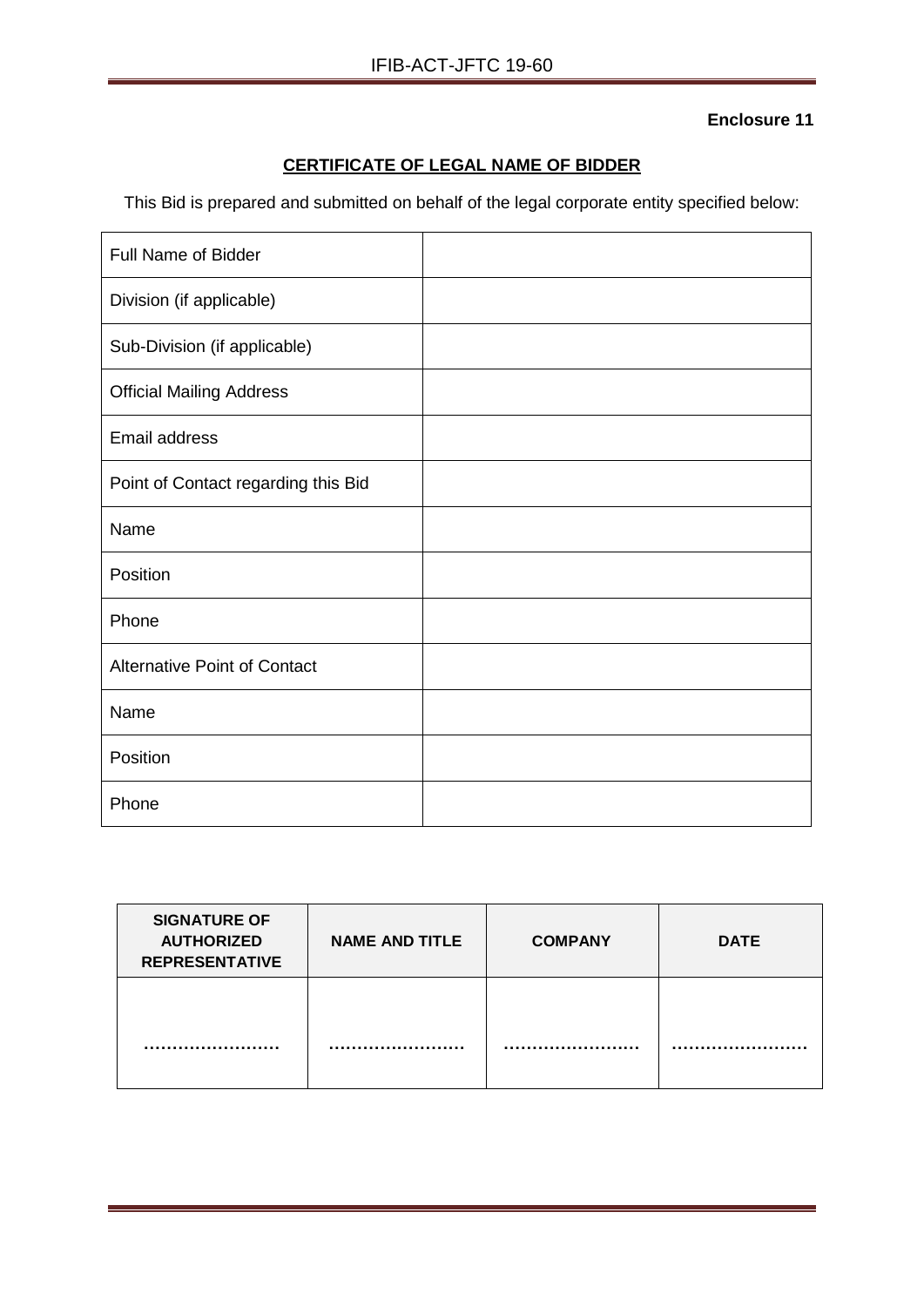# **PART II - GENERAL CONTRACT TERMS AND PROVISIONS**

**JFTC General Contract Terms and Conditions** 

# **Index of Clauses**

| 1.  |                                                                                    |    |
|-----|------------------------------------------------------------------------------------|----|
| 2.  |                                                                                    |    |
| 3.  |                                                                                    |    |
| 4.  |                                                                                    |    |
| 5.  |                                                                                    |    |
| 6.  |                                                                                    |    |
| 7.  |                                                                                    |    |
| 8.  |                                                                                    |    |
| 9.  |                                                                                    |    |
| 10. |                                                                                    |    |
| 11. |                                                                                    |    |
| 12. |                                                                                    |    |
| 13. |                                                                                    |    |
| 14. |                                                                                    |    |
| 15. |                                                                                    |    |
| 16. |                                                                                    |    |
| 17. |                                                                                    |    |
| 18. |                                                                                    |    |
| 19. |                                                                                    |    |
| 20. |                                                                                    |    |
| 21. |                                                                                    |    |
| 22. |                                                                                    |    |
| 23. |                                                                                    |    |
| 24. |                                                                                    |    |
| 25. | $\frac{1}{2}$ 34                                                                   |    |
| 26. | CONTRACTOR NOTICE REGARDING DELAY                                                  | 35 |
| 27. | NOTICE AND ASSISTANCE REGARDING PATENT AND COPYRIGHT INFRINGEMENT 35               |    |
| 28. |                                                                                    |    |
| 29. |                                                                                    |    |
| 30. |                                                                                    |    |
| 31. |                                                                                    |    |
| 32. | RIGHTS IN TECHNICAL DATA AND COMPUTER SOFTWARE _________________________________36 |    |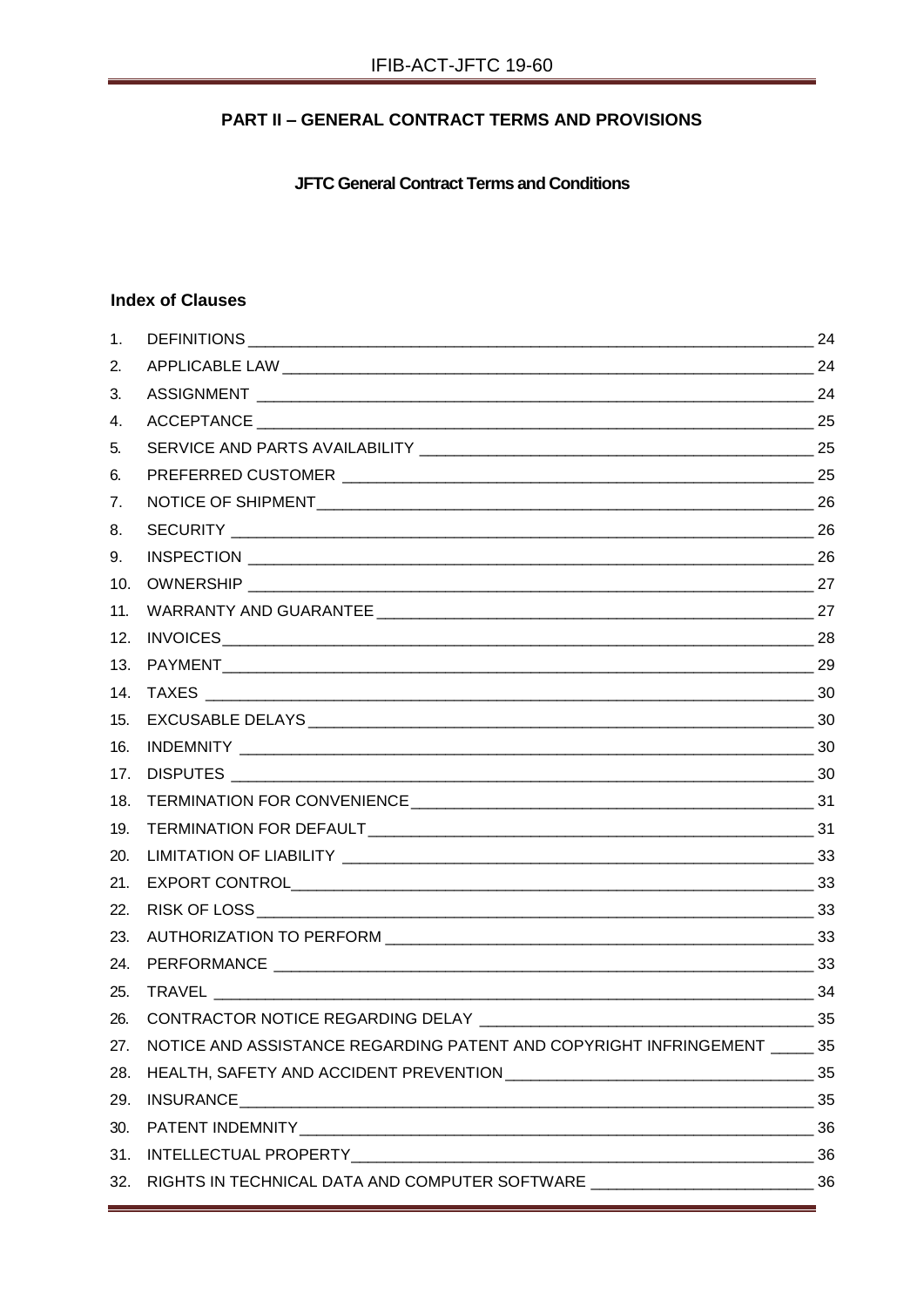<span id="page-22-0"></span>

| 37. INCONSISTENCY BETWEEN ENGLISH VERSION AND TRANSLATION OF CONTRACT ______ 38 |  |
|---------------------------------------------------------------------------------|--|
|                                                                                 |  |
|                                                                                 |  |
|                                                                                 |  |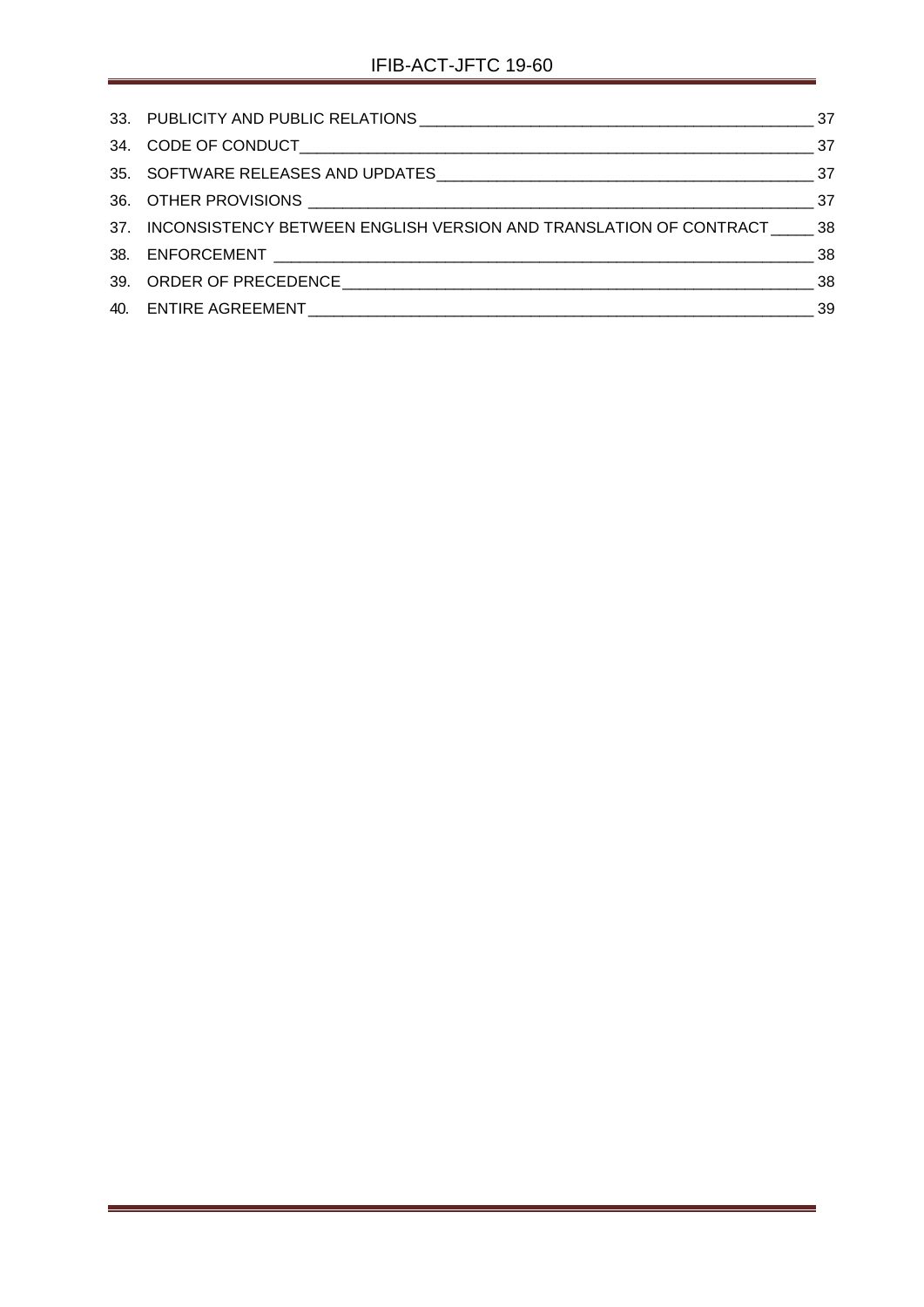#### **1. DEFINITIONS**

As used throughout this Contract, the following terms shall have meanings as set forth below:

- a. "JFTC" means the Joint Force Training Centre. Joint Force Training Centre (JFTC) is set up by the North Atlantic Council under Article 14 of the Protocol on the Status of International Military Headquarters (1952) and has been delegated a defined legal capacity by Headquarters, Allied Commander Transformation (HQ SACT) through its terms of Reference and the Supplementary Agreement between the Government of the Republic of Poland and Headquarters, Supreme Allied Commander Transformation and the Supreme Headquarters Allied Powers Europe to the Protocol on the Status of International Military Headquarters set up pursuant to the North Atlantic Treaty (in the following referred to as "SA"). Remaining legal personality rests with HQ SACT. JFTC is located at Szubinska Street 2, 85-915 Bydgoszcz, Poland, and holds Statistical Identification Number REGON 093191068.
- b. The Contracting Officer means the person executing and managing this Contract on behalf of JFTC.
- c. The Contracting Officer Technical Representative (COTR) means a person appointed by the Contracting Officer for the purpose of determining compliance with the technical requirements of the Contract.
- d. The North Atlantic Treaty Organization is hereafter referred to as "NATO".
- e. The term "days" shall be interpreted as meaning calendar days.
- f. Contract Effective Date (CED) is the date of last signature by the contracting parties, or a specific date set forth in the Contract.

#### <span id="page-23-0"></span>**2. APPLICABLE LAW**

Except as otherwise provided in this Contract, this Contract shall be governed, interpreted and construed with the laws of the Republic of Poland.

# <span id="page-23-1"></span>**3. ASSIGNMENT**

This Contract is not assignable by the Contractor either in whole or in part unless agreed in writing by the Contracting Officer in accordance with the following reservations:

- a. Any modifications, including changes, additions or deletions and instructions under this Contract shall not be binding unless issued in writing by the Contracting **Officer**
- b. Sub-Contractors shall be limited to citizens or legal entities of member nations of NATO, unless specifically authorized by the Contracting Officer.
- c. The Contractor shall determine that any sub-Contractor proposed by him for the furnishing of supplies or services which shall involve access to classified information in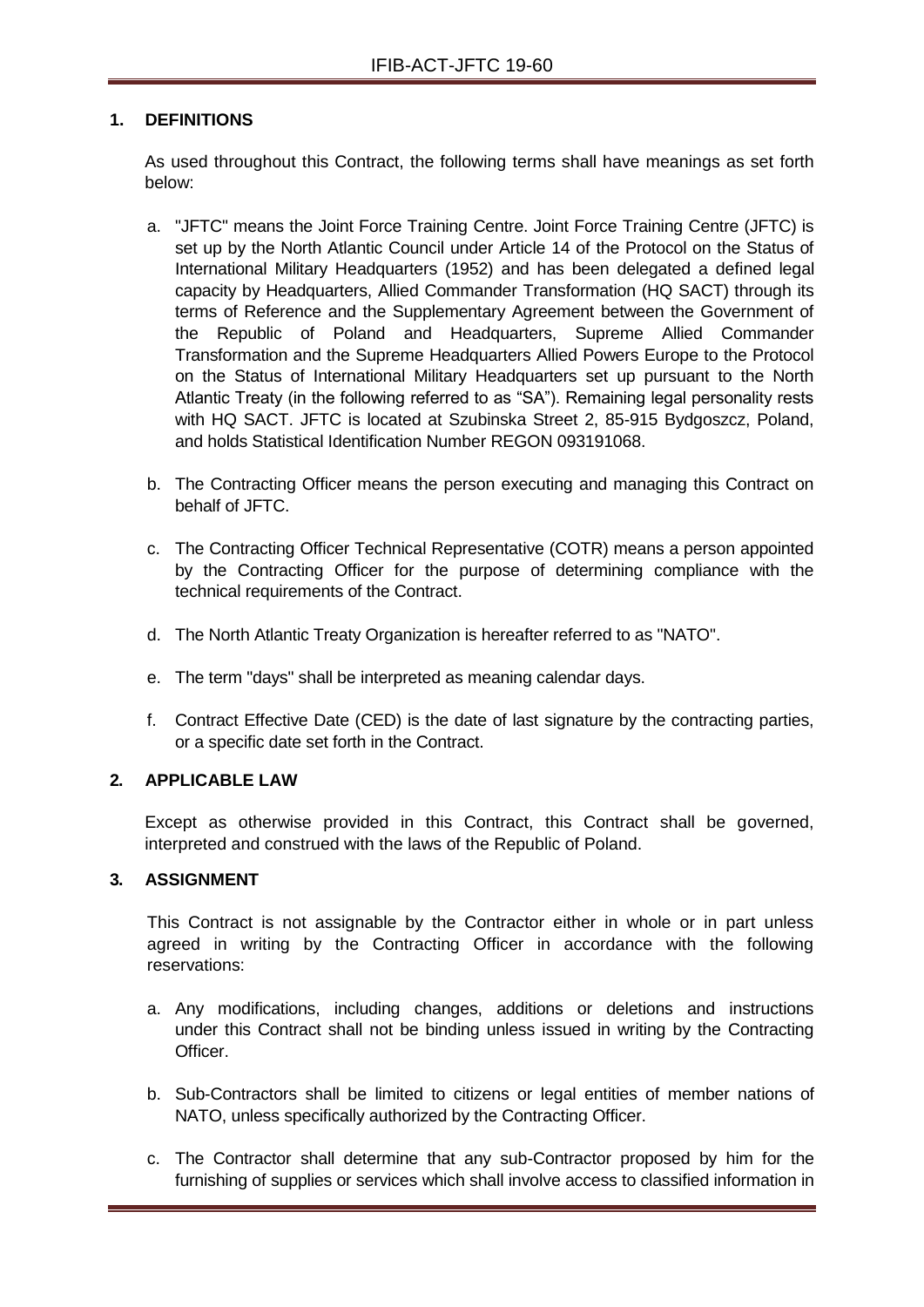the Contractor's custody has been granted an appropriate security clearance by the sub-Contractor's national authorities, which is still in effect, prior to being given access to such classified information.

#### <span id="page-24-0"></span>**4. ACCEPTANCE**

- a. Acceptance or rejection of the supplies shall be made as promptly as practicable after delivery, except as otherwise provided in this Contract.
- b. Acceptance shall be conclusive, except for latent defects, fraud, gross mistakes amounting to fraud, or otherwise stated in the Contract. It is the action by which JFTC acknowledges that the Contractor has fully demonstrated that the deliveries are complete and operational. The formal acceptance will take place when the following requirements have been met:
	- Availability at final destination of all deliverables.
	- Successful completion of acceptance testing.
	- Verification of the inventory.
	- Satisfactory completion of all training or other services, if any, required by that date.
	- Agreement between the Contracting Officer and the Contractor on a discrepancy list (if necessary) and corresponding clearance dates.
- c. When discrepancies exist and if these do not prevent satisfactory use or operation of the supplies, the Contracting Officer may declare the acceptance provisional. In this case he will withhold from payment an amount commensurate with the importance of the discrepancies but in any case not less than ten (10) percent of the total contract value and this until all discrepancies have been cleared; at that time the acceptance becomes final.

#### <span id="page-24-1"></span>**5. SERVICE AND PARTS AVAILABILITY**

Unless as specified otherwise in the Technical Specifications, the Contractor and his sub-Contractors will maintain and furnish a source of an adequate supply of services, components, spare parts and sub-assemblies to properly maintain the supplies for a period of minimum five (5) years from Contract Effective Date.

#### <span id="page-24-2"></span>**6. PREFERRED CUSTOMER**

- a. The Contractor warrants that the prices set forth in this Contract are as favourable as those extended to any Government, Agency, Company, Organization or individual purchasing like quantities covered by the Contract under similar conditions. In the event that prior to complete delivery under this Contract the Contractor offers any of such items in substantially similar quantities to any customer at prices lower than those set forth herein, the Contractor shall so notify JFTC and the prices of such items shall be correspondingly reduced by a supplement to this Contract.
- b. Prices in this sense means "Base Price" prior to applying any bonuses.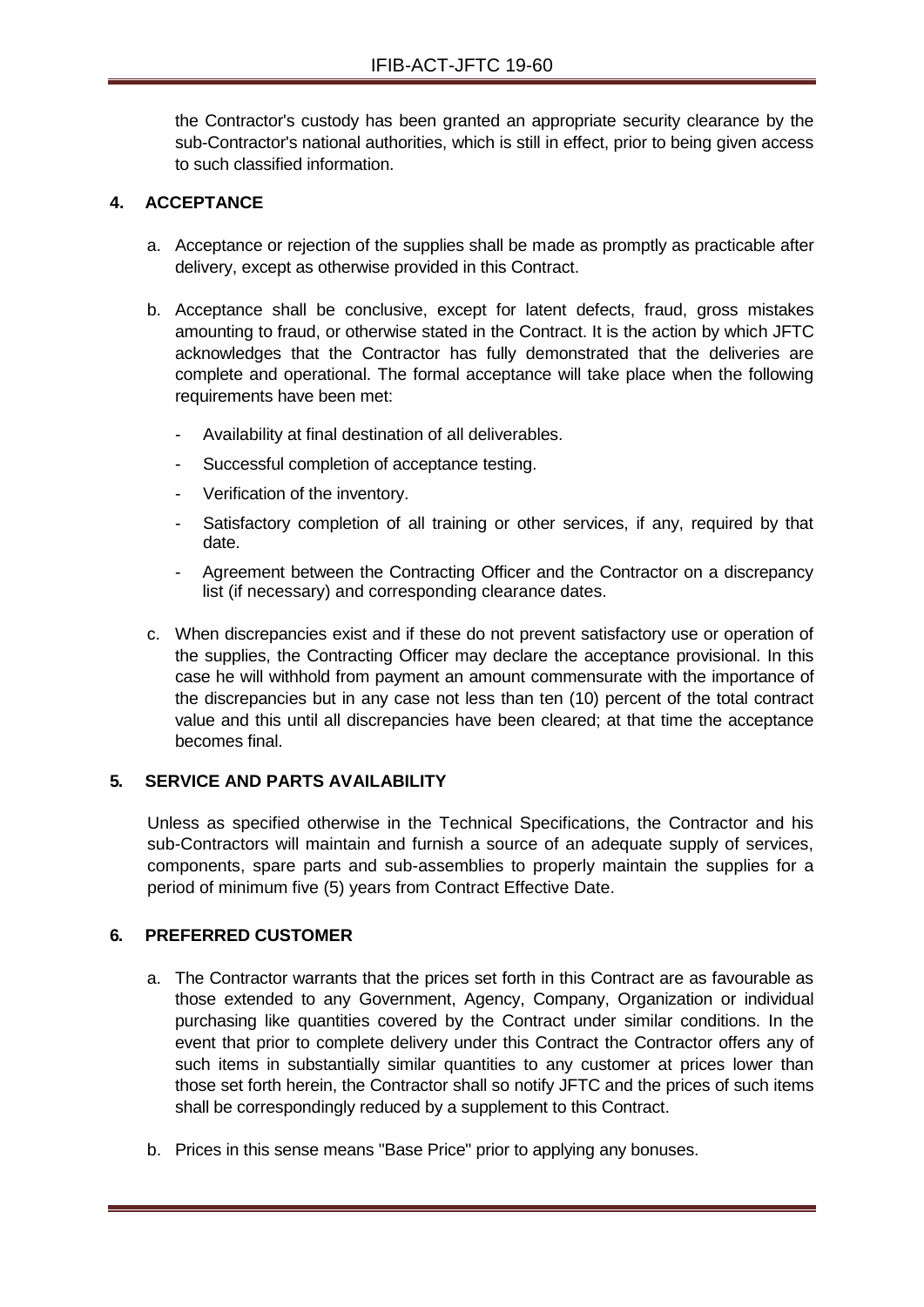### <span id="page-25-0"></span>**7. NOTICE OF SHIPMENT**

- a. At the time of delivery of any supplies to a carrier for transportation, the Contractor shall give notice of shipment to the Contracting Officer and to such other persons or installations as are designated by the Contracting Officer. If such instructions have not been received by the Contractor at least one working day prior to such delivery to a carrier, the Contractor shall request instructions from the Contracting Officer concerning notice of shipment to be given.
- b. The following information shall be included in such notification:
	- *(1)* Contract number
	- *(2)* Shipping address
	- *(3)* From: (Name and complete address of consignor) To: (Name and complete address of consignee)
	- *(4)* Listing of supplies by Contract Items(s)
	- *(5)* Number of and marking on packages(s)
	- *(6)* Weight and dimensions of packages(s)
	- *(7)* Name and address of Carrier, mode and date of shipment with waybill number
	- *(8)* Customs documents required by the Contractor (if applicable)

### <span id="page-25-1"></span>**8. SECURITY**

- a. The Contractor shall comply with all security requirements prescribed by JFTC and the National Security Authority or designated security agency of each NATO country in which the Contract is performed.
- b. The Contractor shall be responsible for the safeguarding of NATO classified information, material and equipment entrusted to him or generated by him in connection with the performance of the Contract.
- c. Any known or suspected breaches of security or other matters of security significance is a violation of the professional confidentiality between the parties, and may constitute a criminal offence under Polish law. Violations are to be reported immediately to the other party by the party, who becomes aware of the violation, and to the appropriate authorities in order to institute investigations.
- d. If security violations occur, the party being exposed to the violation is entitled to immediately declare the Contract void, and to claim penalties and compensation as set out in Para 19 below.

# <span id="page-25-2"></span>**9. INSPECTION**

a. Unless otherwise specifically provided for in the specifications, all equipment, materials and articles incorporated in the work covered by this Contract are to be new and of the most suitable grade of their respective kinds for the purposes intended. All workmanship shall be first class.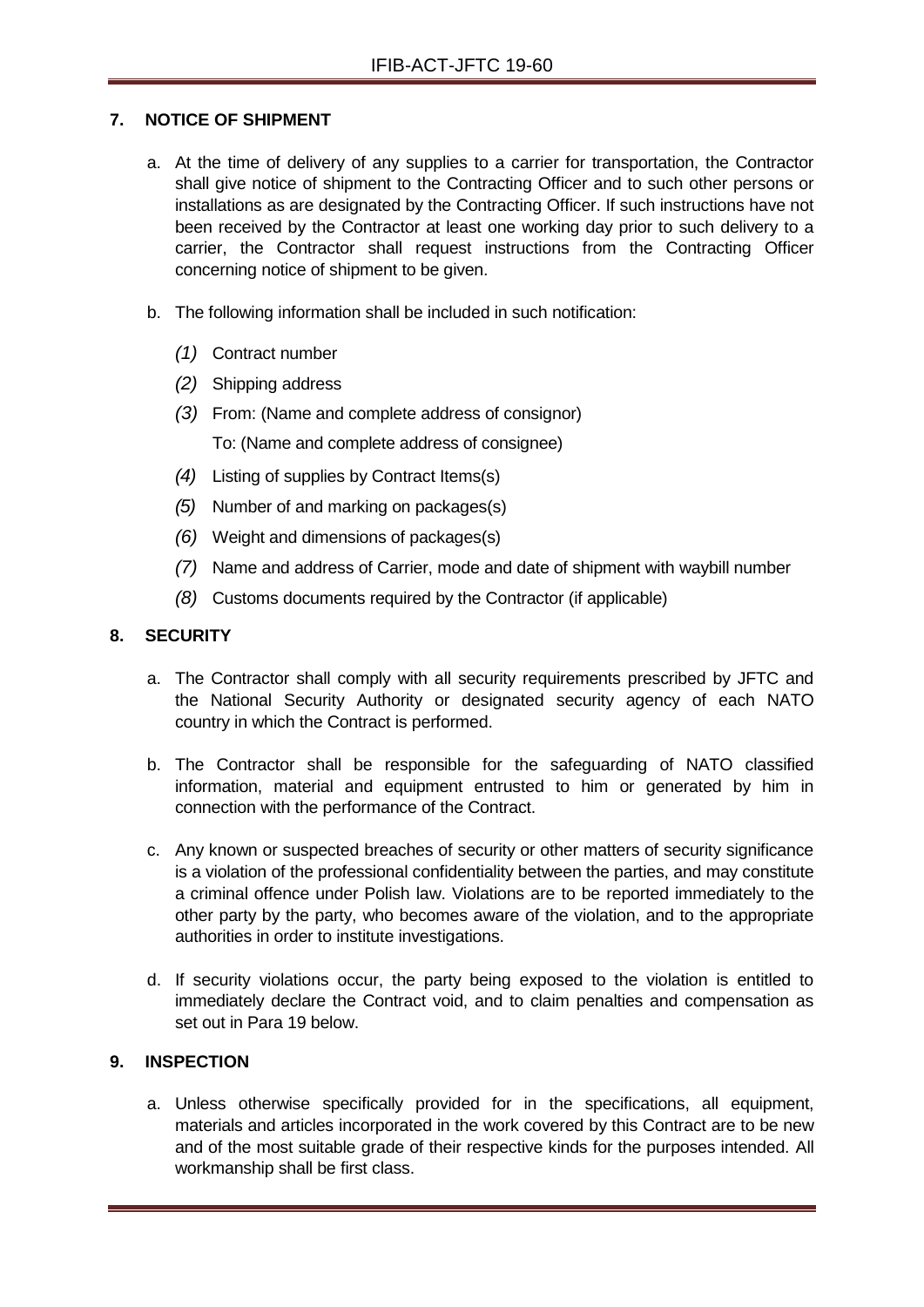- b. All supplies (which terms throughout this clause includes without limitation raw materials, components, intermediate assemblies, and end products) shall be subject to inspection and test by JFTC, to the extent practicable at all times and places including the period of manufacture, and in any event prior to acceptance.
- c. In case any supplies are defective in material or workmanship or otherwise not in conformity with the requirements of this Contract, JFTC shall have the right either to reject them (with or without instructions as to their disposition) or to require their correction or to accept them against reduction in price which is equitable under the circumstances.
- d. If any inspection or test is made by JFTC on the premises of the Contractor or sub-Contractor, the Contractor without additional charge shall provide all reasonable facilities and assistance to COTR in the performance of their duties. If JFTC inspection or test is made at a point other than the premises of the Contractor or a sub-Contractor, it shall be at the expense of JFTC except as otherwise provided in this Contract. In case of rejection JFTC shall not be liable for any reduction in value of samples used in connection with such inspection or test. JFTC reserves the right to charge to the Contractor any additional cost of JFTC inspection and test when supplies are not ready at the time of such inspection, when test is requested by the Contractor or when re-inspection or retest is necessitated by prior rejection. Failure to inspect supplies shall neither relieve the Contractor from responsibility for such supplies as are not in accordance with the Contract requirements nor impose liability on JFTC therefore.
- e. The inspection and test by JFTC of any supplies does not relieve the Contractor from any responsibility regarding defects or other failures to meet the Contract requirements which may be discovered prior to acceptance.

#### <span id="page-26-0"></span>**10. OWNERSHIP**

Unless specified elsewhere in this Contract, title to supplies furnished under this Contract shall pass to JFTC upon acceptance, regardless of when or where JFTC takes physical possession.

#### <span id="page-26-1"></span>**11. WARRANTY AND GUARANTEE**

- a. The Contractor is liable vis a vis JFTC for any and all faults or defects depreciating value or affecting the usability of the delivered product and depreciating or compromising the standards as defined in the Contract, or by Polish Law.
- b. The Contractor is obliged to, during a warranty period of 12 (twelve) months from the date of delivery and acceptance, to remove or repair physical defects in the product, no matter if the defect or fault occurs after the date of delivery and acceptance, provided that the condition, which causes the defect or fault, existed on the day of delivery and acceptance – but was not discovered and recorded in the protocol.
	- *(1)* The warranty applies to all faults or defects as described in this paragraph, and reported by JFTC in accordance as stated below, before the expiry of the warranty period.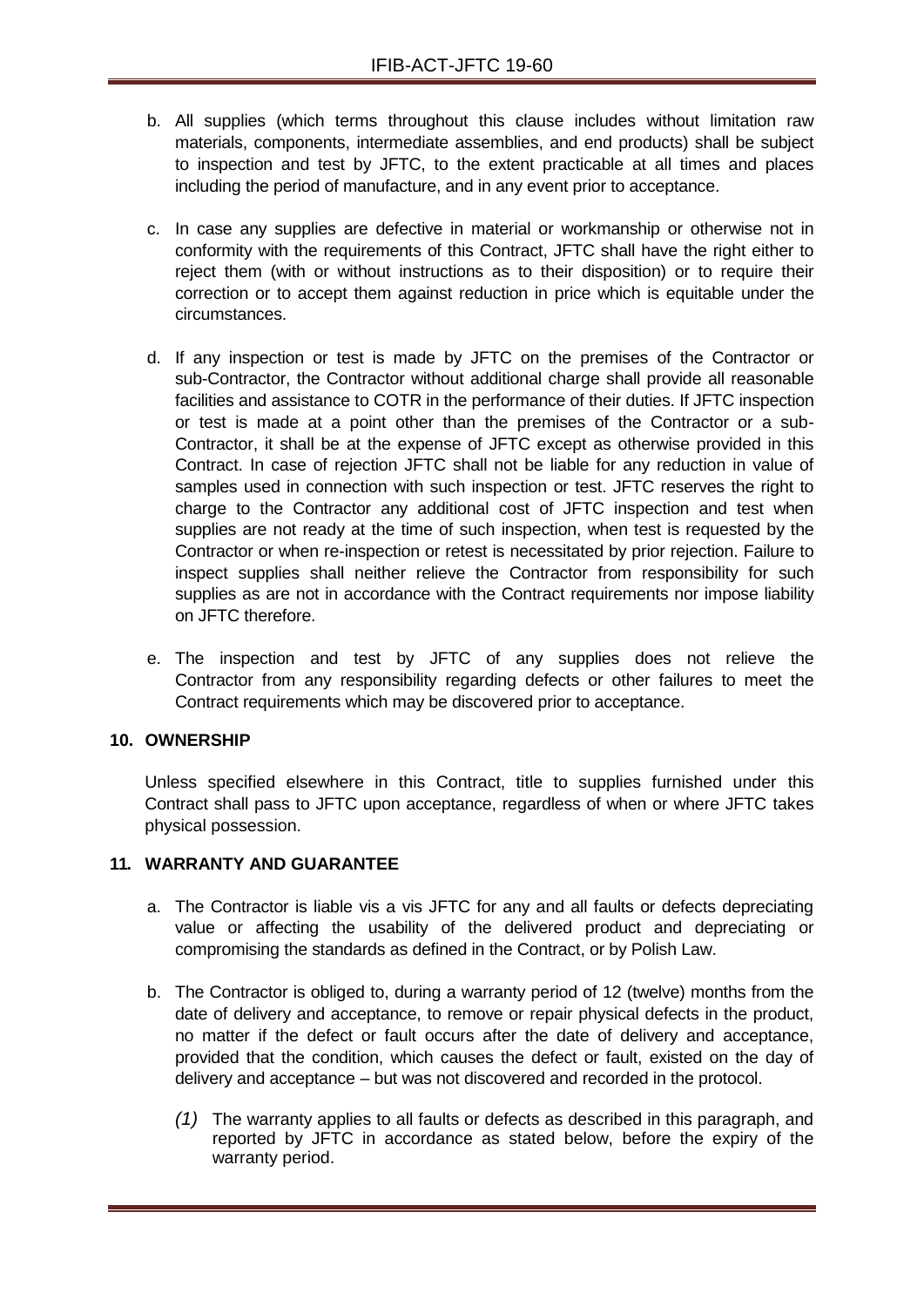- *(2)* In case the Contractor is unable to remove or repair faults or defects occurring within the warranty period, JFTC is entitled to:
	- reduce the payment corresponding to the loss of functionality and technical value, provided that the fault or defect is only partly and does not affect the general usability of the product;
	- if the fault or defect affects the general usability of the product, set aside and declare the Contract void and subject to compensation, or request another company to do the remaining and necessary works at Contractor's expense.
- *(3)* JFTC is obliged to notify the Contractor in writing, of any fault or defect no later than 7 (seven) days after JFTC has identified or discovered the fault or defect.
- *(4)* The parties will jointly inspect the fault or defect, and their findings and conclusions are to be jointly recorded. The obligation to call for joint inspection rest with JFTC. JFTC will in writing give the Contractor 7 (seven) days prior notice of the time and place for a joint inspection, along with an outline of the fault(s) or defect(s), the impact on the usability of the product, and a deadline for repairing the fault or defect.
- *(5)* Repairing of the defect should be reported in a protocol.
- *(6)* The Contractor issues a guarantee on the product for a period of 24 months, from the date of delivery and acceptance, certifying that the product fulfils the agreed standards. Under the guarantee the Contractor is obliged to repair or put into working order any fault or defect at Contractor's own expense, no matter when JFTC – within the period of the guarantee - notifies Contractor of the fault or defect. All repair work will be granted the same guarantee of 24 months, from the date of delivery and acceptance of the repair work.
- *(7)* Any supplies or parts thereof furnished in replacement pursuant to this clause shall also be subject to all the provisions of this clause to the same extent as supplies initially delivered. Corrected parts will be warranted for a period of 12 months starting at the time the part is received back at the user's location.
- *(8)* In case of a provisional acceptance the warranty period starts at the date of provisional acceptance and ends twelve (12) months after the date of provisional acceptance.
- *(9)* Failure to agree upon any determination to be made under this clause shall be a dispute concerning a question of fact within the meaning of the "Disputes" clause of this Contract.
- *(10)* The word "supplies" as used herein includes related services.
- *(11)* The rights and remedies of JFTC provided in this clause are in addition to and do not limit any rights afforded to JFTC by any other clause of the Contract.

#### <span id="page-27-0"></span>**12. INVOICES**

- a. The Contractor shall submit an original invoice and three (3) copies (or electronic invoice, if authorized) to the address designated in the Contract to received invoices. All invoices shall be submitted no later than 30 days upon completion of work or services performed. Standard Payment Terms are NET 30 days.
- b. An invoice must include: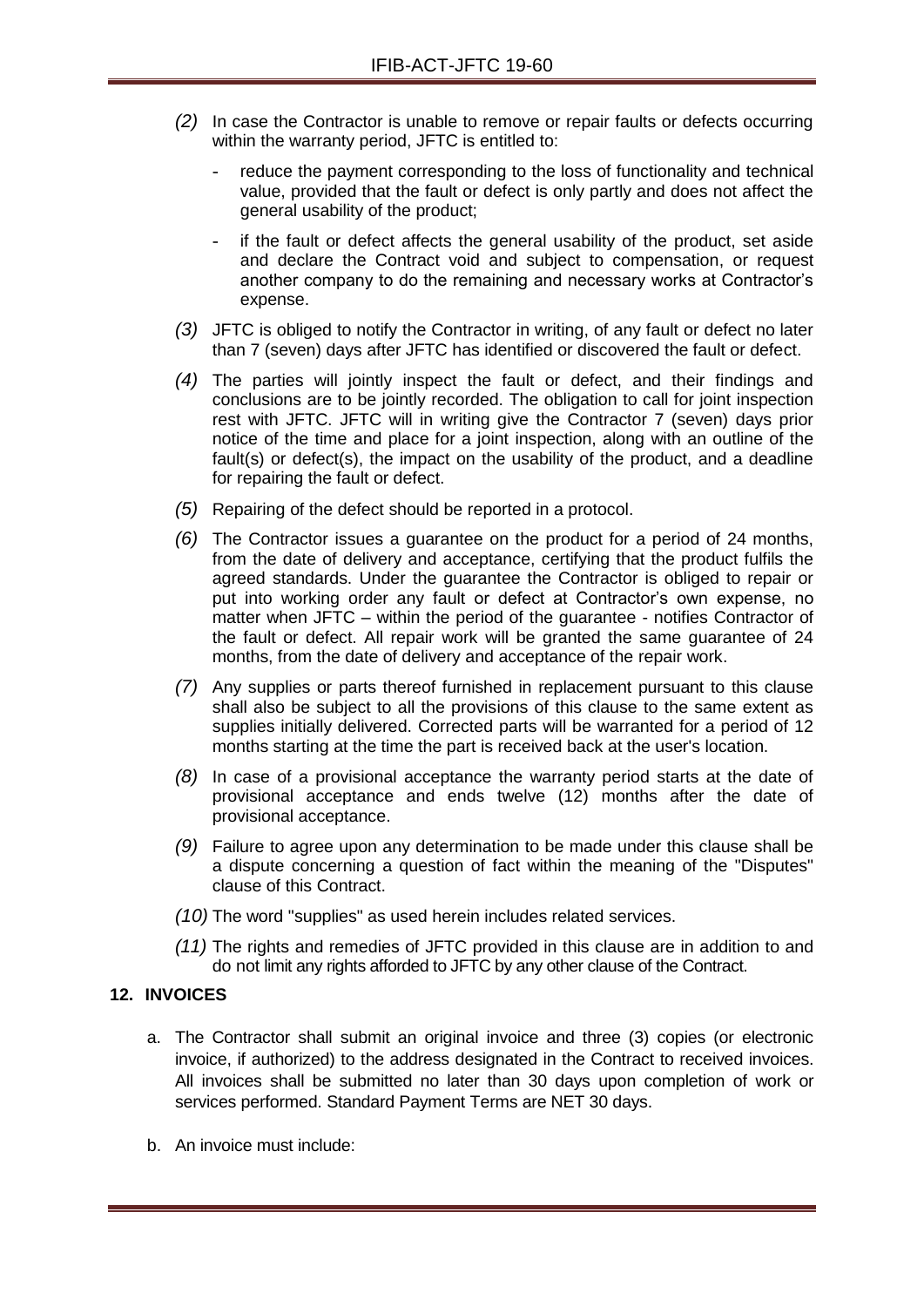- *(1)* Name and address of the Contractor;
- *(2)* Invoice date;
- *(3)* Purchase Order number and Purchase Order or Contract line item number;
- *(4)* Description, quantity, unit of measure, unit price and extended price of the items delivered;
- *(5)* Shipping number and date of shipment including the bill of lading number and weight of shipment if shipped on a bill of lading;
- *(6)* Terms of any prompt payment discount offered;
- *(7)* Name and address of official to whom payment is to be sent;
- *(8)* Name, title, and phone number of person to be notified in event of defective invoice.
- c. All invoices shall be certified by the signature of a duly authorized company representative.
- d. Invoices provided by Contractors registered in Poland must specify all applicable taxes and duties.
- e. Invoices for Contractor Travel shall include:
	- *(1)* Contractor name;
	- *(2)* Date of Travel;
	- *(3)* Number of days;
	- *(4)* Destinations.
- f. All invoices shall be submitted to:

Joint Force Training Centre **BUDFIN** ul. Szubinska 2 85-915 Bydgoszcz POLAND

g. Electronic Fund Transfer is the prescribed method of payment for JFTC. Contractors are requested to submit copies of banking information (Supplier Registration Form) available at [www.jftc.nato.int.](http://www.jftc.nato.int/) Such information shall be submitted to JFTC 14 days prior to any contract award.

#### <span id="page-28-0"></span>**13. PAYMENT**

Payment shall be made for items accepted by JFTC that have been delivered to the delivery destinations set forth in this Contract. Payments under this Contract may be made by JFTC by electronic funds transfer payments. In the event the Contractor, during the performance of this Contract, elects to designate a different financial institution for receipt of any payment made using electronic funds transfer procedures, notification of such change and the required information must be obtained by JFTC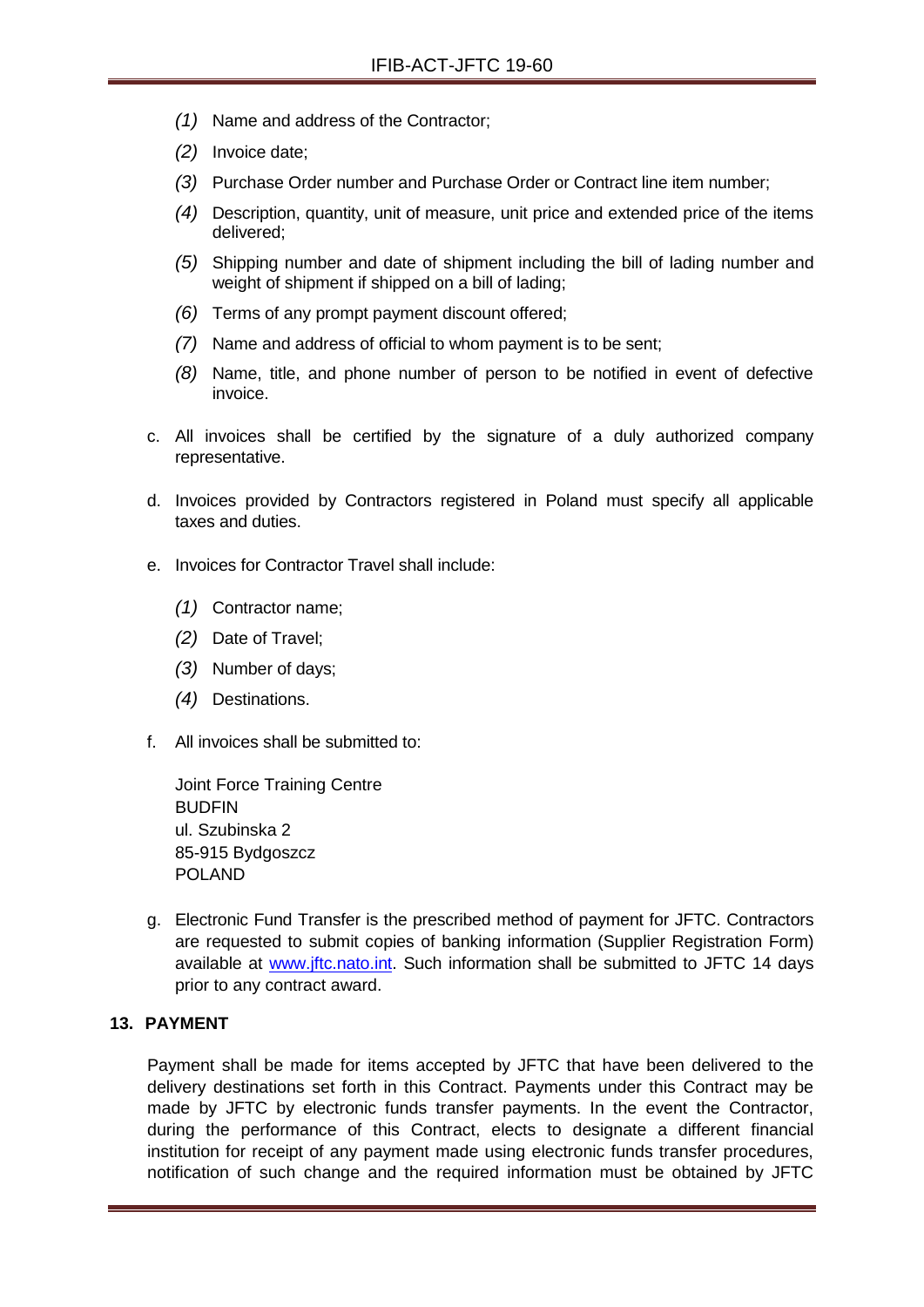thirty (30) days prior to the date such change is to become effective. The documents furnishing the information required in this clause must be dated and contain the signature, title, and telephone number of the Contractor official authorized to provide it, as well as the Contractor's name and Purchase Order number. Contractor failure to properly designate a financial institution or to provide appropriate payee bank account information may delay payments of amounts otherwise properly due. Discount time will be computed from date of delivery at place of acceptance or from receipt of correct invoice at the office specified by JFTC, whichever is later. For the purpose of computing the discount earned, payment shall be considered to have been made on the specified payment date when an electronic funds transfer payment is made.

#### <span id="page-29-0"></span>**14. TAXES**

The Contract shall exclude all taxes and customs charges. Prices quoted by the Contractors registered in Poland shall include all taxes and will be subject of the reimbursement by Polish authorities.

#### <span id="page-29-1"></span>**15. EXCUSABLE DELAYS**

The Contractor shall be liable for default unless non-performance is caused by an occurrence beyond the reasonable control of the Contractor and without its fault or negligence such as acts of JFTC in its sovereign or contractual capacity, fires, force majeure (i.e. floods, epidemics, quarantine restrictions, strikes, unusually severe weather), and delays of common carriers. The Contractor shall notify the Contracting Officer in writing as soon as is reasonably possible after the commencement of any excusable delay, setting forth the full particulars in connection therewith, shall remedy such occurrence with all reasonable dispatch, and shall promptly give written notice to the Contracting Officer of the cessation of such occurrence.

#### <span id="page-29-2"></span>**16. INDEMNITY**

The Contractor shall indemnify and hold JFTC, its officers, employees and agents harmless from any and all claims, liabilities, damages and losses, including such claims arising from:

- a. any personal injury of damage of any property arising out of or in any way connected with any act or omission by the Contractor in the provision of services under this Contract, unless it is caused by negligence on the part of JFTC and/or JFTC's employees;
- b. any claim by any third party that the work or materials provided hereunder infringes a right or a claim including copyright, patent, trade secret or other intellectual property and contractual right of such third party.

# <span id="page-29-3"></span>**17. DISPUTES**

Except as otherwise provided, during the period of performance, any dispute between the parties arising out of the performance of this Contract which is not disposed of by agreement shall be decided by the Contracting Officer, who shall reduce his decision to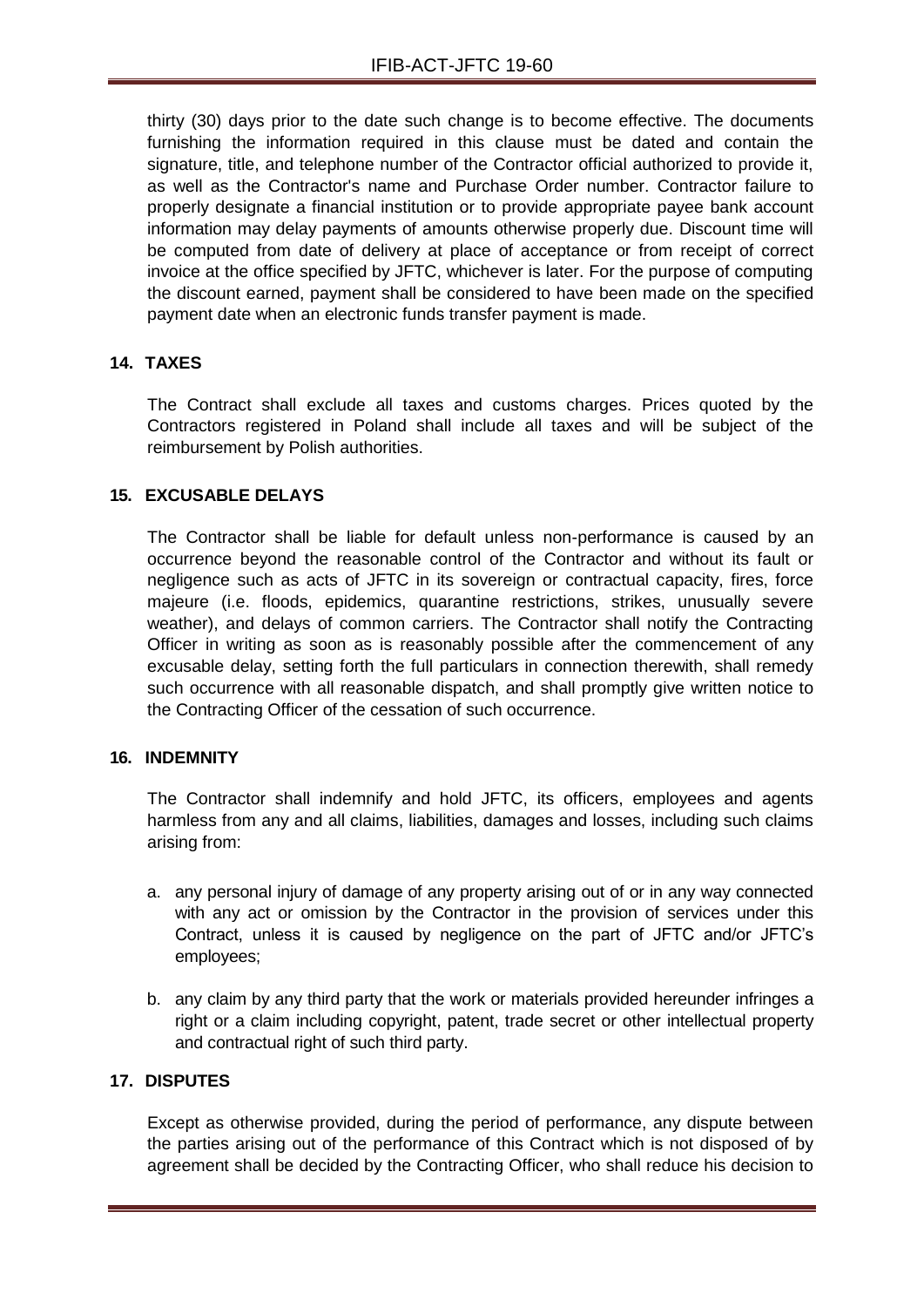writing and mail or otherwise furnish a copy thereof to the Contractor. The decision of JFTC shall be final and conclusive unless, within thirty (30) days from the date of receipt of such copy, the Contractor mails or otherwise furnishes to JFTC a written appeal, which will be decided by JFTC Head of Budget and Finance Branch. In connection with any appeal of JFTC decision under this paragraph, the Contractor shall be afforded an opportunity to be heard and to offer evidence in support of its appeal. A decision shall be rendered within thirty (30) days of receipt of appeal. JFTC Head of Budget and Finance Branch decision is final. Any further appeals may be received by the court of the JFTC domicile venue.

### <span id="page-30-0"></span>**18. TERMINATION FOR CONVENIENCE**

JFTC reserves the right to terminate this Contract, or any part hereof, for its sole convenience. In the event of such termination, the Contractor shall immediately stop all work hereunder and shall immediately cause any and all of its suppliers and subcontractors to cease work. Subject to the terms of this Contract, the Contractor shall be paid a percentage of the Contract price reflecting the percentage of the work performed prior to the notice of termination, plus reasonable charges the Contractor can demonstrate to the satisfaction of JFTC using its standard record keeping system have resulted from the termination. In the event of the failure of the Contractor and the Contracting Officer to agree as provided in paragraph 19 d. upon the whole amount to be paid to Contractor by reason of the termination of work pursuant to this clause, the Contracting Officer shall pay to the Contractor the amounts determined by the Contracting Officer. The Contractor shall not be required to comply with the cost accounting standards or contract cost principles for this purpose. This paragraph does not give JFTC any right to audit the Contractor's records. The Contractor shall not be paid for any work performed or costs incurred which reasonably could have been avoided.

#### <span id="page-30-1"></span>**19. TERMINATION FOR DEFAULT**

- a. JFTC may, subject to the provisions of paragraph c. below, by written notice of default to the Contractor, terminate the whole or any part of this Contract in any one of the following circumstances:
	- *(1)* If the Contractor fails to make delivery of the supplies or to perform the Services within the time specified herein or any extension thereof; or
	- *(2)* If the Contractor fails to perform any of the other provisions of this Contract, or does not make adequate progress such that failure endangers performance of this Contract in accordance with its terms and in either of these two circumstances does not cure such failure within a period of ten days (or such longer period as the Contracting Officer may authorize in writing) after receipt of notice from the Contracting Officer specifying such failure.
- b. In the event JFTC terminates this Contract in whole or in part as provided in paragraph a, of this clause, JFTC may procure supplies or services similar to those so terminated and the Contractor shall be liable to JFTC for any excess costs for such similar supplies or services. The Contractor shall continue the performance of this Contract to the extent not terminated under the provisions of this clause.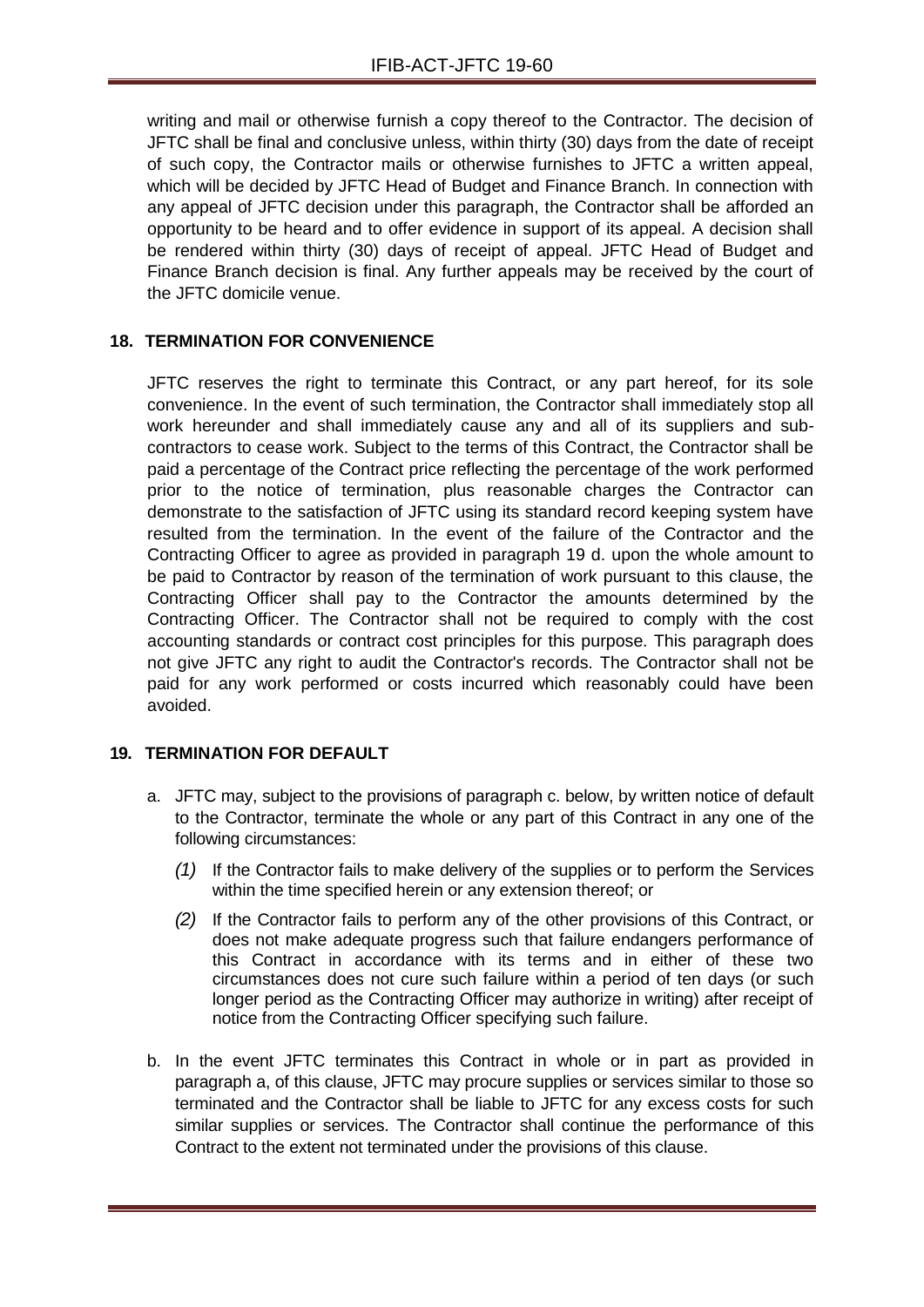- c. Except with respect to defaults of sub-Contractors, the Contractor shall not be liable for any excess costs if the failure to perform the Contract arises out of causes beyond the control and without the fault or negligence of the Contractor. If the failure to perform is caused by the default of a sub-Contractor, and if such default arises out of causes beyond the control of both the Contractor and sub-Contractor, without the fault or negligence of either of them, the Contractor shall not be liable for any excess costs for failure to perform unless the supplies or services to be furnished by the sub-Contractor were obtainable from other sources in sufficient time to permit the Contractor to meet the required delivery schedule.
- d. If this Contract is partly terminated as provided in paragraph a. of this clause, JFTC, in addition to any other rights provided in the clause, may require the Contractor to transfer the ownership and deliver to JFTC in the manner and to the extent directed by the Contracting Officer:
	- *(1)* Any completed supplies; and
	- *(2)* Such partially completed supplies and materials, parts, tools, die, jigs, fixtures, plans, drawings, information and contract rights (hereinafter called "Manufacturing materials") as the Contractor has specifically produced or Specifically acquired for the performance of such part of this Contract as has been terminated; and the Contractor shall, upon direction of the Contracting Officer, protect and preserve property in the possession of the Contractor in which JFTC has an interest. Payment for completed supplies delivered to and accepted by JFTC shall be at the contract price. Payment for manufacturing materials delivered to and accepted by JFTC and for the protection and preservation of property shall be in an amount agreed upon by the Contractor and the Contracting Officer; failure to agree such amount shall be a dispute concerning a question of fact within the meaning of the clause of this Contract entitled "Dispute". JFTC may withhold in accordance with Polish Civil law from amounts otherwise due the Contractor for such completed supplies or manufacturing materials such sum as the Officer determines to be necessary to protect JFTC against loss.
- e. If, after notice of termination of this Contract under the provisions of this clause, it is determined for any reason that the Contractor was not in default under the provisions of this clause, or that the default was excusable under the provisions of this clause, the rights and obligations of the parties shall, if the Contract contains a clause providing for termination for convenience of JFTC, be the same as if the notice of termination had been issued pursuant to such clause. If, after such notice of termination of this Contract under the provisions of this clause, it is determined for any reason that the Contractor was not in default under the provisions of this clause, and if this Contract does not contain a clause providing for termination for convenience of JFTC the Contract shall be equitably adjusted to compensate for such termination and the Contract modified accordingly; failure to agree to any such adjustment shall be a dispute concerning a question of fact within the meaning of the clause of this Contract entitled "Disputes",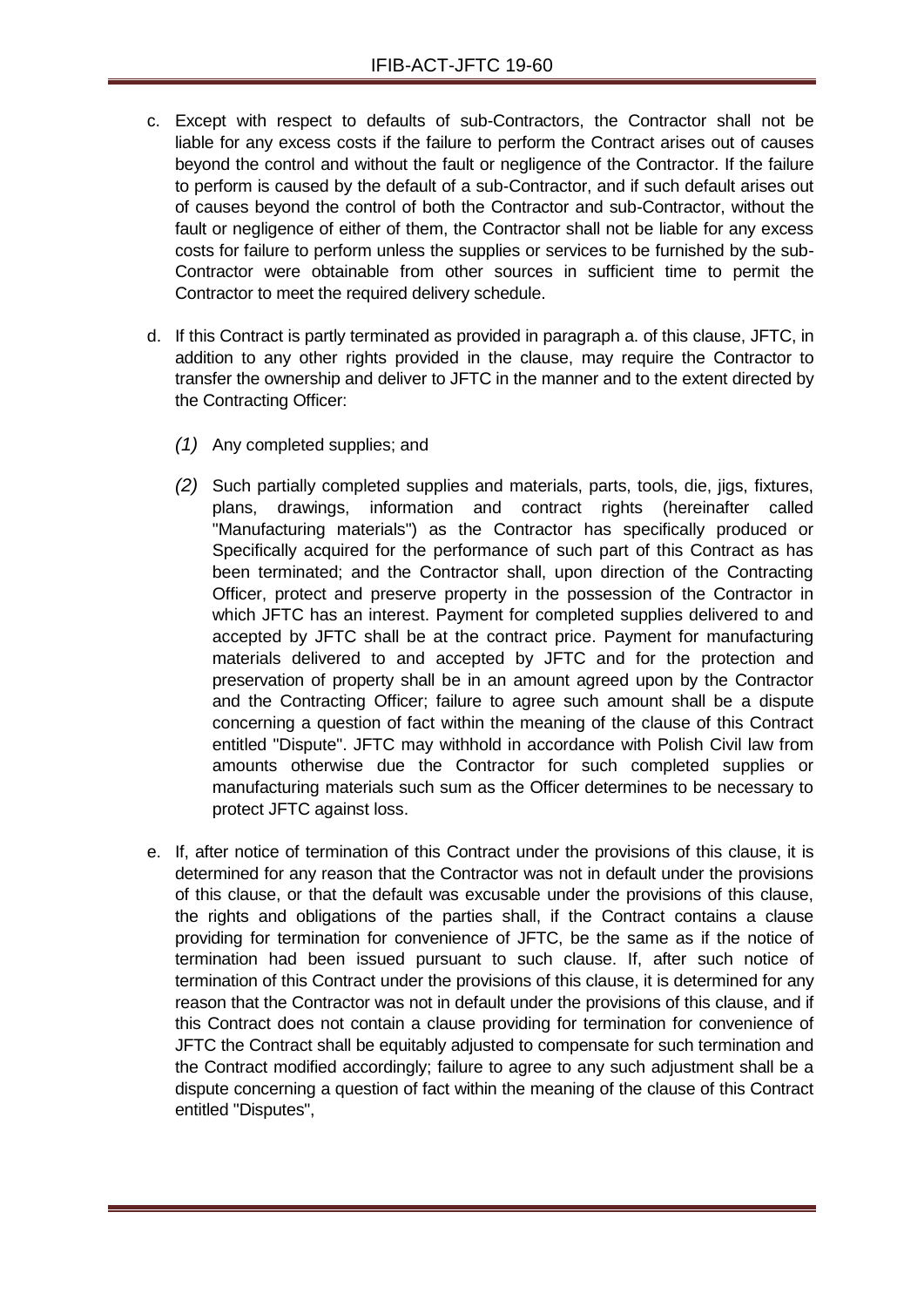f. Both parties are under duty of good faith. The Contract includes not only the specific terms, but also law and customary practice applicable in the place where the Contract is to be carried out and to the Type of Trade to which the Contract relates.

#### <span id="page-32-0"></span>**20. LIMITATION OF LIABILITY**

Except as otherwise provided by an express or implied warranty, the Contractor will not be liable to JFTC for consequential damages resulting from any defects or deficiencies in accepted items.

#### <span id="page-32-1"></span>**21. EXPORT CONTROL**

The Contractor warrants that, if applicable all necessary permits related to export control or other associated arrangements shall be valid prior to contract award. Should the Contractor require export pre-approval JFTC legal staff will be provided a preview of said companies request PRIOR to the companies submission to a Government entity. Upon validation of request by JFTC Legal staff, subject agreement or request may be submitted to appropriate authority.

#### <span id="page-32-2"></span>**22. RISK OF LOSS**

Unless the Contract specifically provides otherwise, risk of loss or damage to the supplies provided under this Contract shall remain with the Contractor until, and shall pass to JFTC upon:

- a. Delivery of the supplies to a carrier, if transportation is f.o.b. origin; or
- b. Delivery of the supplies to JFTC at the destination specified in the Contract, if transportation is f.o.b. destination.

#### <span id="page-32-3"></span>**23. AUTHORIZATION TO PERFORM**

The Contractor warrants that he and his sub-Contractors have been duly authorized to operate and do business in the country or countries in which this Contract is to be performed; that he and his sub-Contractors have obtained all necessary licenses and permits required in connection with the Contract; that he and the sub-Contractors will fully comply with all the laws, decrees, labour standards and regulations of such country or countries during the performance of this Contract; and that no claim for additional moneys with respect to any authorizations to perform will be made upon JFTC.

#### <span id="page-32-4"></span>**24. PERFORMANCE**

Candidates/Contractors who accept JFTC issued contracts, shall, at a minimum, serve in a designated capacity for no less than 180 calendar days from commencement of Contract period of performance. Contracts with performance periods having less than 180 days in totality shall require Contractors to serve a minimum of 50% of estimated performance period. Should a Candidate vacate the Contract in less time than described, JFTC reserves the right to cancel the Contract in whole or part. Replacement candidates, if acceptable to JFTC, shall be reviewed by JFTC for compliance, and/or technical acceptance per the original Statement of Work and final acceptance by the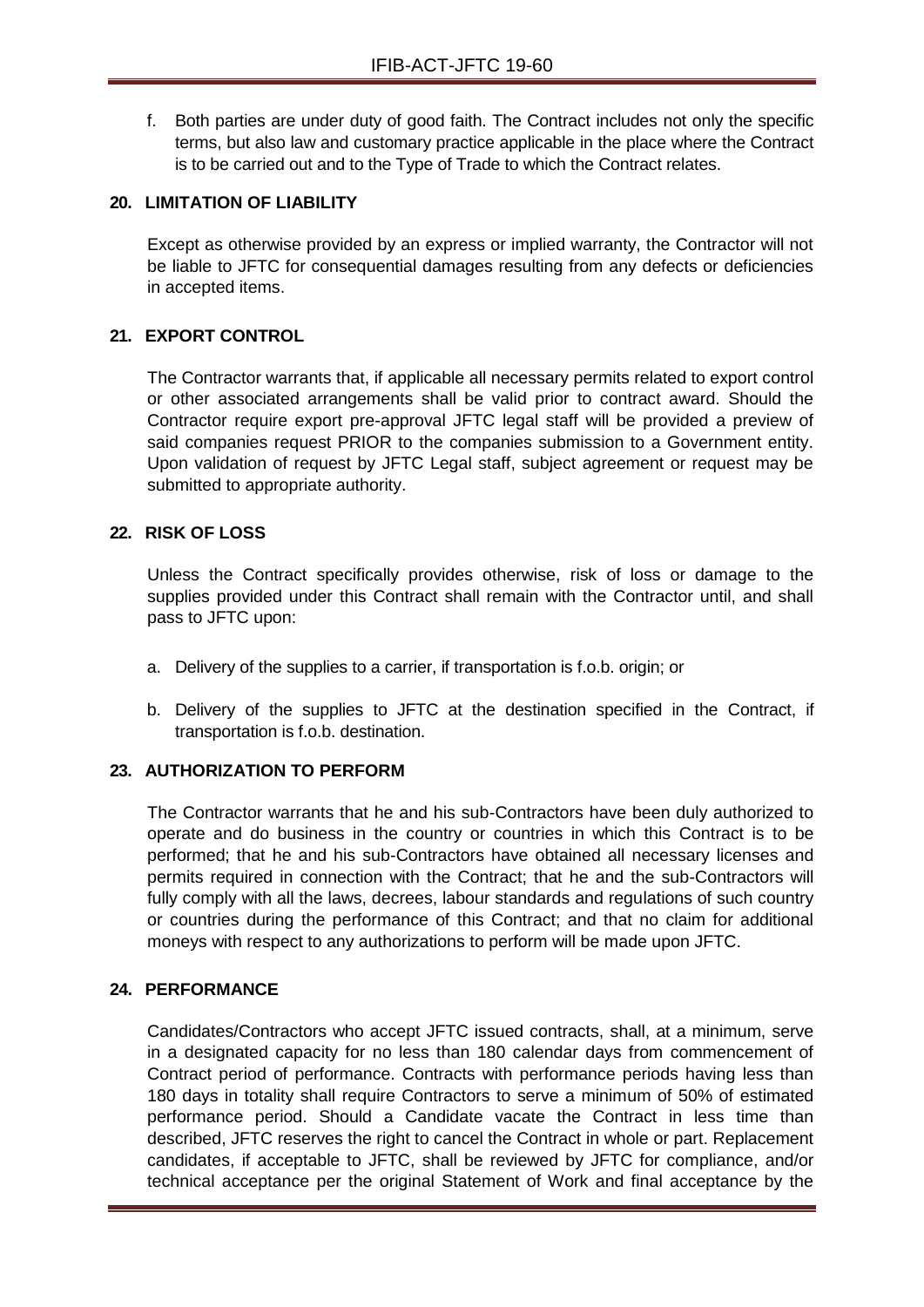Contracting Officer.

# <span id="page-33-0"></span>**25. TRAVEL – NOT APPLICABLE**

- a. Travel by Contractors in support of the JFTC mission will only be performed when a member of the approved International JFTC Peacetime Establishment is unable to perform the mission.
- b. Since travel may be required during the period of performance, it will be up to the COTR to identify requirements, as well as to obtain NATO authorized travel orders for Contractor's personnel in accordance with the ACT Financial Manual, Section 24 and JFTC Directive "Travel on International Duty", including to obtain advance approval from the Contracting Officer on travel and per diem costs.
- c. Once Contractor travel has been established under a Contract and the Contractor is tasked to travel, the JFTC Contractor Travel Request form must be filled out and approved prior to any travel being conducted.
- d. The JFTC Travel Office will set the Transport Ceiling Cost and at that time the Contractor may elect to book their transportation with the JFTC Travel Office.
- e. Transport tickets purchased through the JFTC Travel Office will be paid by JFTC, and the applicable travel line of the Contract will be charged. These costs will not be invoiced by, or paid to, the Contractor company. When transport tickets are purchased through another source only the ceiling cost allocated by the JFTC Travel Office will be reimbursed to the Contractor company.
- f. Expenses for travel and per diem will be in addition to the firm-fixed-price hourly rates for contracted services presented herein. The Contractor will be reimbursed for travel expenses based on the NATO Group III daily subsistence allowance for meals, lodging, incidental expenses and any applicable overhead and/or fees in connection with the travel. When air or train transportation is utilised as the primary mode, the ceiling price will be based on the lowest economy class non-refundable whenever such fare is available to meet the requirement. JFTC is not responsible for any costs associated with e.g. initial travel to take up duties, travels for leave or holidays, and final travel from the normal duty station to home country.
- g. Within the scope of this Contract, Contractor Personnel are not required to travel outside the NATO/PfP Area. Should travel to Areas of Operation/s (AO) be required in order to comply with the tasks stated in this Contract, a separate annex will be concluded between the Parties. If the parties fail to reach an agreement and conclude an annex within 3 weeks from a date announced by JFTC, JFTC holds the right to terminate the entire Contract.
- h. The SUPPLIER should submit an invoice for travel within ten (10) working days after completion of the travel. Such invoice must contain copies of all relevant back-up documentation in addition to JFTC signed approval of the travel.
- i. Expenses claimed more than three (3) months subsequent to the completion of the travel will not be compensated.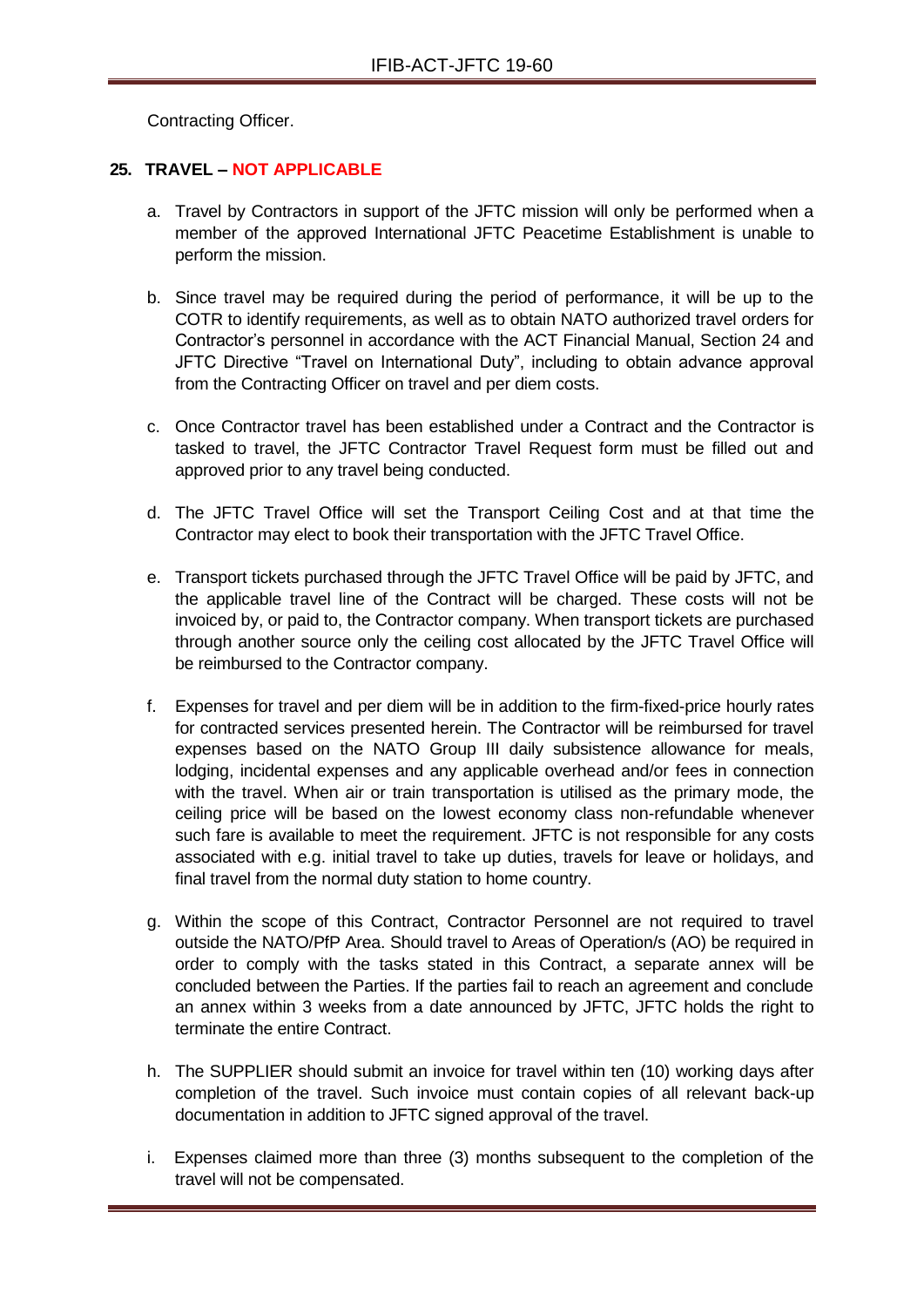j. Upon termination or expiry of this Contract the deadline for submitting travel expense claims is one (1) month from the date of Contract termination or expiry.

# <span id="page-34-0"></span>**26. CONTRACTOR NOTICE REGARDING DELAY**

In the event the Contractor encounters difficulty in meeting performance requirements, or when he anticipates difficulty in complying with the contract delivery schedule or date, he shall immediately notify the Contracting Officer in writing, giving pertinent details; provided, however, that this data shall be informational only in character and that this provision shall not be construed as a waiver by JFTC of any delivery schedule or date, or of any rights or remedies provided by law or under this Contract.

#### <span id="page-34-1"></span>**27. NOTICE AND ASSISTANCE REGARDING PATENT AND COPYRIGHT INFRINGEMENT**

- a. The Contractor shall report to the Contracting Officer, promptly and in reasonable written detail, each notice or claim of patent or copyright infringement based on the performance of this Contract of which the Contractor has knowledge.
- b. In the event of any claim or suit against JFTC on account of any alleged patent or copyright infringement arising out of the performance of this Contract or out of the use of any supplies furnished or work or services performed hereunder, the Contractor shall furnish to JFTC, when requested by the Contracting Officer, all evidence and information in possession of the Contractor pertaining to such suit or claim. Such evidence and information shall be furnished at the expense of JFTC except where the Contractor has agreed to indemnify JFTC.
- c. This clause shall be included in all sub-contracts.

#### <span id="page-34-2"></span>**28. HEALTH, SAFETY AND ACCIDENT PREVENTION**

If the Contracting Officer notifies the Contractor in writing of any non-compliance in the performance of this Contract, with safety and health rules and requirements prescribed on the date of this Contract by applicable national or local regulations, and the Contractor fails to take immediate corrective action, the Contracting Officer may order the Contractor to stop all or part of the work until satisfactory corrective action has been taken. Such an order to stop work shall not entitle the Contractor to an adjustment of his contract price or other reimbursement for resulting increased costs, or to an adjustment of the delivery or performance schedule.

#### <span id="page-34-3"></span>**29. INSURANCE**

The Contractor is responsible for holding any required insurances at own cost, covering the Contractor as well as the Contractor Personnel, as appropriate. In addition, the Contractor is responsible for any other types of insurances including travel insurance for travels required by JFTC. However, reimbursement for travel insurance cost for travels in high risk areas will be subject to case-by-case evaluation. NATO/PfP countries are generally not considered high-risk areas.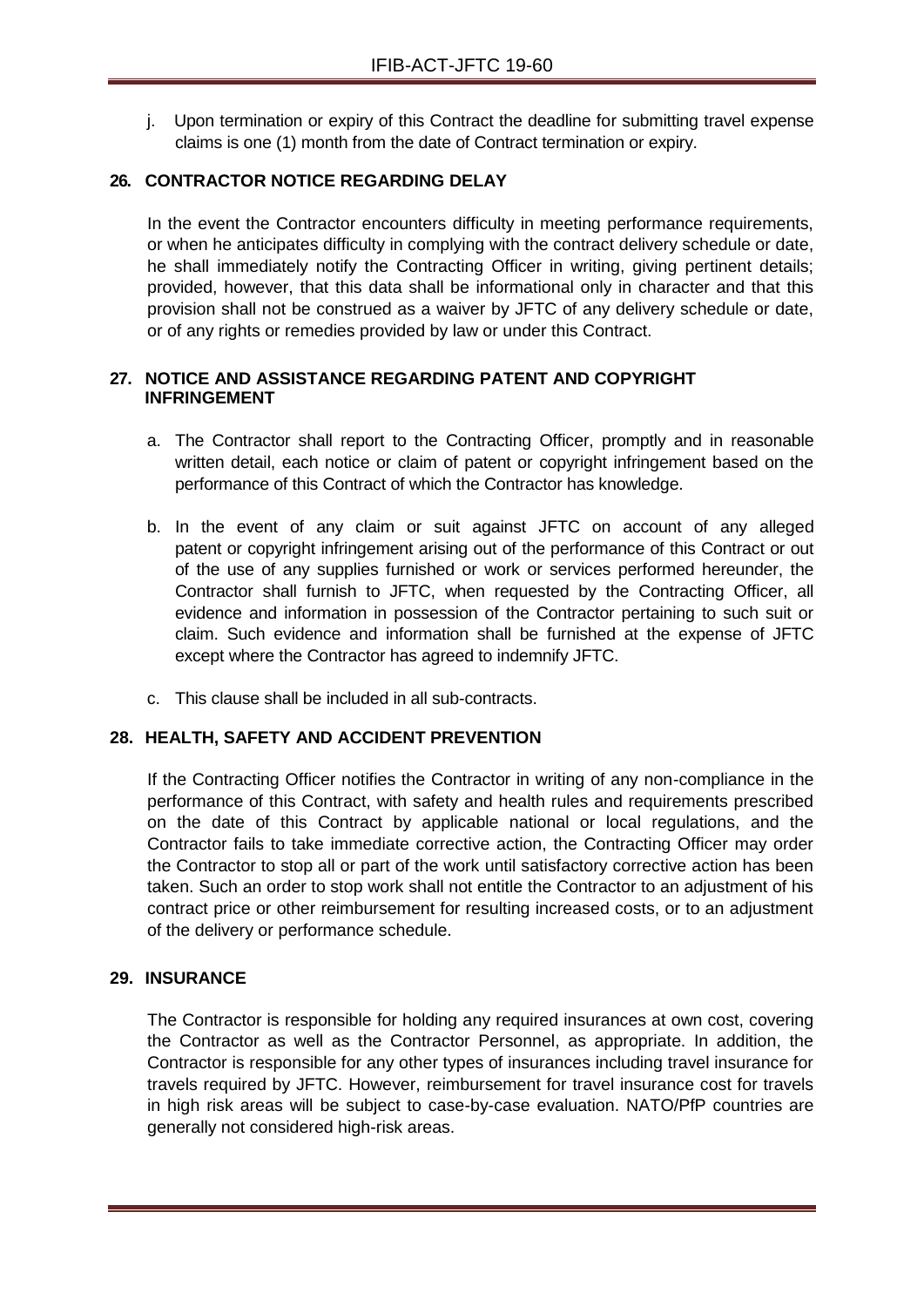#### <span id="page-35-0"></span>**30. PATENT INDEMNITY**

The Contractor shall indemnify JFTC and its officers, agents and employees against liability, including costs, for infringement of any letters patent (except letters patent issued upon an application which is now or may hereafter be kept secret or otherwise withheld from issue by order of the government which issued the letters patent) arising out of the manufacture or delivery of supplies under this Contract, or out of the use or disposal by or for the account of JFTC of such supplies. The foregoing indemnity shall not apply unless the Contractor shall have been informed as soon as practicable by JFTC of the suit or action alleging such infringement and shall have been given such opportunity as is afforded by applicable laws, rules, or regulations to participate in the defense thereof; and further, such indemnity shall not apply to:

- a. An infringement resulting from compliance with specific written instructions of the Contracting Officer directing a change in the supplies to be delivered or in the materials or equipment to be used or directing a manner of performance of the Contract not normally used by the Contractor;
- b. An infringement resulting from an addition to, or change in, such supplies or components furnished which addition or change was made subsequent to delivery or performance by the Contractor; or
- c. A claimed infringement which is settled without the consent of the Contractor, unless required by a court of competent jurisdiction.

#### <span id="page-35-1"></span>**31. INTELLECTUAL PROPERTY**

The Contractor's support to JFTC is principally in the form of provision of services. Materials developed by the Contractor as part of this Contract to JFTC shall however become the intellectual property of JFTC without prejudice to the residual rights of the Contractor to use the same or similar materials on future occasions in connection with work carried out for JFTC.

#### <span id="page-35-2"></span>**32. RIGHTS IN TECHNICAL DATA AND COMPUTER SOFTWARE**

- a. JFTC shall have unlimited rights in:
	- *(1)* All technical data and computer software, to include source code, resulting from performance of experimental, developmental, integration, testing, or research work which was specified as an element of performance in this Contract.
	- *(2)* Plans, drawings, manuals or instructional materials prepared or required to be delivered under this Contract for implementation management, installation, operation, maintenance and training purposes.
- b. Technical data and software delivered under this Contract shall be marked with the number of this Contract, name of the Contractor and the rights transferred to JFTC.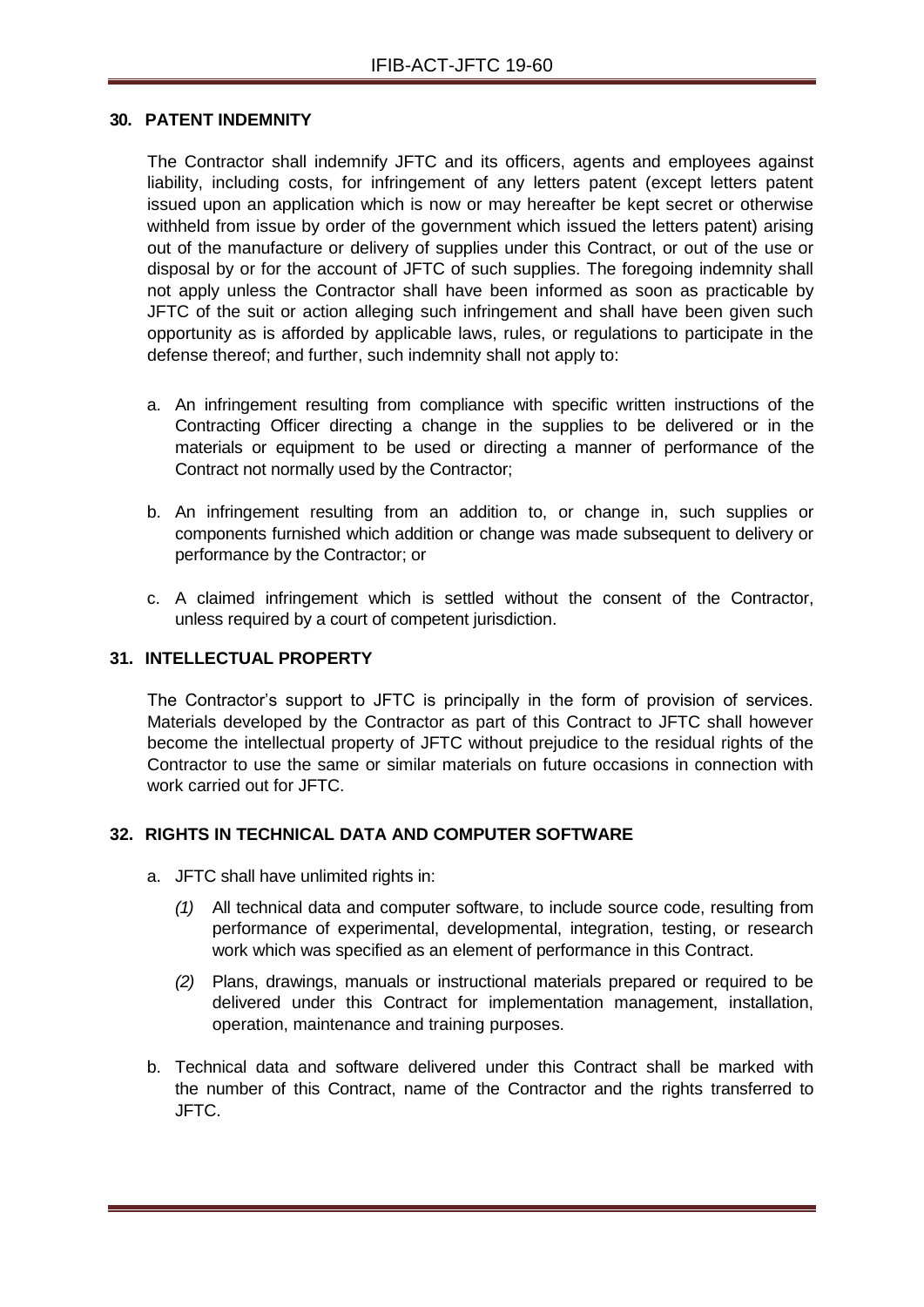#### <span id="page-36-0"></span>**33. PUBLICITY AND PUBLIC RELATIONS**

The Contractor and/or the Contractor Personnel shall not make any press release or refer to this Contract in promotion materials, including but not limited to photographs and films or public statements concerning this Contract, without the prior written approval of JFTC.

#### <span id="page-36-1"></span>**34. CODE OF CONDUCT**

The Contractor recognizes and agrees that he/she shall conduct him-/ herself in a manner suitable for the purpose of this Contract and in accordance with Allied Command Transformation (ACT) Standard of Personnel Conduct and JFTC internal regulations.

#### <span id="page-36-2"></span>**35. SOFTWARE RELEASES AND UPDATES**

- a. All software implemented on or delivered with the supplies shall be at the start of acceptance, the most recent versions or releases as available.
- b. The Contractor shall for a duration of minimum five (5) years after acceptance, and upon their availability, offer to JFTC all software changes, fixes and new releases. These shall be offered at no cost when they are offered free of charge on the commercial market.

#### <span id="page-36-3"></span>**36. OTHER PROVISIONS**

- a. The Contractor and the Contractor Personnel are eligible for limited tax and duty exemptions referred to in the SA, Article 14 (import and re-export of personal effects and furniture, excluding private vehicles).
- b. The Contractor and the Contractor Personnel (non-Polish), are not authorized to engage in any other employment in Poland.
- c. Passports, Visas and Customs:
	- (1) The Contractor is responsible for:
		- obtaining all passports, visas, and other documents necessary for Contractor Personnel to enter, exit and work in Poland and to conduct agreed duty travels to other NATO countries and to PFP countries, and
		- the customs, immigration, or similar liabilities of its Contractor Personnel, insofar as this is not provided under status agreements between the Host Country and JFTC.
	- (2) Contractor Personnel are responsible for arranging for their passports and relevant visas and for having them in their immediate possession when travelling to and from the AO.
	- (3) Contractor Personnel (non-Polish) are not required to obtain a work permit to perform the works agreed under this Contract, i.a.w. the SA, Art. 14.4.b.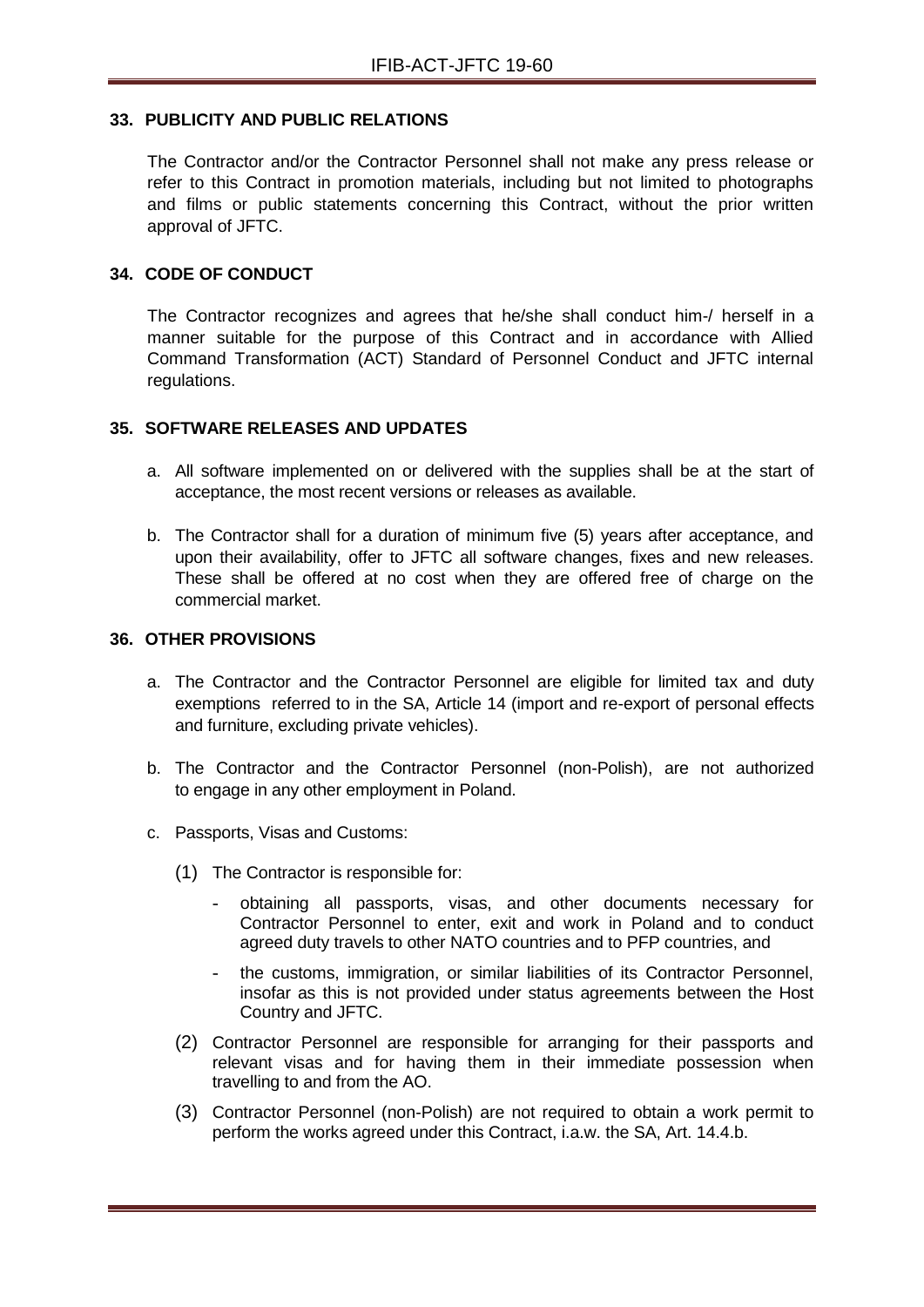- d. The Contractor Personnel are responsible for finding suitable accommodation and comply with Host Country requirements for personal registration, vehicle registration etc. Host Nation Support Unit In-processing Office may provide assistance in this regard, but cannot be held liable or accountable in any manner for the assistance so provided.
- e. Medical
	- (1) The Contractor is responsible for providing adequate medical insurance to meet the requirements in Host Country legislation and need of the Contractor Personnel while performing at the normal duty station as well as on travels. JFTC will at no point be held responsible for any costs associated with medical or dental assistance provided to or requested by the Contractor Personnel.
	- (2) Contractor Personnel will be admitted, at no charge, to consult JFTC Medical Advisor on the same terms as JFTC Staff, in case of emergencies or need for basic medical assistance.
- f. Driver's License and Vehicle Operation
	- (1) A driver's license held by Contractor Personnel is accepted by Poland as valid i.a.w. the SA, Art. 14.4.d.
	- (2) Contractor Personnel are generally not permitted to operate JFTC official vehicles.
- g. If approved under the authority of the Commander or by an authority so responsible, the Contractor Personnel shall have access to morale, welfare, and recreation services commensurate with those provided to other Contractor Personnel.
- h. The JFTC will issue a letter explaining their function and position at JFTC to be used as a proof for their performance of work for NATO and solicitation for recognition under the SA.

#### <span id="page-37-0"></span>**37. INCONSISTENCY BETWEEN ENGLISH VERSION AND TRANSLATION OF CONTRACT**

In the event of inconsistency between any terms of this Contract and any translation thereof into another language, the English language meaning shall control.

# <span id="page-37-1"></span>**38. ENFORCEMENT**

Failure by either party to enforce any provision of this Contract will not be deemed a waiver of future enforcement of that or any other provision. The invalidity or unenforceability of any provision of this Contract shall not affect the other provisions hereof, and this Contract shall be construed in all respects if such invalid or unenforceable provisions were omitted.

#### <span id="page-37-2"></span>**39. ORDER OF PRECEDENCE**

Any inconsistencies in the solicitation or Contract shall be resolved by giving precedence in the following order: (1) Special Terms and Conditions; (2) General Terms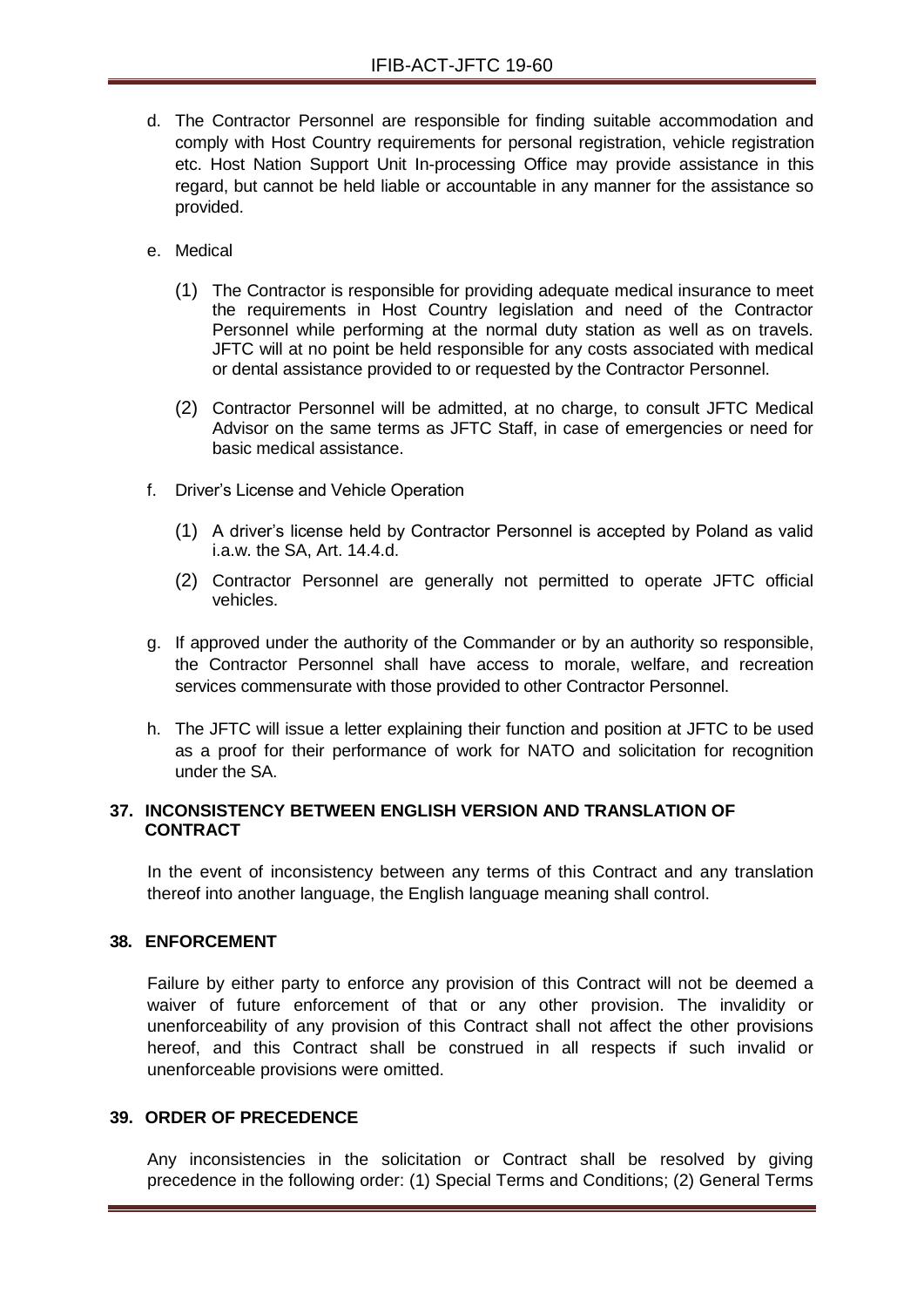and Conditions and Purchase Order terms; (3) solicitation provisions if this is a solicitation; (4) the specification/statement of work; (5) other JFTC documents, exhibits and attachments; (6) addenda to this solicitation or Contract, including any license agreements for computer software, or other contract agreements.

# <span id="page-38-0"></span>**40. ENTIRE AGREEMENT**

This Contract sets for the entire agreement between the parties with respect to the subject matter hereof, and supersedes all prior agreements or representations, oral or written, regarding such subject matter. JFTC shall not be bound by, and specifically objects to any term, condition, or other provision inconsistent with or in addition to any provision of this Contract that is submitted by the Contractor in any correspondence or any document unless JFTC specifically agrees to such provision in a written instrument signed by an authorized representative of JFTC.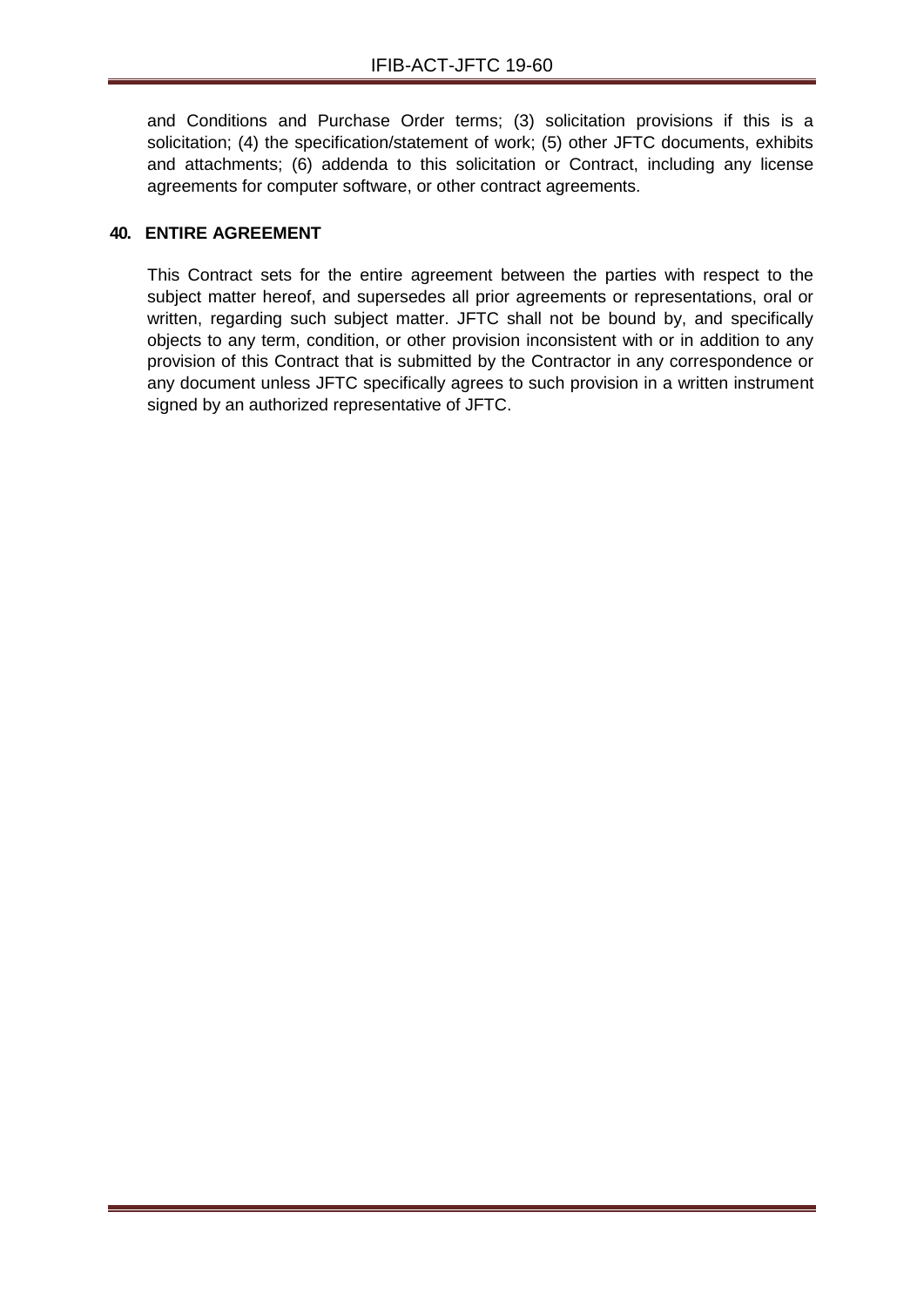# **PART III – SPECIAL PROVISIONS AND TECHNICAL INFORMATION**

# **Section A**

#### **JFTC Special Terms and Conditions**

#### **for Short Term Operational Commercial Personnel Services**

#### **Contracts in Support of Training Events**

Index of Clauses

- 1. Scope
- 2. Type of Contract
- 3. Definitions
- 4. Delivery of Service
- 5. Coordination of Absences
- 6. Billable Days
- 7. Commitment of Contractor Personnel
- 8. Deficient Performance
- 9. Contractor Responsibility for Contractor Personnel
- 10. Billing
- 11. Billing for Travel
- 12. Invoices
- 13. Instructions for safety and management of the JFTC facilities
- 14. Work Space
- 15. Representation of JFTC/NATO
- 16. Ownership of Work Products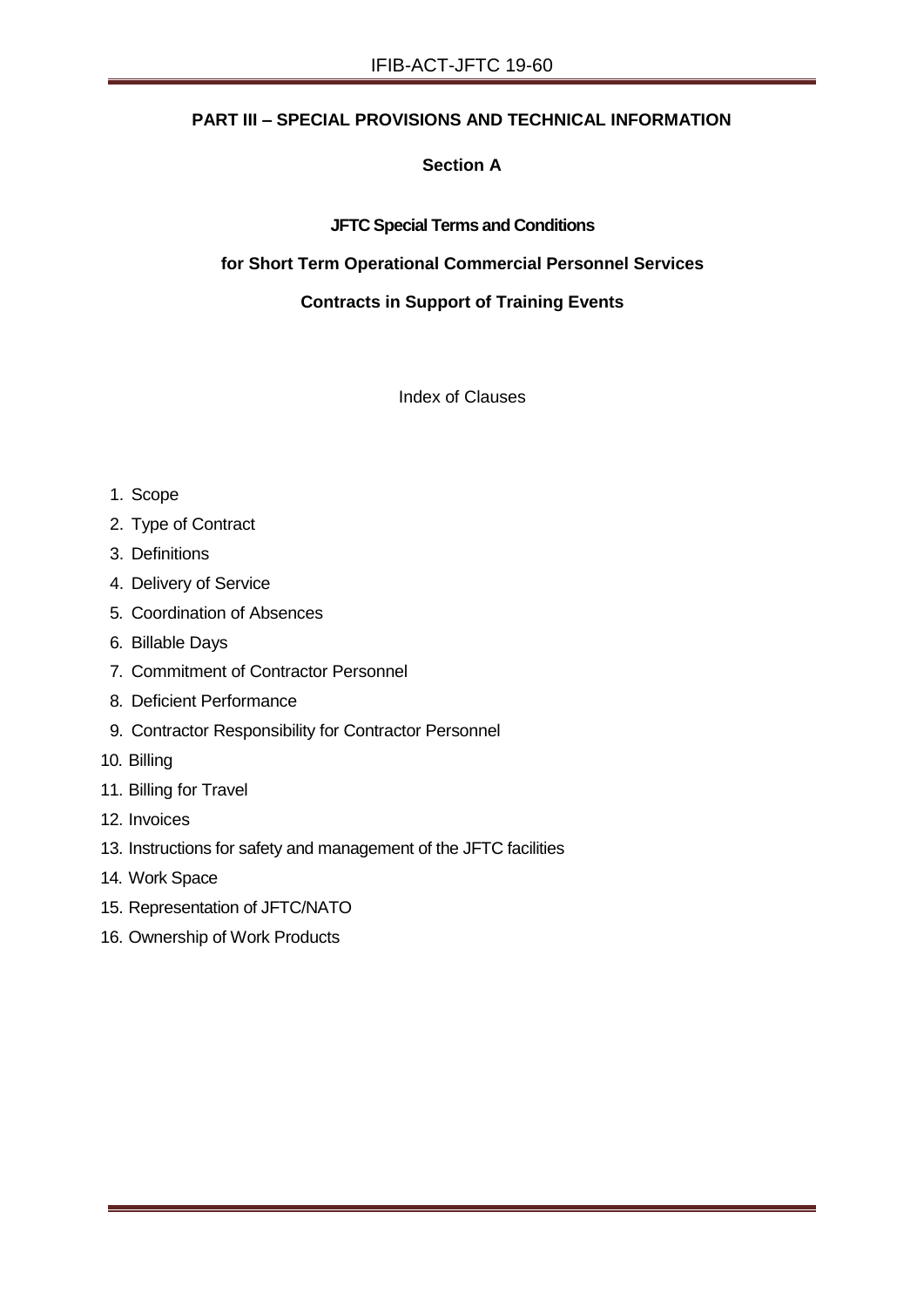# **1. SCOPE**

These Special Terms and Conditions address all issues pertaining to Short Term Operational Commercial Personnel Services in support of training events to be rendered by the Contractor to the JFTC under this Contract, thereby taking precedence over the JFTC General Terms and Conditions.

# **2. TYPE OF CONTRACT**

As far as Short Term Operational Commercial Personnel Services (STOCPS) under this Contract are concerned this is a Level of Effort, Firm-Fixed Price Contract with a not to exceed limit as provided in the Statement of Work (SOW). This Contract establishes a contractual relationship strictly between the Contractor and the JFTC. All financial risks and liabilities undertaken by the Contractor for the purpose of the service provision shall fall on the Contractor. All employer responsibilities for the Contractor Personnel performing under this Contract shall lie with the Contractor. In case the Contractor is self-employed individual those STOCPS referring to the Contractor Personnel are equally applicable.

#### **3. DEFINITIONS**

a. Billable Days

Days spent by the Contractor Personnel in the immediate performance of this Contract for which the Contractor may bill the JFTC at the daily rate set out in this Contract, as further specified in these Special Terms and Conditions

b. Short Term Operational Commercial Personnel Services

The continuous performance to be provided by the Contractor Personnel, as specified in the Statement of Work.

c. The Contractor Personnel

An individual/individuals employed by the Contractor to perform the services required under this Contract.

d. JFTC Work Days

Mondays through Fridays with the exception of JFTC Holidays. There are approximately 15 JFTC Holidays during a calendar year. The number of JFTC Holidays may vary from year to year.

e. Surge capability

Surge capability requirement is a contract vehicle used in case emerging circumstances requiring a quick and temporary increase of effort from existing Contractor Personnel in order to meet specific requirements within the scope of the SOW. Surge capability shall not exceed the limit provided in the SOW. Man-day rate for surge capability will remain at the same level as for applicable base or option contract period. Surge capability is an extra effort above contracted man-days limit,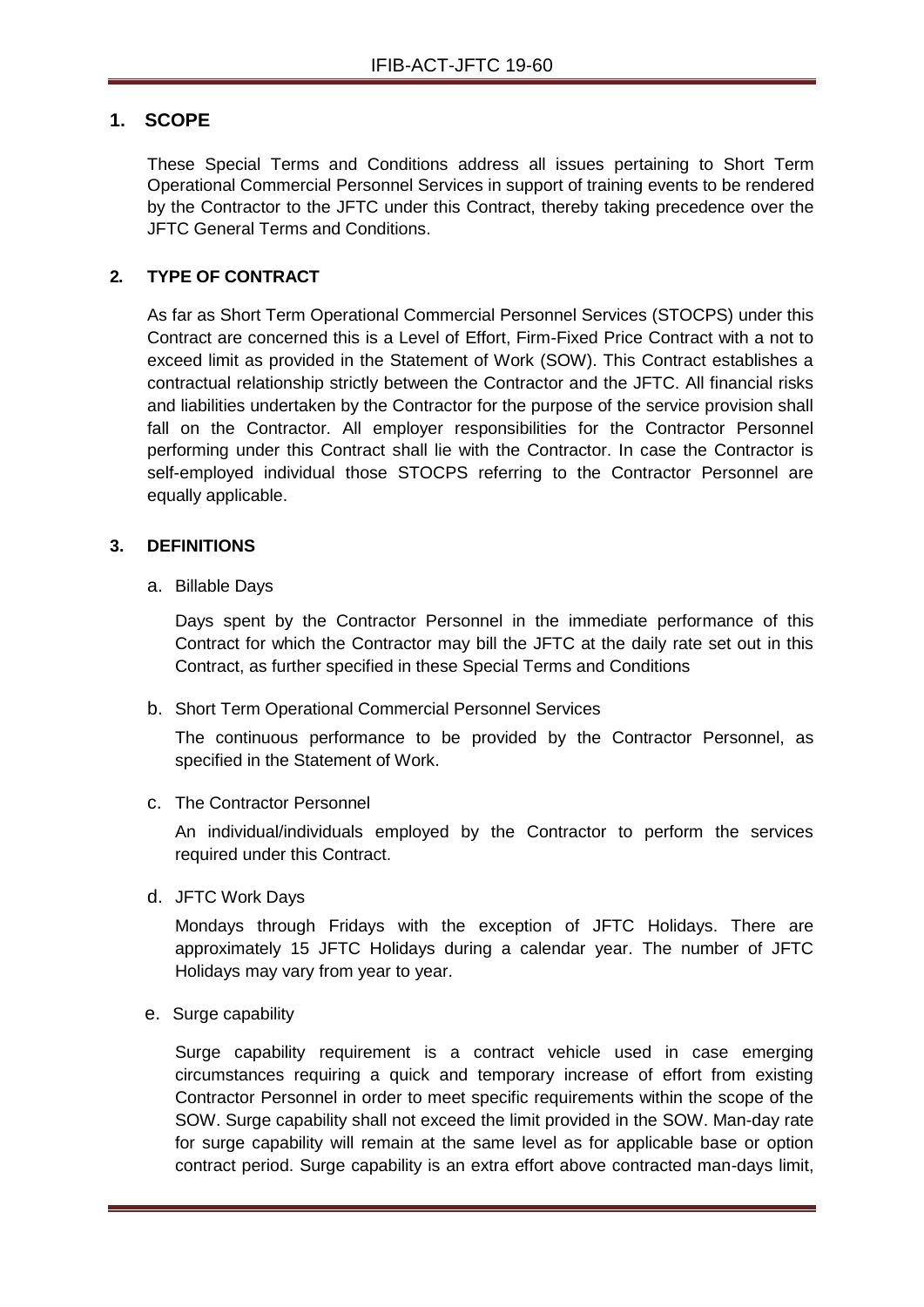requested by the respective Contracting Officer Technical Representative (COTR) and duly supported by approved Purchase Order

f. Products

Any item, document, writing, study, briefing, data base, piece of software or any other physical or intellectual result of the performance of the commercial personnel service or the associated interaction with NATO staff which may be subject to ownership rights.

#### **4. DELIVERY OF SERVICE**

All STOCPS under this Contract will be performed primarily on JFTC Work Days but may include also delivery of services during weekends and JFTC Holidays.

### **5. COORDINATION OF ABSENCES**

To ensure the uninterrupted flow of training event, any absence by the Contractor Personnel requires earliest possible coordination with the COTR and Contracting Officer. Should absence affect the training event execution, the Contractor, upon request by the Contracting Officer, shall immediately replace the Contractor Personnel with an equally qualified individual. The JFTC reserves the right to approve such substitute based on his/her suitability and qualifications.

#### **6. BILLABLE DAYS**

Only time spent by the Contractor Personnel in the immediate performance of this Contract, subject to the rules and procedures set out in paragraph 10, 11 and 12.

- a. Billable days
	- (1). 100% of the daily rate will be applicable for days above 6 hours worked.
	- (2). 50% of the daily rate will be applicable for days between 4 and 6 hours worked.
	- (3). 25% of the daily rate will be applicable for days between 2 and 4 hours worked.
	- (4). There will be no payment for days less than 2 hours worked.
- b. Non-performance

Personal leave, sickness, Contractor internal coordination meetings, breaks (except the mid-day break between 1100 and 1400, not exceeding 30 minutes in length), internal social events (except for the obligatory participation in official JFTC events, as ordered by the Commander, Deputy Commander and Chief of Staff or Officer of Primary Responsibility) or any other activity not immediately related to the performance of the services required under this Contract do not constitute billable days.

#### **7. COMMITMENT OF CONTRACTOR PERSONNEL**

The Contractor warrants that the Contractor Personnel initially presented for the performance of this Contract will perform this Contract for its duration. Any exchanges of the Contractor Personnel shall meet the requirements of the SOW and be performed only with written consent by the Contracting Officer.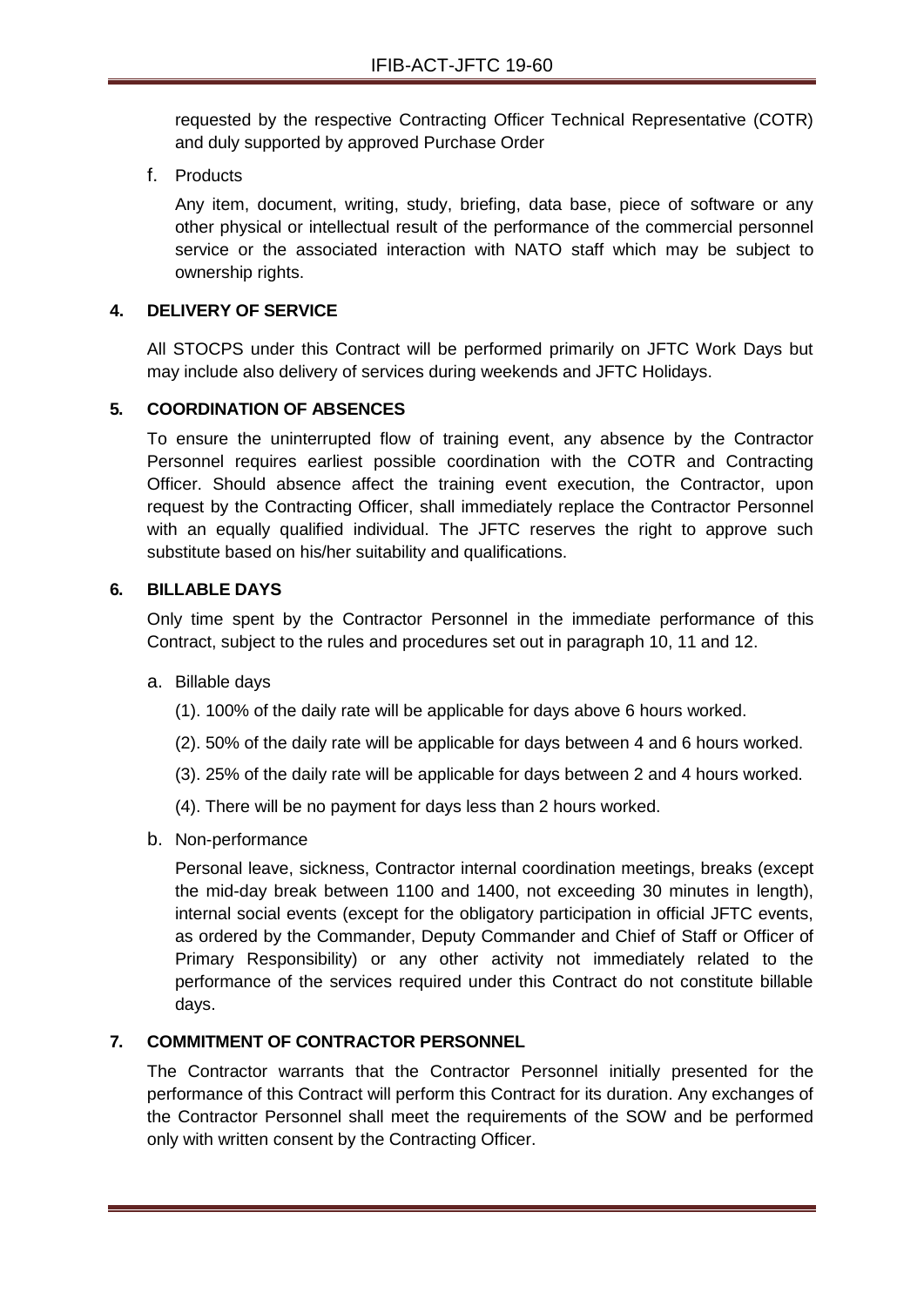#### **8. DEFICIENT PERFORMANCE**

Should committed Contractor Personnel perform unsatisfactorily the Contractor will exchange such Contractor Personnel, at the request of the Contracting Officer for Contractor Personnel meeting the quality requirements set out in the SOW.

# **9. CONTRACTOR RESPONSIBILITY FOR CONTRACTOR PERSONNEL**

The Contractor, and in the case being, the sole proprietor, as the employer of the Contractor Personnel performing the services under this Contract shall be fully responsible for all insurances, emoluments as well as taxes and payments to the health, social security, registration fees, the contractor's running costs and any other applicable mandatory contributions. In case of duty travels to high risk areas required by the JFTC, the Contractor may be reimbursed the insurance costs by the JFTC, if so decided by the Contracting Officer.

#### **10. BILLING**

The Contractor shall bill time for the Contractor Personnel at the daily rate set out in this contract ONLY for billable days. The remuneration shall cover all the Contractor's expenses, except for travel expenses as described in paragraph 11 below.

#### **11. BILLING FOR TRAVEL**

Expenditures for travel shall be reimbursed in accordance with paragraph 11 of the Statement of Work. Time spent on travel is not billable.

#### **12. INVOICES**

All invoices shall be provided by the Contractor in accordance with the General Terms and Conditions to this Contract. Additionally, the invoices for Commercial Personnel Services shall contain, at a minimum:

- a. A breakdown of the Contractor Personnel;
- b. The billable days performed by each of them; and also
- c. Indicating travel, absences and other relevant information.

# **13. INSTRUCTIONS FOR SAFETY AND MANAGEMENT OF THE JFTC FACILITIES**

The Contractor shall ensure that the Contractor Personnel honour all JFTC Directives and further guidance by the Deputy Commander and Chief of Staff regarding the safety and management of the JFTC.

#### **14. WORK SPACE**

If provided for in the SOW, the JFTC will provide working spaces for the Contractor Personnel. Should these spaces not be considered adequate by the Contractor, the Contractor will at its own expense ensure working spaces in the immediate vicinity of the identified location of performance.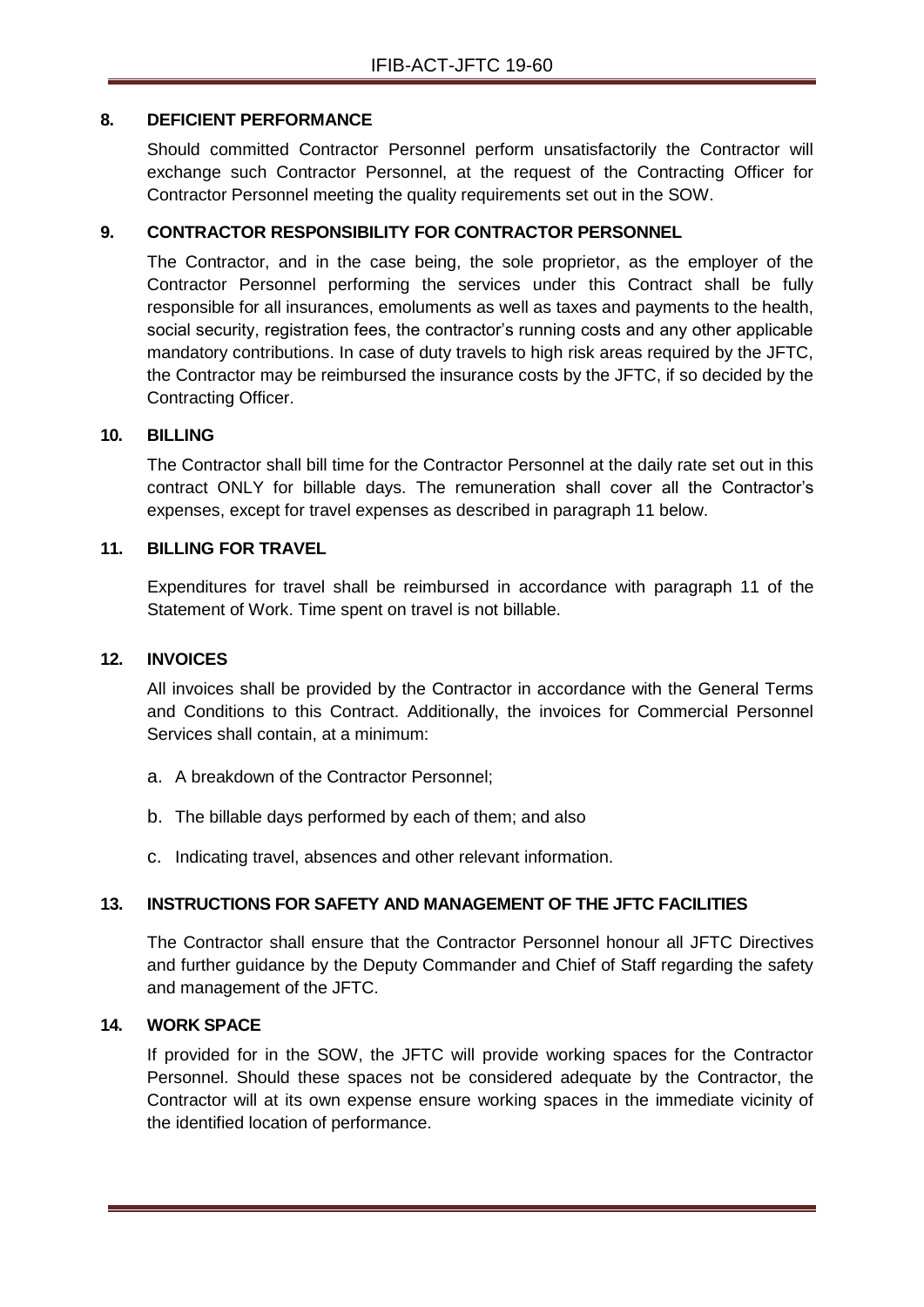#### **15. REPRESENTATION OF THE JFTC/NATO**

When dealing with third parties during the execution of this Contract, the Contractor Personnel shall present themselves as representatives of the Contractor working under the contract for the JFTC/NATO. The Contractor Personnel shall not take decisions, speak for or make commitments on behalf of the JFTC/NATO.

# **16. OWNERSHIP OF WORK PRODUCTS**

All Products created by the Contractor Personnel under this Contract are to be original and are the property and under the copyright of the JFTC, unless otherwise specifically stated in this Contract.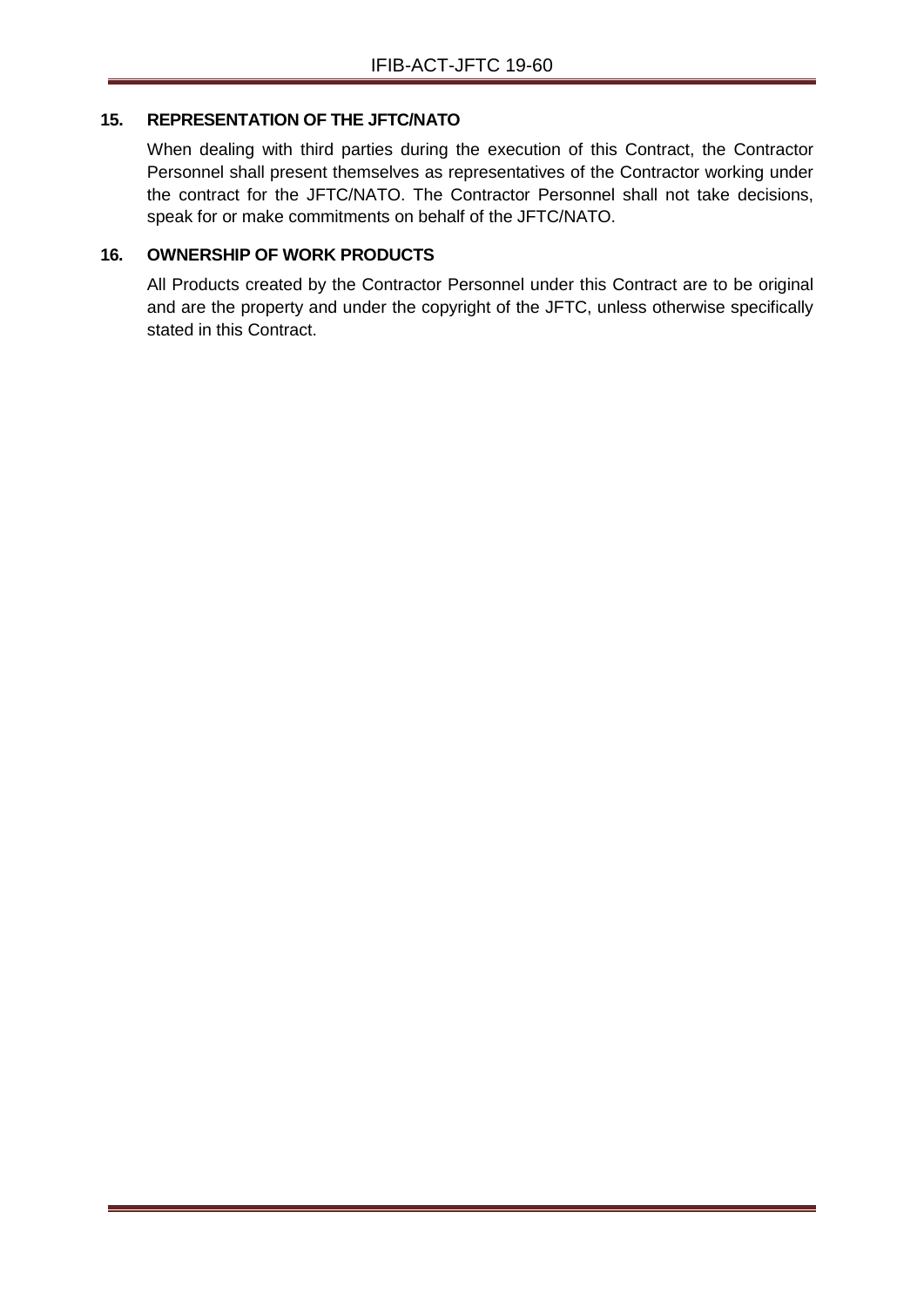# **Section B**

#### **Statement of Work**

### **for Role Players, Interpreters and Country/Cultural Advisor Contractor Support to the Pre-Deployment Training for NATO Mission in Iraq**

#### **1. INTRODUCTION.**

The Joint Force Training Centre (JFTC), located in Bydgoszcz (Poland), conducts predeployment training activities related to the NATO Mission-IRAQ (NMI). The NMI series of training events are aimed to prepare Individual Augmentees (IAs) for deployment to Iraq in their role as staff member or advisor in the NMI Headquarters in Baghdad. These training events aim to prepare various staff for deployment and assumption of their responsibilities within their respective organizations. The requirement for Role Player / Interpreter contractor support is crucial to support the design, development, execution and analysis of the predeployment trainings.

### **2. APPLICABLE DOCUMENTS.**

- 2.1. Bi-SC Directive Number 75-3, Collective Training and Exercise Directive (CT&ED), dated 02 October 2013.
- 2.2. OPERATIONAL PLAN 11200 FOR NATO TRAINING AND CAPACITY BUILDING MISSION IN IRAQ, SH/PLANS/J5/STP1/18-000061/1, dated 30 May 2018.

# **3. BACKGROUND.**

NMI TEs will likely be executed in the May/October timeframe. On average, the Training Events (TEs) are between 5-10 days in duration with an additional two days allocated for Training Control (TCON) preparation (as required). Specific to this contract, the NMI training to be conducted will culminate in the TE at JFTC, Bydgoszcz, Poland. The TE will offer both academic and practical engagement and integrate the participation of members of the Iraq Defense and Security Forces as Subject Matter Experts (SME) and will be more practice oriented. The TE will actively integrate the participation of a wide array of external-to-JFTC elements including; Iraqi Role Players and Interpreters, both Theatre based and recently redeployed Subject Matter Experts (SME), and members of governmental, international and non-governmental organizations (GO/IO/NGO) amongst others. Noting the early stage of planning for this mission, the NMI TEs might be replaced in the future by another NATO predeployment training mission in Iraq, however the tasks and deliverables expected from the Contractor shall remain the same. Eventual naming conventions shall be corrected through the contract amendment.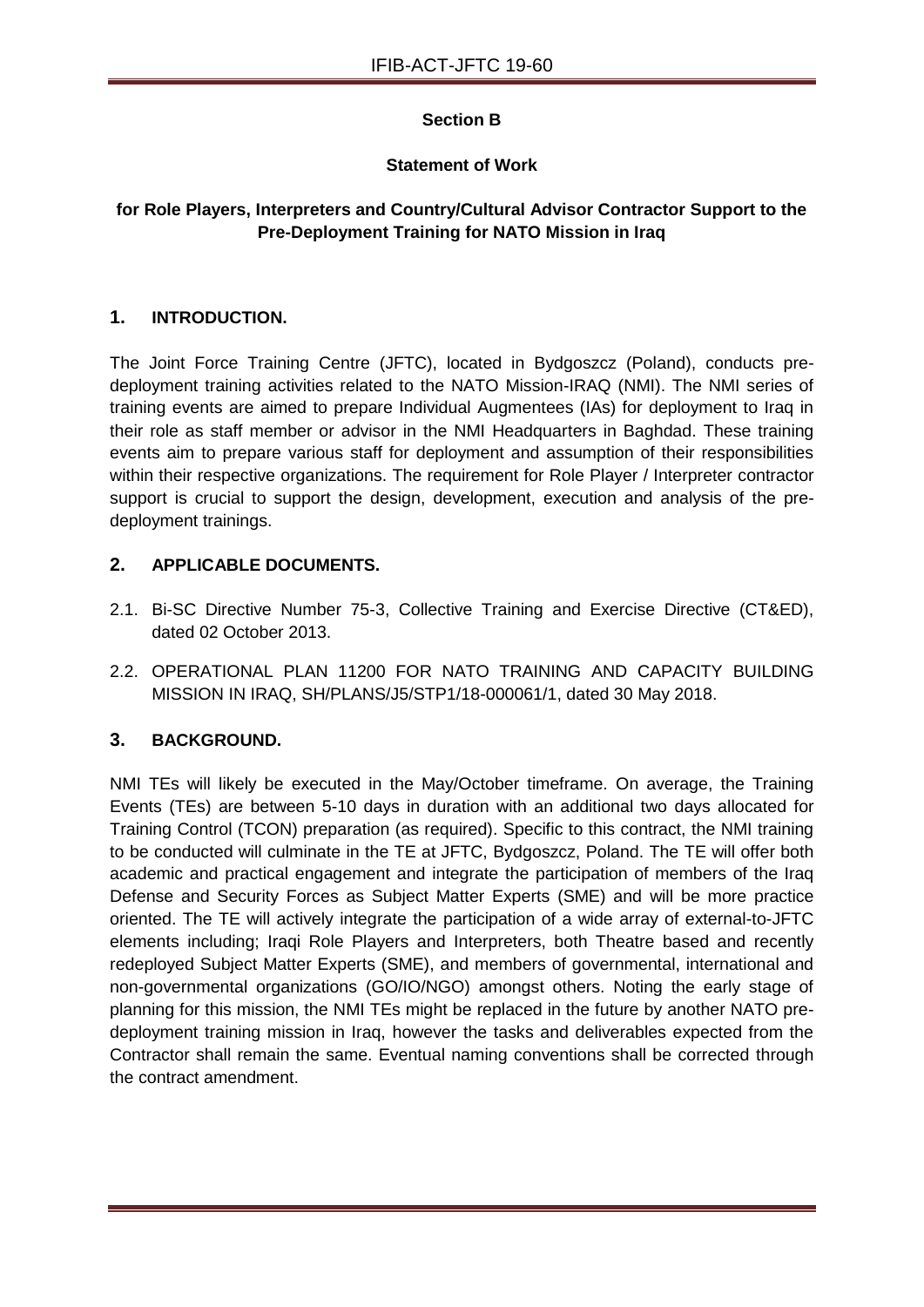# **4. OBJECTIVES.**

NMI has the objective of training, rehearsing and contributing to the overall preparation of individuals, formed Headquarters that will be assigned to this NMI mission. As such, it will ensure that the Training Audience (TA) soundly understands the staff process and systems to facilitate the command and control functions within HQ NMI. TA deploying within an advisory role will be offered, in parallel, specific advisor training.

# **5. CONTRACTOR SUPPORT.**

The Contractor shall provide Key Personnel possessing the skills, knowledge and training to satisfactorily perform the services required by this Statement of Work (SOW). The Contractor shall contribute to meet above listed objectives to prepare the Training Audience for their deployment in Iraq.

# **6. TYPE OF CONTRACT, TASK ORDERS, PERIODS OF PERFORMANCE.**

# 6.1. Type of Contract:

This is the Task Order (TO), Indefinite Delivery (ID) Requirements Contract (RC) and as such no firm quantity of services is committed. The JFTC will be issuing task orders for performance tasks, as they become known during the period of contract.

6.2. Ordering Services via Task Orders (TOs).

Individual Task Orders in the form of Purchase Order (PO) will contain, as a minimum, the following information:

- date of order, contract number and order number,
- contract item description, definite quantity and fixed rate unit price,
- performance schedule.

The Purchase Orders shall be issued to the Contractor not later than 30 calendar days before the training event.

\*Each Training Event (Task) is budgeted separately. Consequently the execution of each Task shall be confirmed by the JFTC in the form of a Purchase Order (PO) not later than 30 calendar days before the start date of the Task. There might be a case that certain Task will not be exercised but this shall not automatically constitute the contract termination.

6.3. Contract Period of Performance:

- 6.3.1. Base period: between 01 January and 31 December 2020.
- 6.3.2. Option periods: there are 4 (four) following contract option periods (years 2021- 2024) that may be exercised at the sole discretion of the Contracting Officer, based on satisfactory performance, availability of funds and ongoing/ evolving requirement. Execution of the option periods shall be confirmed in writing by the Contracting Officer 30 days prior to expiration of the current year of performance.\*

6.3.3.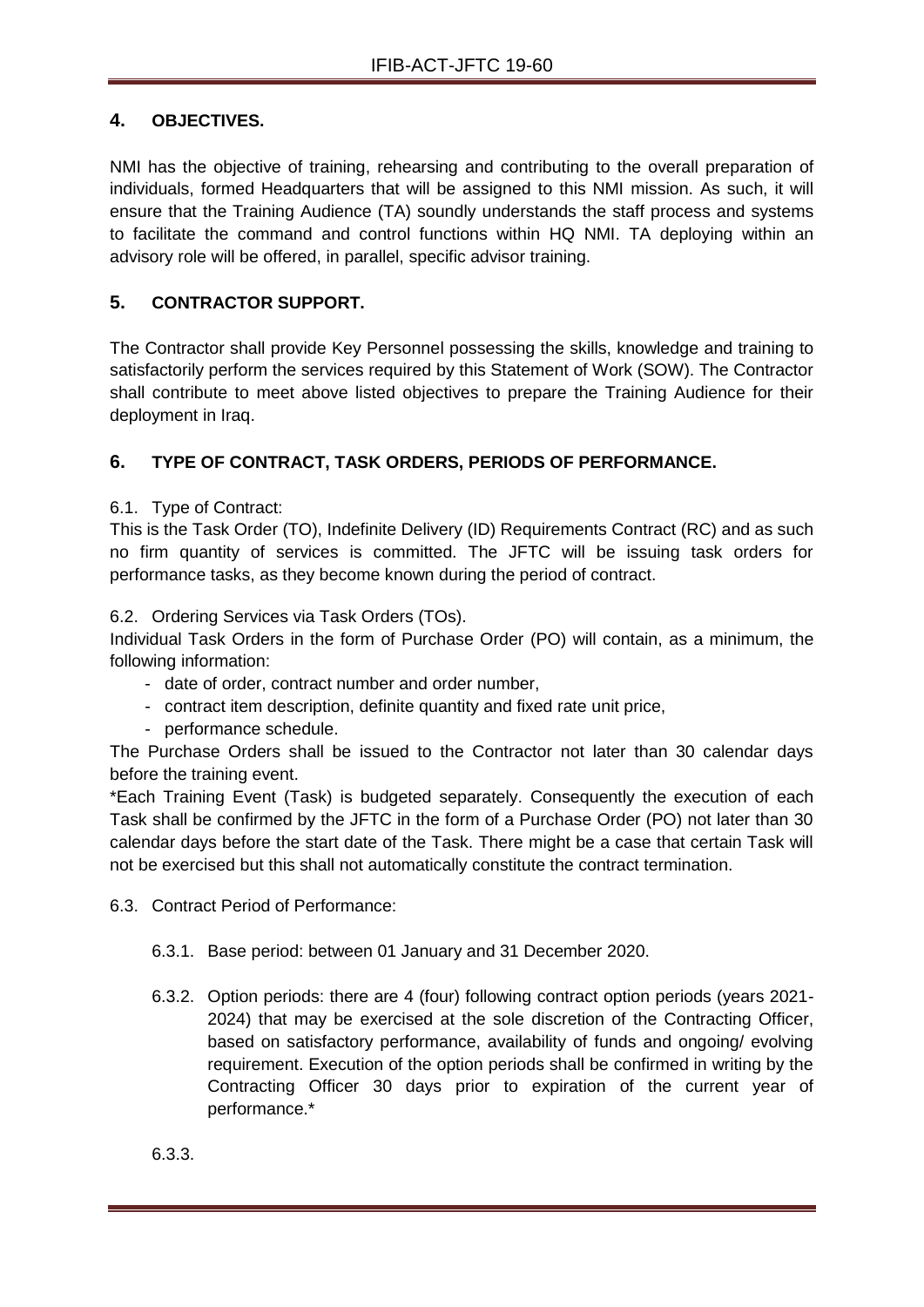6.4. Level of Effort and Estimated Periods of Performance for TOs:

The Contractor shall apply best efforts towards accomplishing the contract work as described in paragraph 7 of this SOW. The Contract is intended for Short Term Operational Contractors listed for the approximate timeframes as presented below. This presentation shall serve only as general illustration of foreseen requirements and in any event this shall not be understood as firm commitment. It is envisioned that each contract year (base or option period) will consist of maximum 2 (two) TOs:

- (1) Task #1 April-May timeframe:
	- a. Up to 10 (ten) Iraqi Role Players up to 8 calendar days (travel days not included),
	- b. Up to 6 (six) Iraqi Interpreters up to 8 calendar days (travel days not included),
	- c. 1 (one) Iraqi Country/Cultural Advisor up to 5 calendar days (travel days not included).
- (2) Task #2 September-October timeframe:
	- a. Up to 10 (ten) Iraqi Role Players up to 8 calendar days (travel days not included),
	- b. Up to 6 (six) Iraqi Interpreters up to 8 calendar days (travel days not included),
	- c. 1 (one) Iraqi Country/Cultural Advisor up to 5 calendar days (travel days not included).

# 6.5. Surge Capability

Surge capability requirement is included to have a contract vehicle in place should emerging circumstances require a quick and temporary increase in contractor personnel or additional effort from existing personnel (to meet specific requirements within the scope of the existing Statement of Work). The rate for surge capability shall not exceed the proposed rate for the applicable function category.

# **7. SCOPE OF WORK.**

- 7.1. List of principal duties or service product requested for Iraqi Role Players and Interpreters for all exercises:
	- 7.1.1. During the preparatory phase, the Iraqi Role Players / interpreters will participate in Subject Matter Expert (SME) Pre-training and execute the following duties /responsibilities:
		- Become up to date on Iraq's current cultural, social and political situations.
		- Become familiar with the NMI Train, Advise and Assist Concept as it relates to SFA/SSR.
		- Become familiar with NMI structure and organization.
		- Become familiar with vignette topics for Training Event.
		- Prepare for role player and interpreter character based on Training Staff direction.
		- Interact with Training Staff.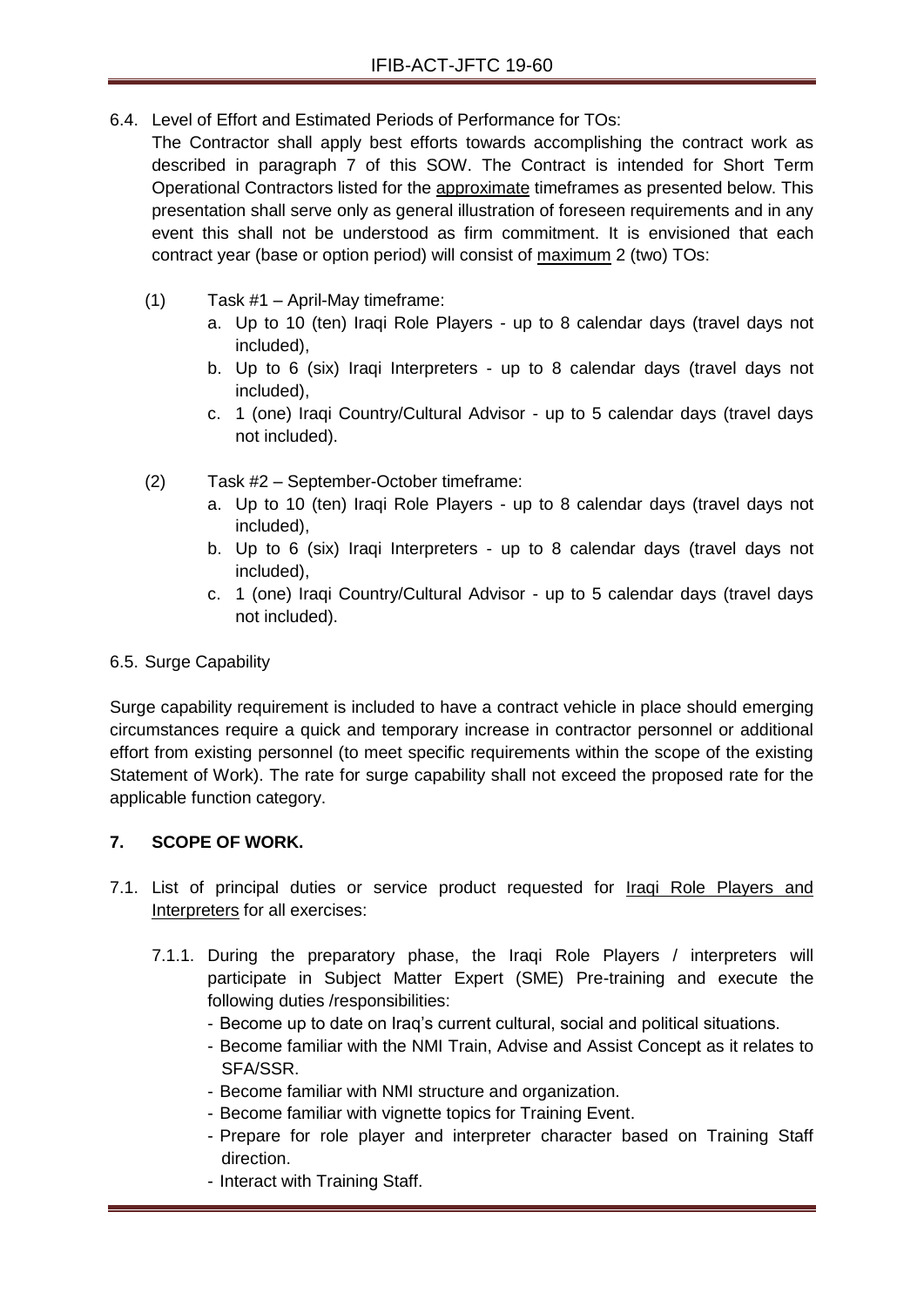- Produce daily written reports on any training related observations as directed by Training Staff.
- Participate in SME and internal daily co-ordination meetings.
- Provide feedback to Training Staff on improvements to the vignettes.
- Conduct several rehearsals of role player and interpreter character within vignettes and working group scenarios.
- 7.1.2. During the TE Iraqi Role Players and Interpreters will execute the following duties /responsibilities:
	- Remain in character up to 24 hours a day throughout Training Event.
	- Remain up to date on Iraq's current cultural, social and political situations.
	- Remain familiar with the Iraq Train, Advise and Assist Concept as it relates to SFA/SSR.
	- Remain familiar with NMI organization.
	- Execute vignettes as directed by Training Staff.
	- Participate in daily SME and internal co-ordination meetings.
	- Interact with Training Audience as directed by Training Staff.
	- Provide feedback to Training Audience on execution of vignettes.
	- Provide feedback to Training Staff on improvements to the execution of the vignettes.
	- Provide cultural situational awareness to Training Audience.
	- Provide basic language training (Arabic) to Training Audience.
	- Participation in panel discussions, Operation Planning Team, Working Groups and or Boards as directed by Training Staff.
	- Provide inputs into Training Event AAR.
	- Be prepared to perform miscellaneous Training Objective related tasks as directed by Training Staff.
	- Produce daily written reports on any training related observations as directed by Training Staff.
	- Support Training Staff with verbal and written translation as required.
- 7.1.3. Additionally, the Contractor shall, in coordination with other cultural SMEs, prepare for and execute vignettes and panel discussions with topics on:
	- Specific tribal systems within the country and the region and their relationship with NMI personnel.
	- Government, Tribal and religious official and unofficial power. Key players, their agendas and long term goals.
	- Local and regional/provincial government leaders and their relationships with Iraqi MOD / MOI / NMI HQ.
	- Tribal Leaders: Who are they, what are their positions and how did they attain those positions?
	- Iraqi military and cultural history and how does it affect the individual lives plus the individual and tribal decision making process in today's Iraq.
	- Specific religious and ethnic differences such as traditional and expectations in each regional command and how it can effect operations.
	- Types of religions in each region and the religious hierarchy up to National level.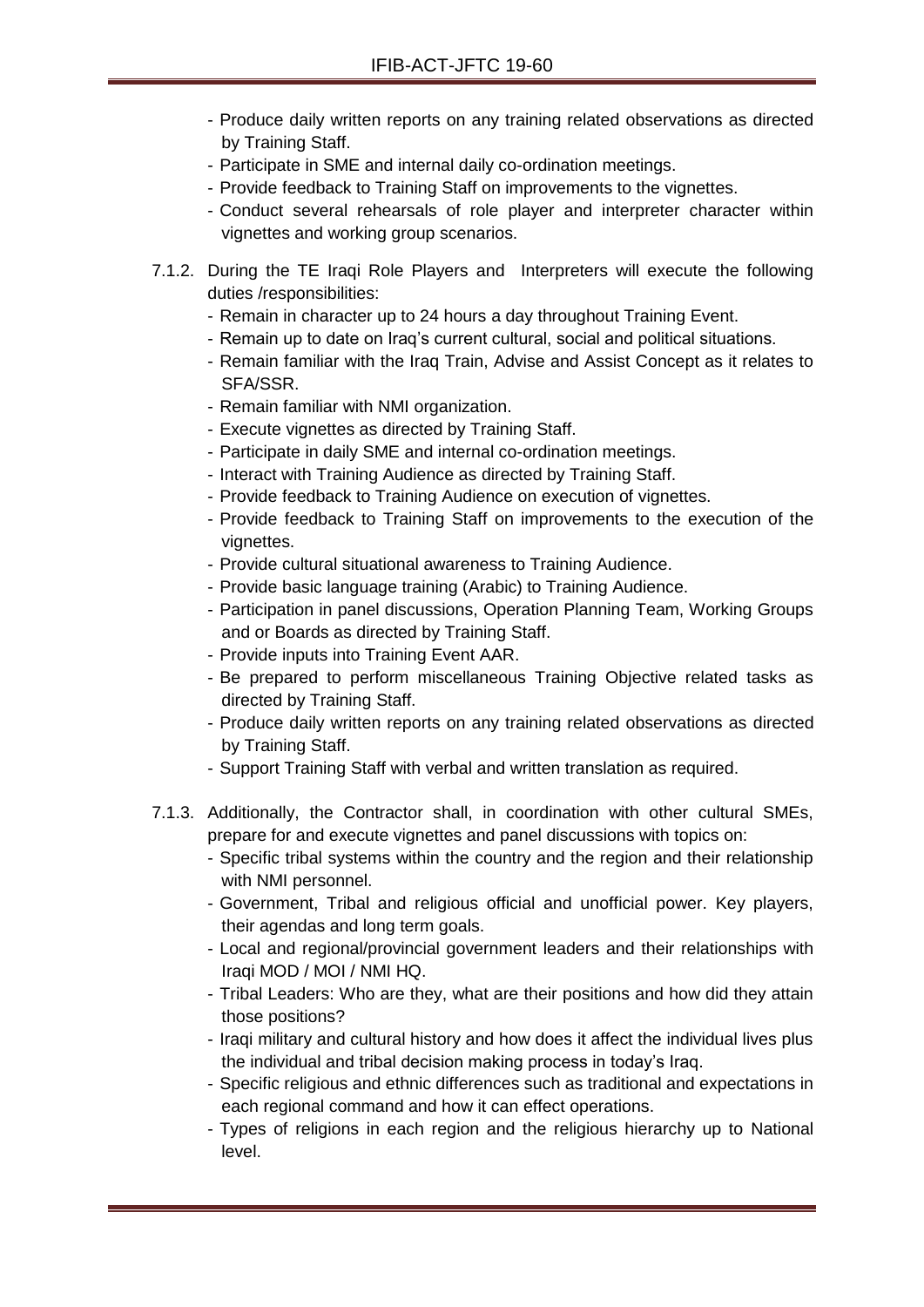- In coordination with Facilitator SMEs, prepare and support the training event by advising the training audience during their work and interaction with Iraqi Role Players.
- As required support with verbal and written case by case ad hoc translations.
- 7.2. The Iraq Country/Cultural Advisor is directly subordinate to the respective TCON managers of the Training Event and assists them in all aspects of training design and implementation assigned to the exercise delivery team. Primarily, within this role, work will concentrate upon the delivery of a robust academics, discussion led and table top engagement – with a firm focus on the cultural aspects of the current Iraqi landscape, as well as religious driven impacts within the society. While major milestone tasks are listed below, it should be noted that both programmed and non-programmed (independent) work preceding and following these milestones is required.
	- 7.2.1. Tasking and deliverables:
		- Coordinates training requirements within academics phase,
		- Provides briefings to TA covering specific areas:
			- human population in Iraq including social, cultural, ethnographical, anthropological, gender, economical and geographical data and most current information,
			- governance and most current political trends in Iraq and the main power players in regions,
			- cooperation and Iraq behavior,
			- perspective of Iraq.
		- Attends and on request leads Key Leaders Round Table Discussion as an expert on Iraqi and Iraqi matters,
		- On request, leads seminars and group discussions as an expert on Iraq and Iraqi matters;
		- Leads and/or works within a syndicate for final scripting,
		- De-conflicts training requirements with respect to SME availability;
		- Develops and finalizes scripting using the JEMM tool;
		- Supports external SMEs in within their specific knowledge;
		- Assists in the development of TCON Training;
		- On request, supports JFTC TE Planning Team in performance of other issues;
		- Provides After Action Review (AAR) input at end of each of the Training Phases and End of Exercise (ENDEX).
- 7.3. The duties listed above are intended only as general illustrations of the various types of work that may be performed. Specific duties not included does not exclude them from the function if the work is similar, related, or a logical assignment to the function.
- 7.4. While performing the above listed tasks and deliverables the Key Personnel shall be able to:
	- operate effectively within an exercise planning team;
	- lead a sub-element of an exercise planning team;
	- work within a multi-national, multi-cultural environment;
	- work independently;
	- work effectively under constraints of time;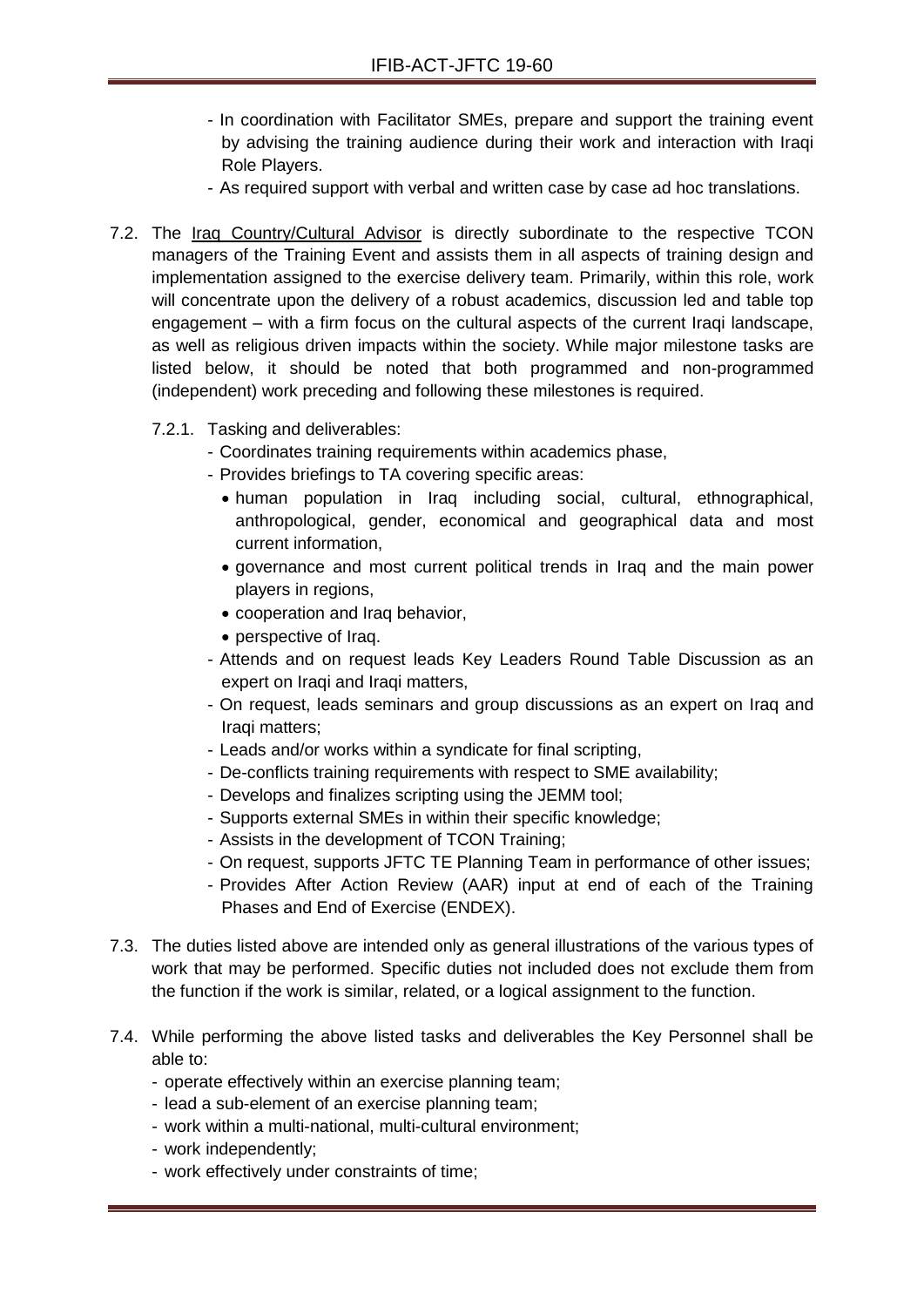- work effectively within a rapidly changing environment;
- effectively brief complex subject matter to diverse audiences.

# 8. **PERSONNEL REQUIRED FOR THE STATEMENT OF WORK.**

- 8.1 The services shall be provided and performed by professional and experienced personnel who possess a high level of skills and qualifications suitable for this SOW. As per Para 7, the JFTC requires the following:
	- 8.1.1. Role Players:
		- General knowledge of NATO advisory mission to Iraq,
		- Desirable Work experience in NATO TCONs/EXCONs,
		- Desirable work experience with Iraq mission pre-deployment training,
		- Desirable experience at Ministerial level.
	- 8.1.2. Interpreters:
		- General knowledge of NATO advisory mission to Iraq,
		- Desirable Work experience in NATO TCONs,
		- Demonstrable experience with interpreting conversations Arabic-English and vice versa,
		- Desirable work experience with Iraq mission pre-deployment training,
		- Desirable experience while Interpreting at Corps/Ministerial Level.
	- 8.1.3. Iraqi Country/Cultural Advisor:

Essential Experience:

- Previous experience as a White Cell member in the training/exercise conducted by.
- NATO entity during last 24 months.
- Experience with NATO exercise planning.
- Experience in the conduct of pre-deployment trainings.
- Experience working within TCON for Pre-Deployment training events.
- Experience working with ministerial entities within Government of Republic of Iraq.
- Knowledge of current political structure of Republic of Iraq.
- Knowledge of Iraqi behaviour within political and economic environment.
- Current Knowledge of statistical and historical data regarding Republic of Iraq

Essential Skills:

- Proficiency in use of Microsoft Office Software (Outlook, Word, PowerPoint, Excel).
- Good working knowledge of Joint Exercise Management Module (JEMM).
- Education Post secondary education.
- 8.1.4. Language skills applicable for all Key Personnel performing the services under this SOW: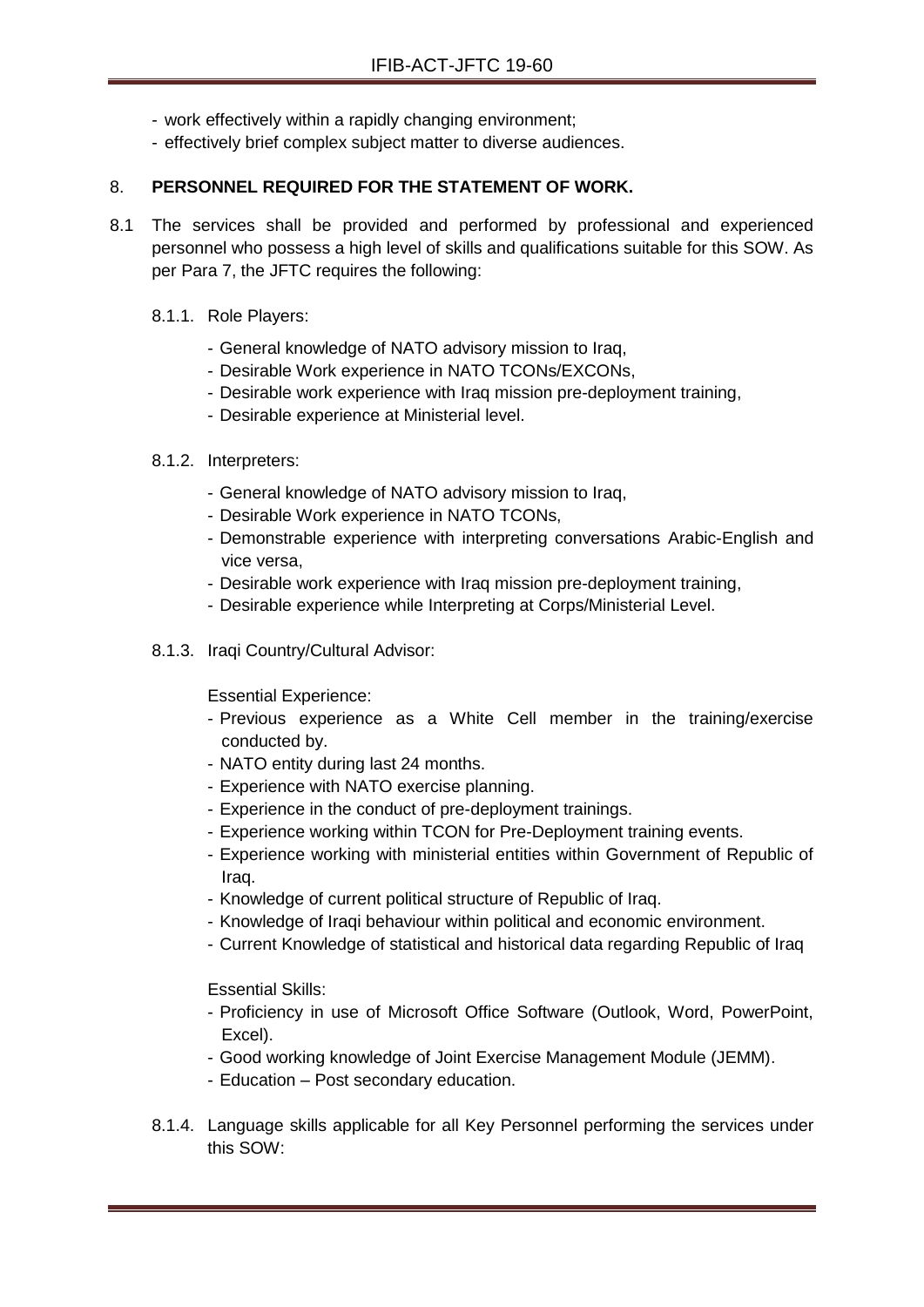- 8.1.4.1. Native English language speaker or individual presenting very good command of spoken and written English, with a proven ability to communicate effectively orally and in writing at the level of (SLP) NATO STANAG 6001 - 3333 (Listening, Speaking, Reading and Writing). To meet this requirement the Contractor must provide one of the following pertaining to the Key Personnel:
	- NATO STANAG 6001 3333 certificate,
	- Common European Framework (CEF) B2+ Vantage+ certificate,
	- Council of Europe (COE) B2 Vantage certificate,
	- Association of Langue Testers in Europe (ALTE) level 3 Independent User certificate,
	- Cambridge ESOL FCE certificate,
	- International English Language Testing System (IELTS) level 5 certificate.

In lieu of the certificates it will be at the discretion of the JFTC contract award authorities, to consider equivalent English proficiency the following:

- Evidence having an English-speaking background\*, or
- Evidence of being employed for at least 24 months within last 3 years in a position that's required the Key Personnel to carry its duties in English language as primary. To document fulfilment of this requirement a written reference on company letterhead from the employer providing their contact details and details of employment with them is mandatory, or
- Evidence of provision of the services under the contract (as the prime contractor or sub-contractor) for at least 24 months within last 3 years with tasks required the Key Personnel to carry its duties in English language as primary. To document fulfilment of this requirement a written reference on company letterhead providing their contact details and details of service provided to them is mandatory.
- **\*** The JFTC will consider the Key Personnel to have an *English-speaking background* if it can be proved that the Key Personnel:
- o completed primary and at least three years' secondary schooling provided in English as primary language, or
- o completed at least five years' secondary schooling at schools provided in English as primary language, or
- o completed at least minimum three year's university or post-graduate studies provided in English as primary language.
- 8.1.4.2. Native Iraqi Arabic speaker with a proven ability to communicate effectively orally and in writing.
- 8.1.5. Skills applicable for all Key Personnel performing the services under this SOW:
	- Ability to work harmoniously and tactfully in a multinational, multicultural environment;
	- Ability to work independently and manage change in a rapidly changing environment;
	- Microsoft Word processing: working level;
	- Graphic presentation (Microsoft PowerPoint): working level.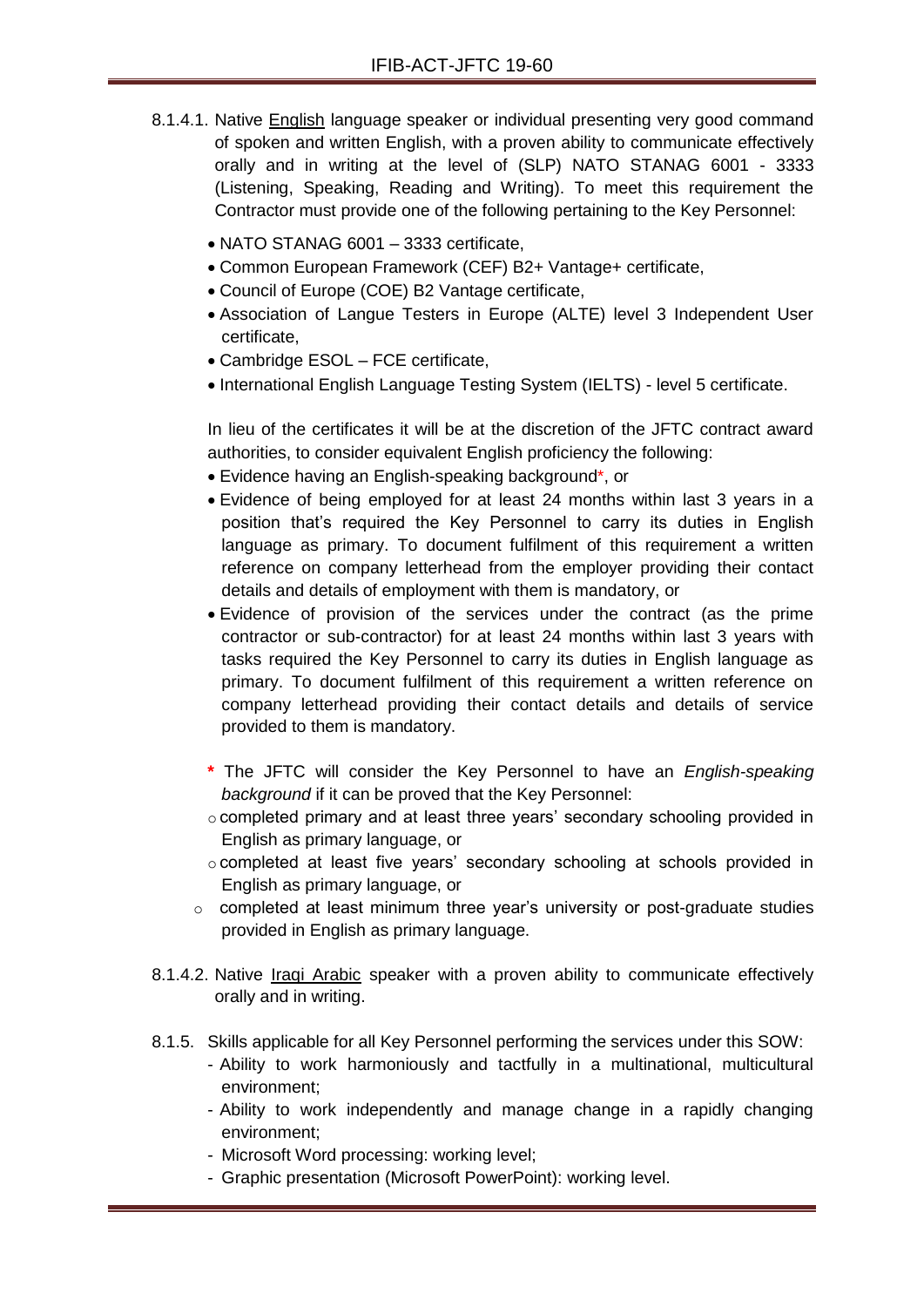8.2 After receiving the Purchase Order the Contractor shall provide the list of Role Players, Interpreters and Country/Cultural Advisor who meet above listed requirements. This list shall be sent to the Contracting Officer Technical Representative (COTR) for acceptance. Apart from the list the Contractor shall provide filled in Technical Evaluation Matrix for each proposed Key Personnel (SOW Annex B). This documentation shall be provided to the COTR within 14 calendar days from receiving the PO. Individuals' résumés will be measured against each of the criteria specified below in order to ascertain whether the individuals have adequately demonstrated that they possess the required qualifications. Examples of how detailed knowledge levels were attained are expected. Ultimately the Contractor shall clearly demonstrate by providing unequivocal reference to where the candidate/s meets the criteria set forth in this SOW. In case the candidature is assessed as non-compliant then the Contractor shall immediately provide the alternate proposals for acceptance. Submission of TEM and supporting documentation is not necessary if the proposed Key Personnel has already been positively evaluated by the COTR for previous Task Order/s executed under this Contract.

# **9. PROOF OF PAST PERFORMANCE**

The Contractor is to provide a minimum of two (2) past performance citations (for work within the past three years) to show that it has successfully completed work that is similar to the requirements outlined in this SOW. The citations shall include the following information at a minimum:

- Summary of work performed that is similar to or directly relates to this SOW in size scope to include information about:
	- Status of work (i.e., on-going, complete),
	- Period of work performance,
	- Summary of staff used (by number and position),
- Name of client,
- Complete contact information for client,
- Permission to contact client for reference.

# **10. PLACE OF PERFORMANCE.**

The Contractor shall deliver the service at the Joint Force Training Centre located in Bydgoszcz 85-915, ul. Szubinska 2, Poland.

# **11. TRAVEL.**

- 11.1. The JFTC will reimburse the Contractor an airline economy return flight ticket from the closest airport of Key Personnel habitual residence to Bydgoszcz (Poland) or one of the airports near Bydgoszcz (ie. Poznan, Gdansk, Warsaw). After completion of each Task Order the Contractor shall submit an invoice with copies of flight tickets purchased.
- 11.2. Other travel related estimated expenditures shall be included in the man-day rate offered within the bidding price proposal.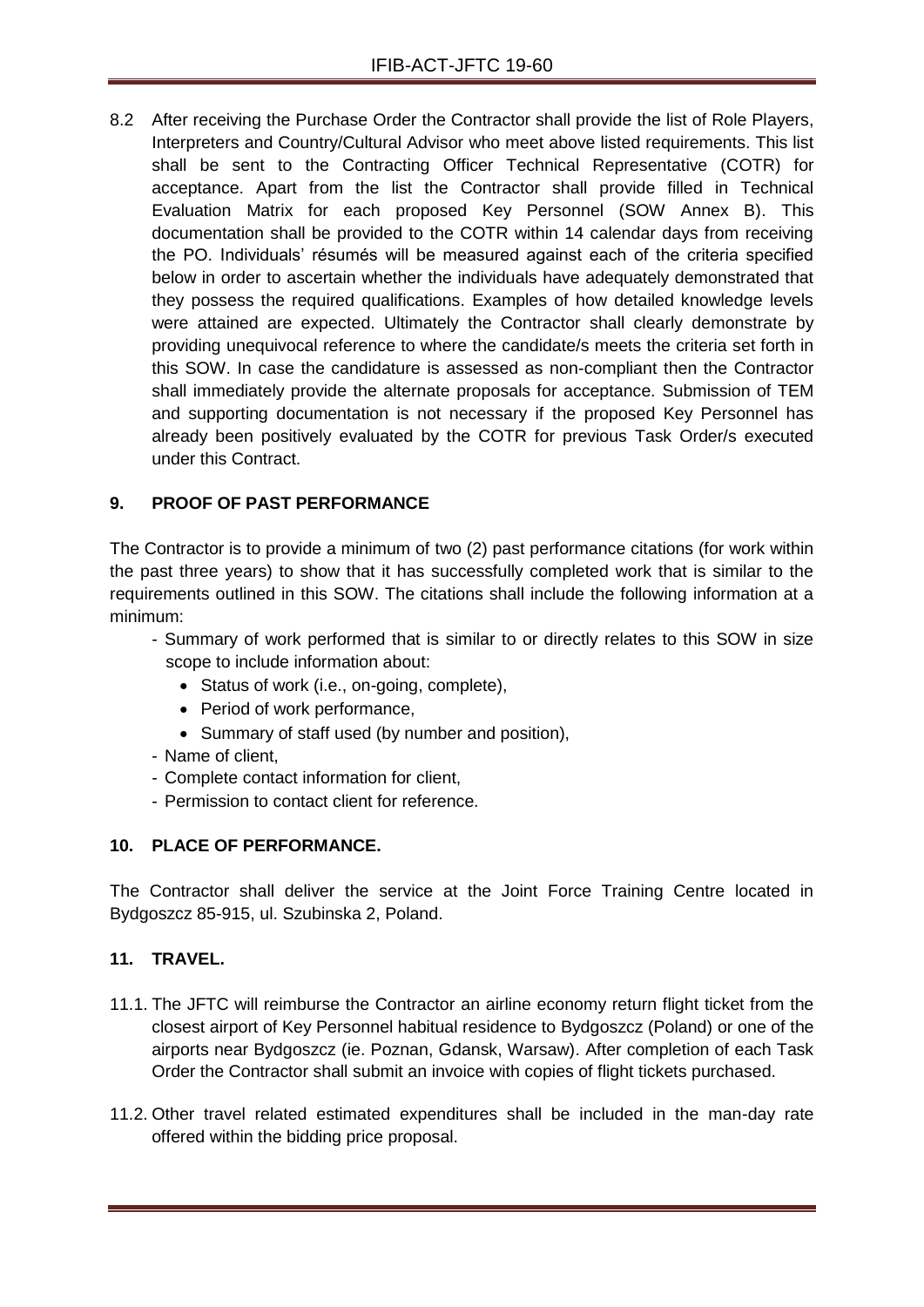# **12. CONTRACTOR SUPERVISION.**

The Key Personnel will report to the COTR on all work performed and completed for each TE phase. The COTR shall provide direction, guidance and support information, as needed, for all technical areas of this SOW. The COTR will:

- 12.1. Resolve outstanding disputes, problems, deficiencies, and/or questions on the technical aspects of the SOW.
- 12.2. Review and approve all contractors' duties for completeness and accuracy. The COTR shall document that contractors' required tasking and deliverables are meeting specifications for completeness and accuracy, quality, and delivery schedule.
- 12.3. Recommend to the Contracting Officer who has final authority that the Contract/SOW be amended, extended, or cancelled for evolving requirements, new tasking, and/or technical non-performance.

### **13. QUALITY AND ACCURACY OF PRODUCT AND SERVICES.**

The Contractor is responsible for ensuring the quality and accuracy of its products and services are maintained. The Contractor agrees to:

- 13.1. Incorporate appropriate management practices for quality assurance of all data, documentation and support the JFTC's inspection and acceptance procedures necessary to ensure that data and documentation is prepared and delivered in accordance with the contract.
- 13.2. All deliverable documents, whether draft or final, shall be delivered as an electronic file using an appropriate Microsoft Office suite file format compatible with Office 2010 (or later version) prior to final submission for JFTC's review, comment and editing.

#### **14. FURNISHED PROPERTY, SERVICES AND RESOURCE MATERIALS.**

- 14.1. The Contractor shall:
	- 14.1.1 Provide all personnel, equipment, tools, materials, supervision, and other items and services (except as otherwise specified) necessary to support all work requirements under this Contract.
	- 14.1.2 Ensure that one of the Role Players or Interpreters is nominated to act as a site manager for other Role Players and Interpreters.
	- 14.1.3 Ensure that all equipment carried/brought into JFTC premises (i.e. laptops, tablets etc.) is reported to the JFTC. This equipment shall be checked and registered by the JFTC Security Officer prior to its usage.
	- 14.1.4 Be responsible for proper utilization and safeguarding of all JFTC property provided for Contractor use. At the end of the assignment, all JFTC facilities, equipment, and materials shall be secured. Contractor personnel must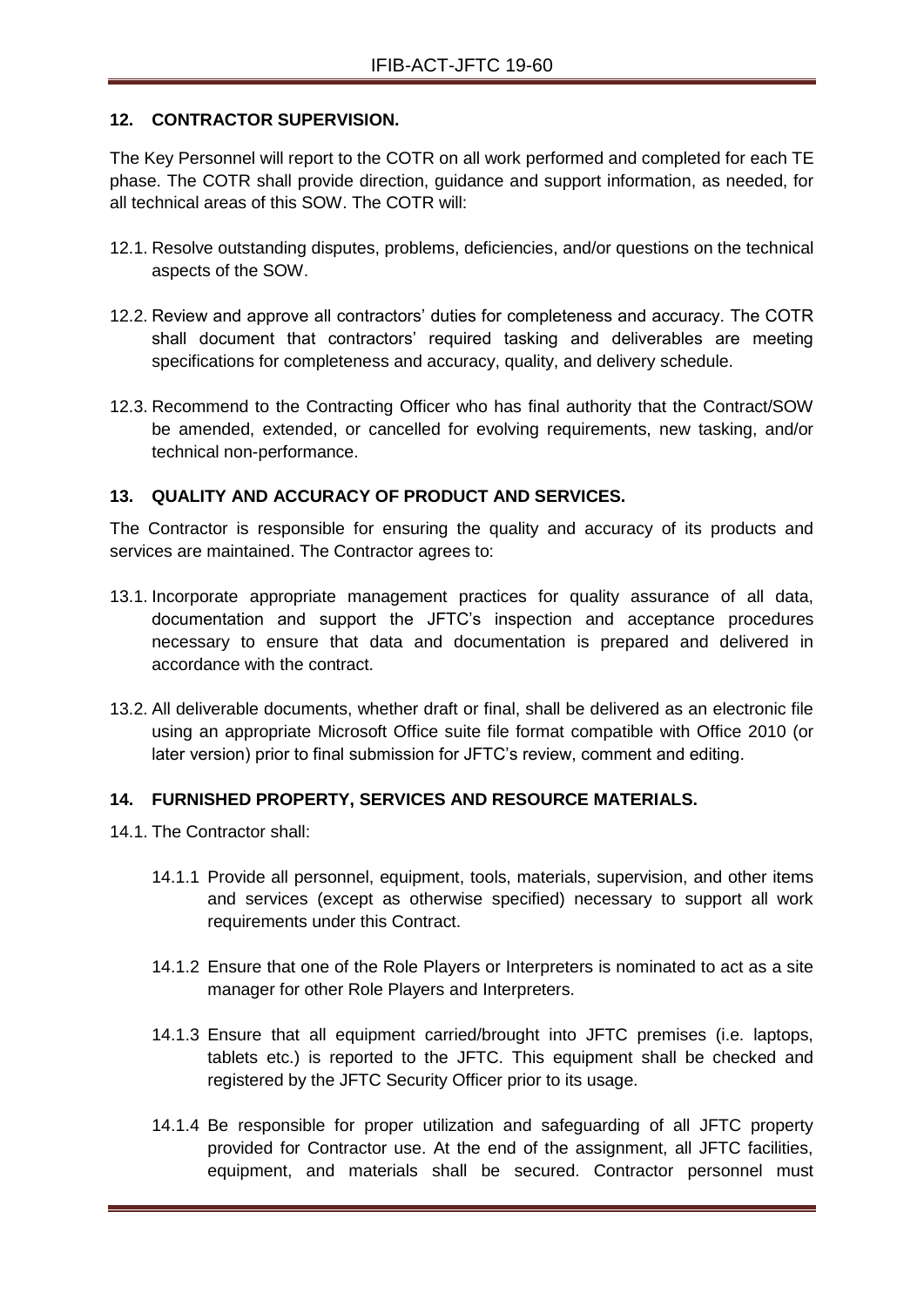immediately report damage to JFTC facilities and equipment upon discovery of such damage. Equipment found to be defective must also be reported in a timely manner to allow for repair or replacement. These reports will be submitted to the designated COTR.

14.1.5 Iraqi Role Players shall have the Iraqi disruptive patterned military uniform-type of clothing with ranks available in order to enhance reality during their performance in the Training Event, as well as business casual attire. Contractor shall provide appropriate Iraq atmospherics (for example: Iraq desk and wall flags, pictures of Iraq leadership, pictures of Iraq scenery, etc.) for decorating up to 6 interaction offices during the Training Event in order to create the right mind-set for the training Audience (in coordination with JFTC).

#### 14.2. The JFTC will:

- 14.2.1. Provide information package for preparation of Training Event. This package will be published on JFTC website [https://events.jftc.nato.int](https://events.jftc.nato.int/). It will be available upon contract award and successful registration for the Training Event (in accordance with Annex A to this SOW). It is anticipated that this package will be available as a minimum one week before the beginning of the Training Event. The Contractor's personnel providing services under this SOW are obliged to familiarize themselves and understand the concept and the requirements of the NMI Training Event.
- 14.2.2. Provide all necessary onsite: working space, office supplies, workstations etc., and other materials and logistics required in the performance of services under this SOW.
- 14.2.3. Upon availability provide transportation between the JFTC and hotels during the execution of this SOW.
- 14.2.4. Organize billeting and meals for Contractor's personnel executing this SOW but the payment shall be made individually by the Contractor.

# **15. SECURITY AND CONFIDENTIALITY REQUIREMENTS.**

- 15.1. Security requirements:
	- 15.1.1. With the reference to the personal security clearances (PSC) and facility security clearance (FSC) the Directive on Classified Project and Industrial Security (AC/35-D/2003-REV5) applies. Preferable all Role Players, Interpreters and Country/Cultural Advisor shall possess NATO SECRET security classification certificate during the duration of the contract. However, if not feasible the Contractor is to ensure that a minimum of 1 member of the Role Player / Interpreter team holds at least a NATO SECRET security classification certificate during the duration of the contract. The contractor shall provide copies of this clearance to JFTC prior the execution of the task order. Alternatively, Request for Visit signed by National Security Agency confirming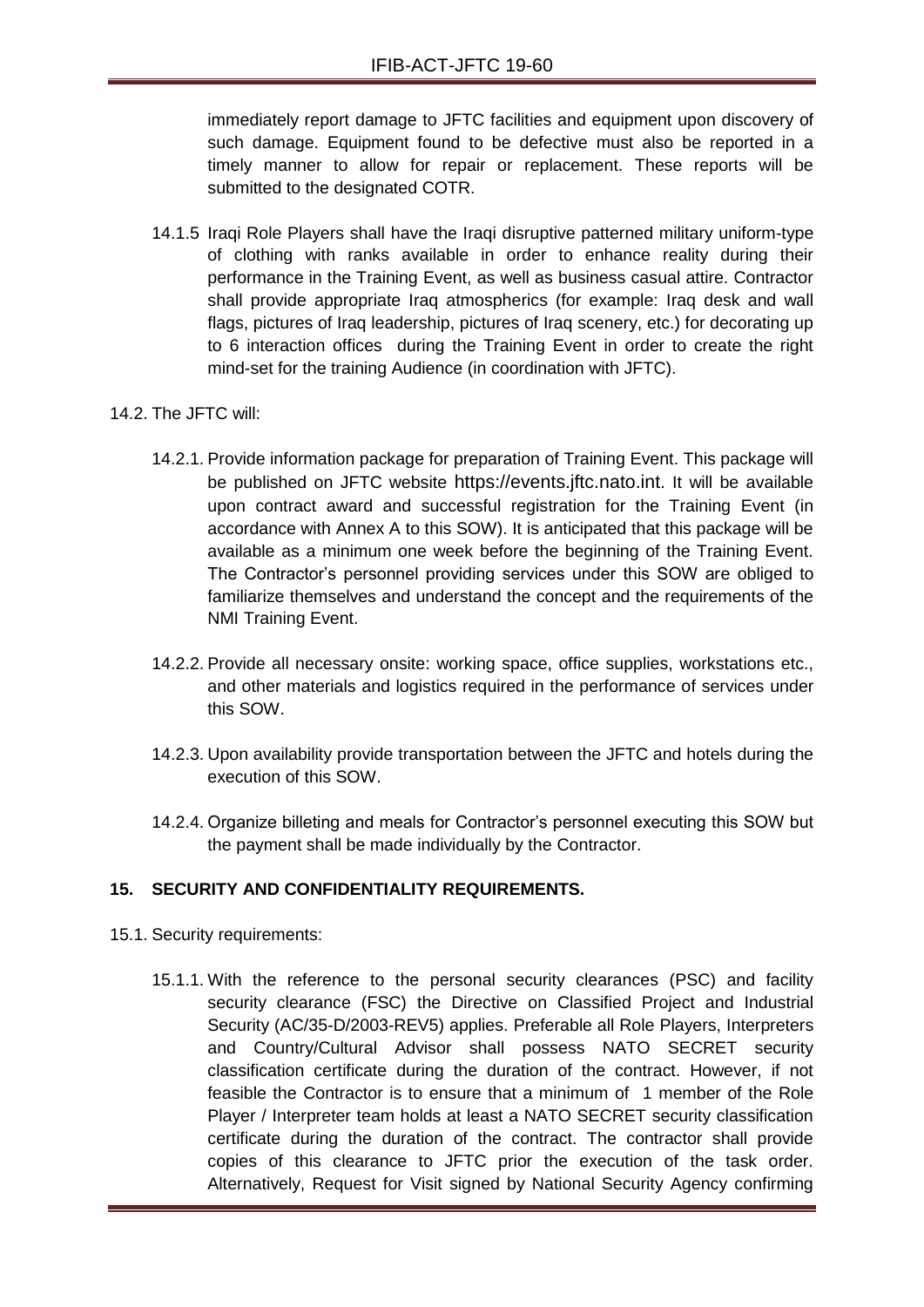clearance to NATO secret level throughout the term of contract at JFTC is admissible The Contractor shall inform the COTR without delay if there is any change in the status of the security classification of any of the contractor's personnel.

- 15.1.2. The Contractor must adhere to current security conditions at the JFTC and other work sites. Contractor personnel have to comply with all host nation, NATO security provisions and other policies and procedures, as required. NATO classified information made accessible to Contractor personnel on NATO premises shall be treated as if officially provided to the contractor or subcontractor. Access passes will be provided subject to the JFTC regulations.
- 15.1.3. The Contractor's personnel assigned to the execution of this Contract may be subject to security screening.
- 15.1.4. The COTR is responsible for ensuring that Contractor personnel have all needed vehicle passes, individual access badges and documents for appropriate access to the JFTC facilities.
- 15.1.5. Criminal background check. The Contractor warrants that the Key Personnel assigned to perform under this Contract have passed a background check(s). The criminal background checks must demonstrate the personnel have no convictions or pending criminal charges that would render the person unsuitable for work at the JFTC. Disqualifying convictions or charges include, but are not limited to, sexual offenses, violent offenses, drug offenses and unauthorised disclosure of classified information or other data subject to specific protection (e.g. personal data). The Contractor warrants that none of the individuals listed as Key Personnel is suspected or accused of a criminal offence, in particular of the nature listed above.
- 15.2. Confidentiality requirements:

The Contractor shall keep confidential any information obtained under or in connection with this Contract and shall not divulge the same to any third party without the prior written consent of JFTC. The provisions of this Clause shall continue in force notwithstanding the termination of this Contract regardless of the cause for termination.

#### **16. OWNERSHIP OF WORK.**

JFTC will retain ownership of all documents and products produced under the contract. Documents shall be identified as being the property of JFTC and shall not be copied, reproduced or utilized for any other purpose, without the written consent of JFTC. The Contractor shall have the right to retain file copies only when agreed to by JFTC, and it does not infringe upon an individual's rights to confidentiality.

#### **17. NON-COMPLIANCE.**

JFTC reserves the right to refuse services and to remove from the Contract any individual provided by the Contractor due to poor performance, misconduct, security breaches, or if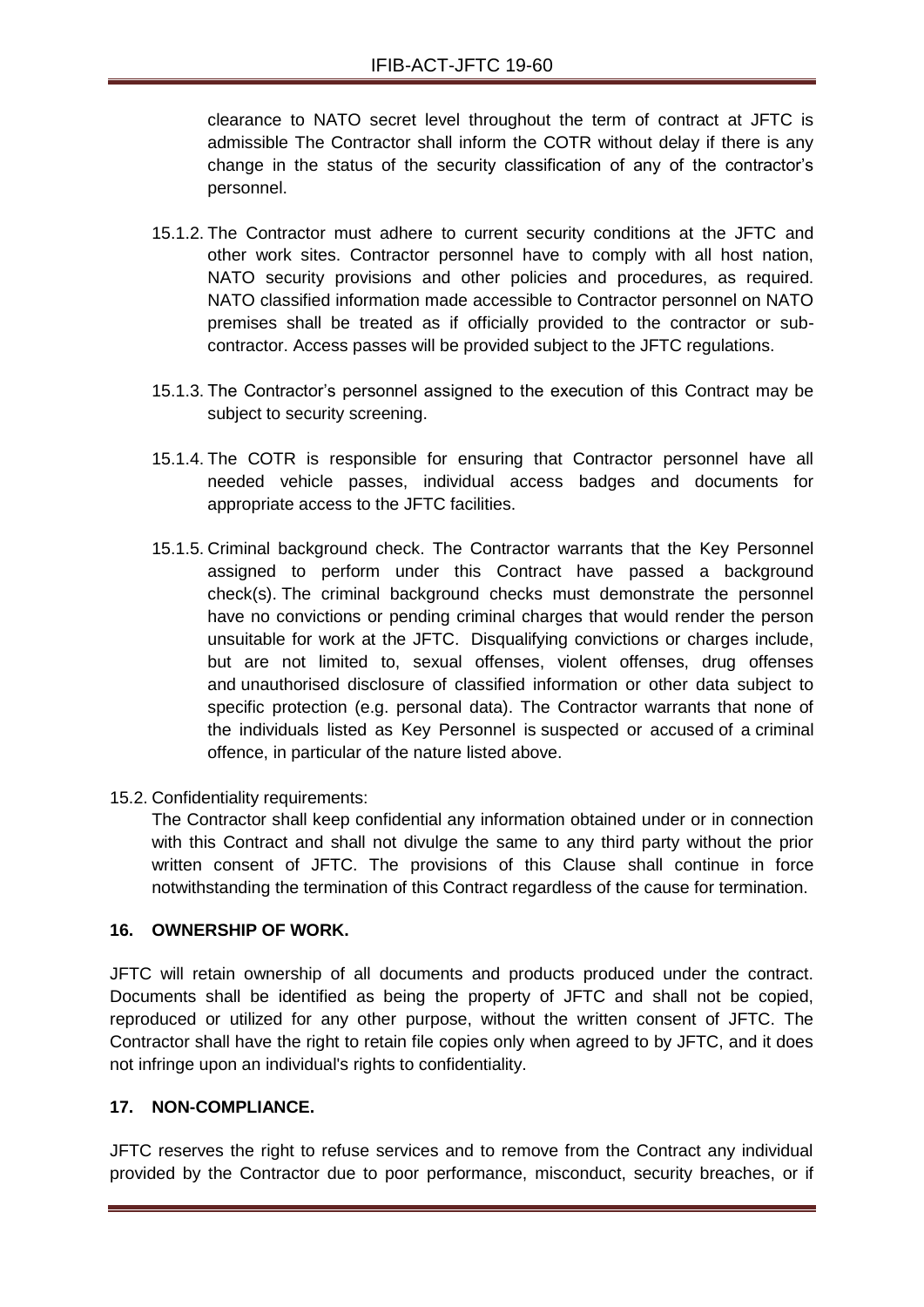found to be or suspected to be under the influence of alcohol, drugs, or other incapacitating agent or any other reason based on a failure to satisfy the requirements of this SOW. The Contractor shall remove immediately the personnel from performing under this Contract upon notification by the Contracting Officer. Once the Contractor is notified that a particular individual has been disqualified, the Contractor shall not provide services of such person in any JFTC function, unless reinstatement is granted by the Contracting Officer.

# **18. CANCELLATION AND POSTPONEMENT.**

In the event that the training is cancelled, adjusted in respect to the amount of contractors needed or the duration of the required services, or postponed to a time not convenient for the Contractor's performance of the services, less than one (1) week prior to start-up of the base/option period or Contractor's services are no longer required due to circumstances that JFTC is not responsible for and JFTC is not able to notify the Contractor at least one week prior to start-up of the task, the Contractor shall be reimbursed for documented actual cost incurred by the Contractor up to the date of cancellation or postponement. This reimbursement shall be applicable only to the actual travel booking cost directly linked to the Training Event (airline ticket, hotel booking cancellation fee, etc.).

# **19. MISCELLANEOUS.**

Working Hours during Training Event Execution. The Contractor's Key Personnel shall provide services during period of performance starting from 07:30 a.m. CET until 08:30 p.m. CET every day (lunch time included) regardless of weekends and holidays. The number of working hours may vary depending on Training Event intensity, daily schedule, and tasks.

# **20. POINTS OF CONTACT.**

All questions concerning the work requirement, schedule, and project coordination shall be referred to the following COTR. The Contractor shall coordinate the development and delivery of all deliverables prepared under this Contract with the COTR. In case of any contractual matters the Contractor shall contact the Contracting Officer or the designated person by the Contracting Officer.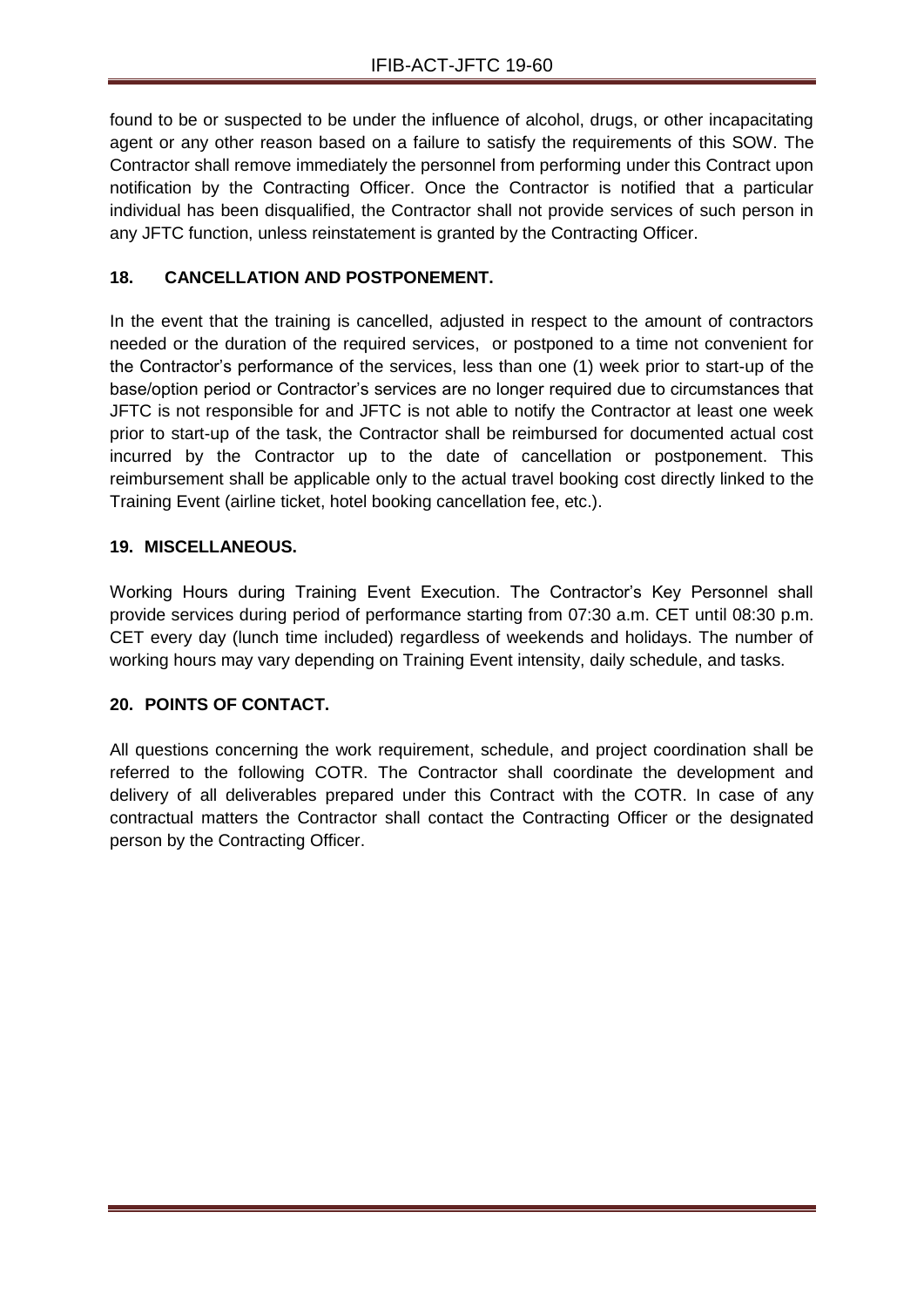### **SOW ANNEX A**

### **PROCEDURE FOR CREATION**

### **A JFTC TRAINING EVENT (TE) REGISTRATION ACCOUNT**

- 1. Procedures for creating a JFTC Training Event (TE) registration account
	- a. Navigate to the JFTC registration website: [https://events.jftc.nato.int.](https://events.jftc.nato.int/)
	- b. Click on the "Create new account" link.
	- c. Fill in the form on the registration page. User name is your first name, dot, last name (i.e. first name. last name). Fields marked with red asterisks (\*) are obligatory.
	- d. When finished, click on "Create new account". The website administrator will validate and activate your account.
	- e. Once the administrator has approved your account, you will receive a confirmation email with a temporary login link for the website so that you can create a password for your account. Click on the link in the email.
	- f. Click on "Log in". Fill in the "Password" and "Confirm password" fields and then click on the "Save" button at the bottom of the screen.
	- g. In order to edit your account information please login to your account on [https://events.jftc.nato.int](https://events.jftc.nato.int/) and click on "My account" in the top menu. Click on "Save" button when finished.
- 2. Procedures to register for an event, after creating an account.
	- a. Navigate to the JFTC registration website: [https://events.jftc.nato.int](https://events.jftc.nato.int/) and log in to your account.
	- b. Navigate to the event to which you wish to register in and click the "Read more" link.
	- c. Select the "Click here to register" button below the event description.
	- d. Update or confirm your personal information.
	- e. Fill in the PAF and click on the "Save" button when finished.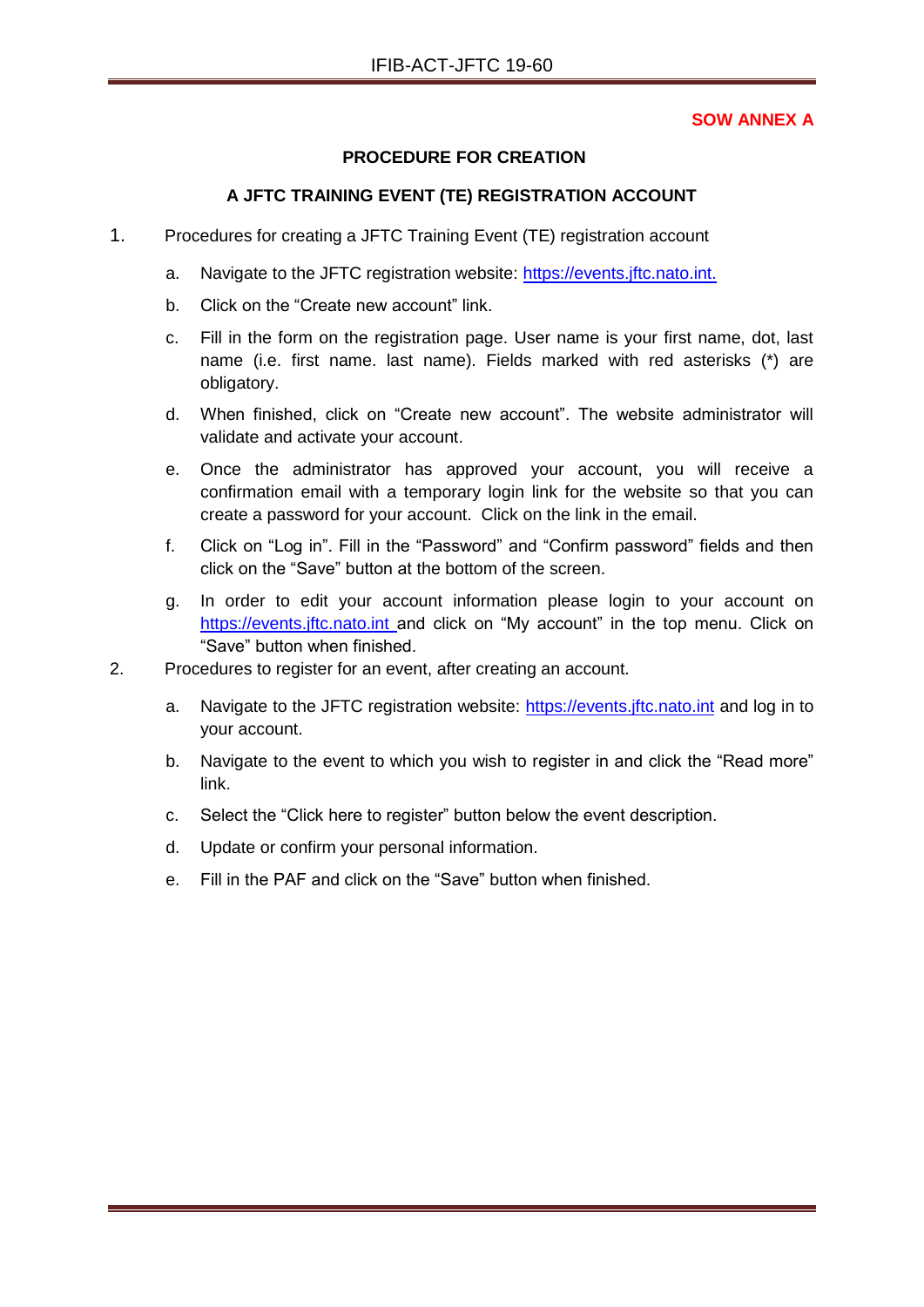**SOW ANNEX B**

### **TECHNICAL EVALUATION MATRIX**

After receiving the Purchase Order the Contractor shall provide the list of Role Players, Interpreters and Country/Cultural Advisor who meet below listed requirements. This list shall be sent to the Contracting Officer Technical Representative (COTR) for acceptance. Apart from the list the Contractor shall provide filled in Technical Evaluation Matrix for each proposed Key Personnel. This documentation shall be provided to the COTR within 14 calendar days from receiving the PO.

Individuals' résumés will be measured against each of the criteria specified below in order to ascertain whether the individuals have adequately demonstrated that they possess the required qualifications. Examples of how detailed knowledge levels were attained are expected. Ultimately the Contractor shall clearly demonstrate by providing unequivocal reference to where the candidate/s meets the criteria set forth in this SOW.

The proposals will be evaluated as follows:

- Compliant  $(C)$  = Meets the criterion
- Not compliant  $(N)$  = Proposal will be deemed non-compliant

In case the candidature is assessed as non-compliant then the Contractor shall immediately provide the alternate proposals for acceptance.

Submission of TEM and supporting documentation is not necessary if the proposed Key Personnel has already been positively evaluated by the COTR for previous Task Order/s executed under this Contract.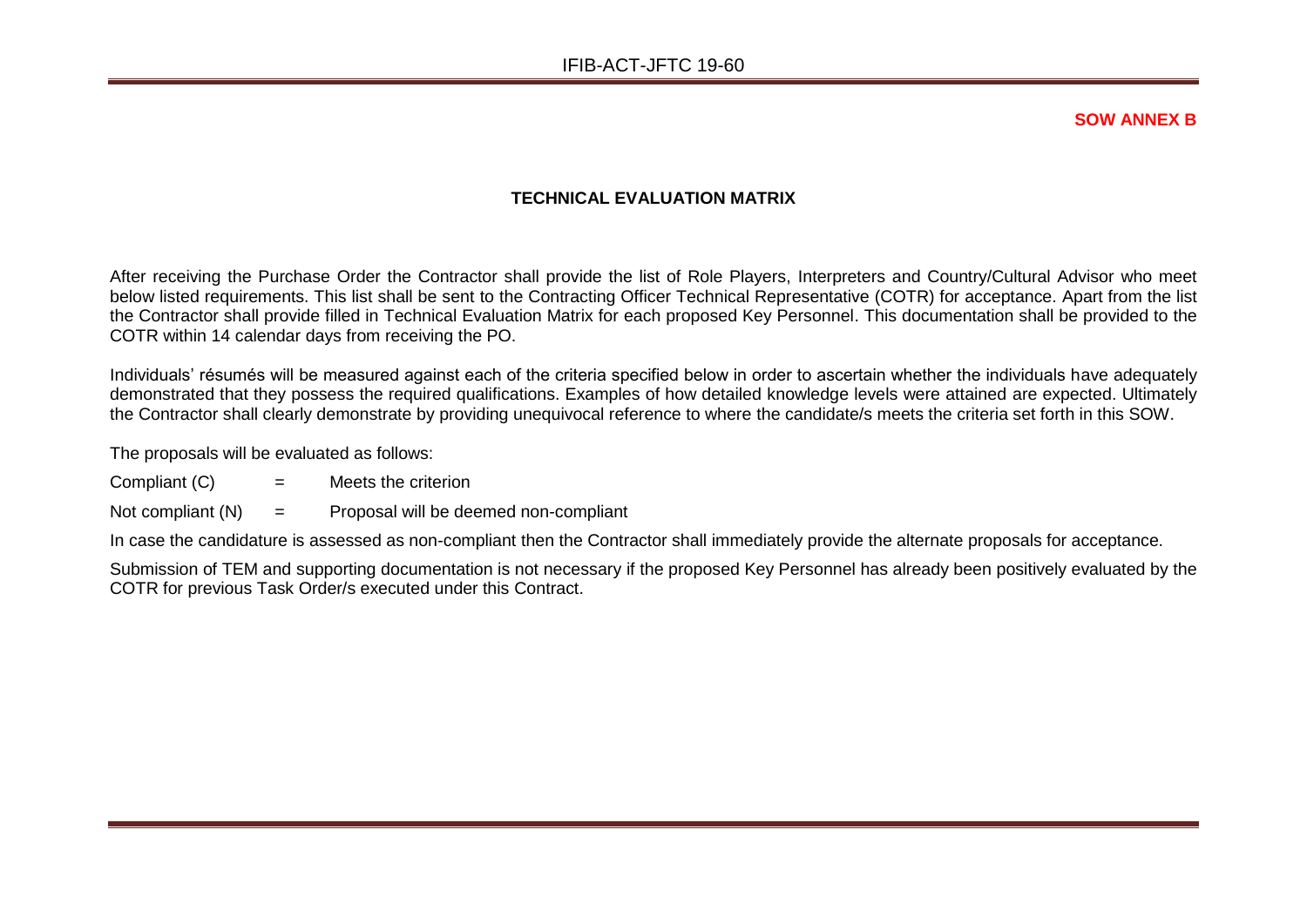# **POSITION: ROLE PLAYER**

# **KEY PERSONNEL NAME: ………………………………………….**

| #              | Criteria                                                                                                        | <b>JFTC</b><br>Evaluation<br>(C/N) | <b>Comments</b><br>(Bidder shall complete each section below outlining how compliance is<br>achieved and specifically reference the information within the proposal<br>[index/page/para] that demonstrates compliance with the criteria) |
|----------------|-----------------------------------------------------------------------------------------------------------------|------------------------------------|------------------------------------------------------------------------------------------------------------------------------------------------------------------------------------------------------------------------------------------|
| 1              | General knowledge of NATO advisory<br>mission to Iraq                                                           |                                    | Sample:<br>Compliance narrative:<br>Unequivocal reference evidenced by:<br>Index item #, Proposal page #<br>Index item #, Proposal page #                                                                                                |
| $\overline{2}$ | Desirable Work experience in NATO<br><b>TCONs/EXCONs</b>                                                        |                                    |                                                                                                                                                                                                                                          |
| 3              | Desirable work experience with Iraq mission<br>pre-deployment training                                          |                                    |                                                                                                                                                                                                                                          |
| 4              | Desirable experience at Ministerial level                                                                       |                                    |                                                                                                                                                                                                                                          |
| 5              | Ability to work harmoniously and tactfully in a<br>multinational, multicultural environment                     |                                    |                                                                                                                                                                                                                                          |
| 6              | Ability to work independently and manage<br>change in a rapidly changing environment                            |                                    |                                                                                                                                                                                                                                          |
| $\overline{7}$ | Microsoft Word processing: working level                                                                        |                                    |                                                                                                                                                                                                                                          |
| 8              | <b>Graphic presentation (Microsoft PowerPoint):</b><br>working level                                            |                                    |                                                                                                                                                                                                                                          |
| 9              | Native <i>Iragi Arabic</i> speaker with a proven<br>ability to communicate effectively orally and in<br>writing |                                    |                                                                                                                                                                                                                                          |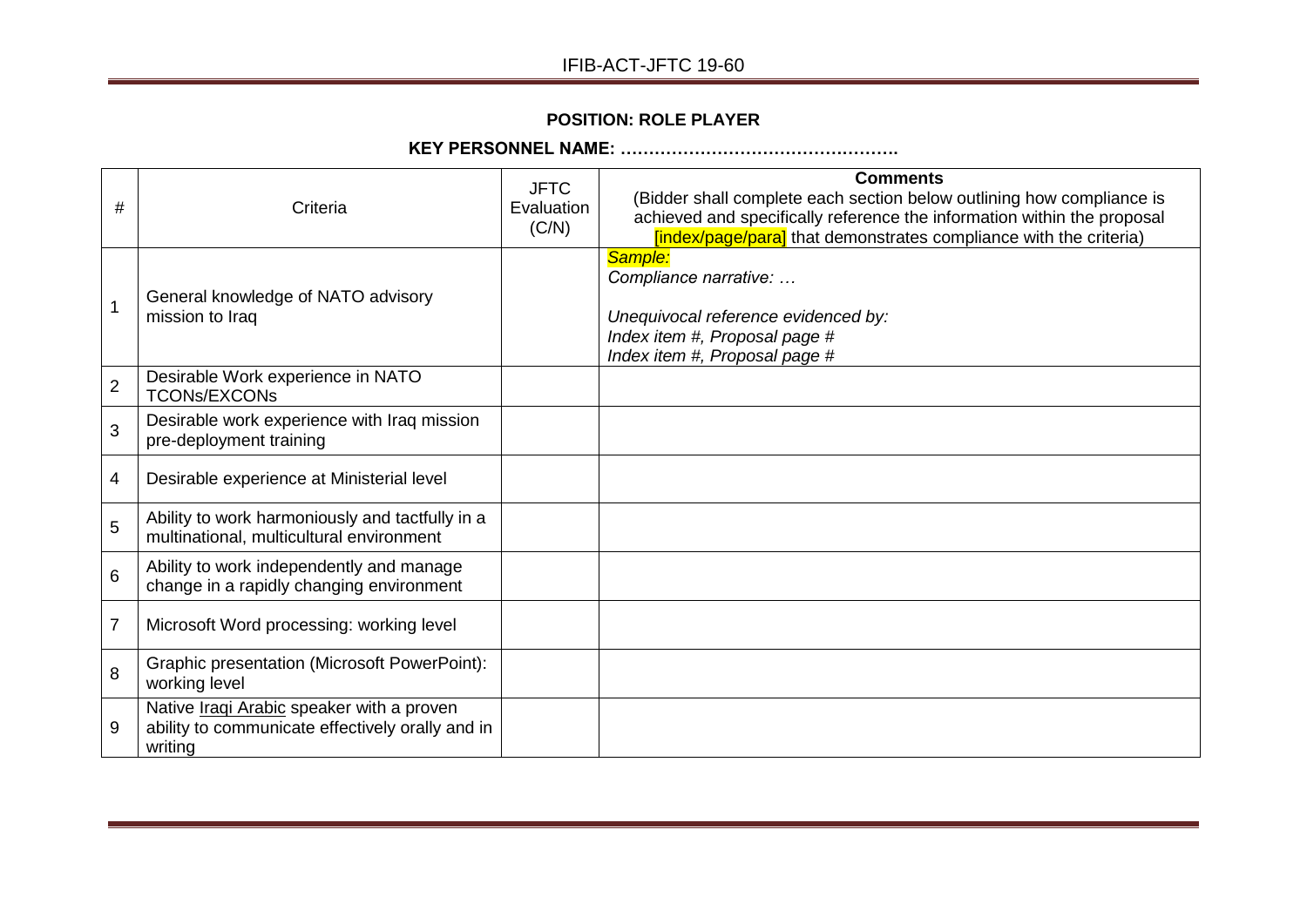|    | Native English language speaker or individual |  |
|----|-----------------------------------------------|--|
|    | presenting very good command of spoken        |  |
|    | and written English, with a proven ability to |  |
|    | communicate effectively orally and in writing |  |
| 10 | at the level of (SLP) NATO STANAG 6001 -      |  |
|    | 3333 (Listening, Speaking, Reading and        |  |
|    | Writing).                                     |  |
|    | <b>The Bidder must provide supporting</b>     |  |
|    | document(s)/evidence per SOW point 8.1.4.1.   |  |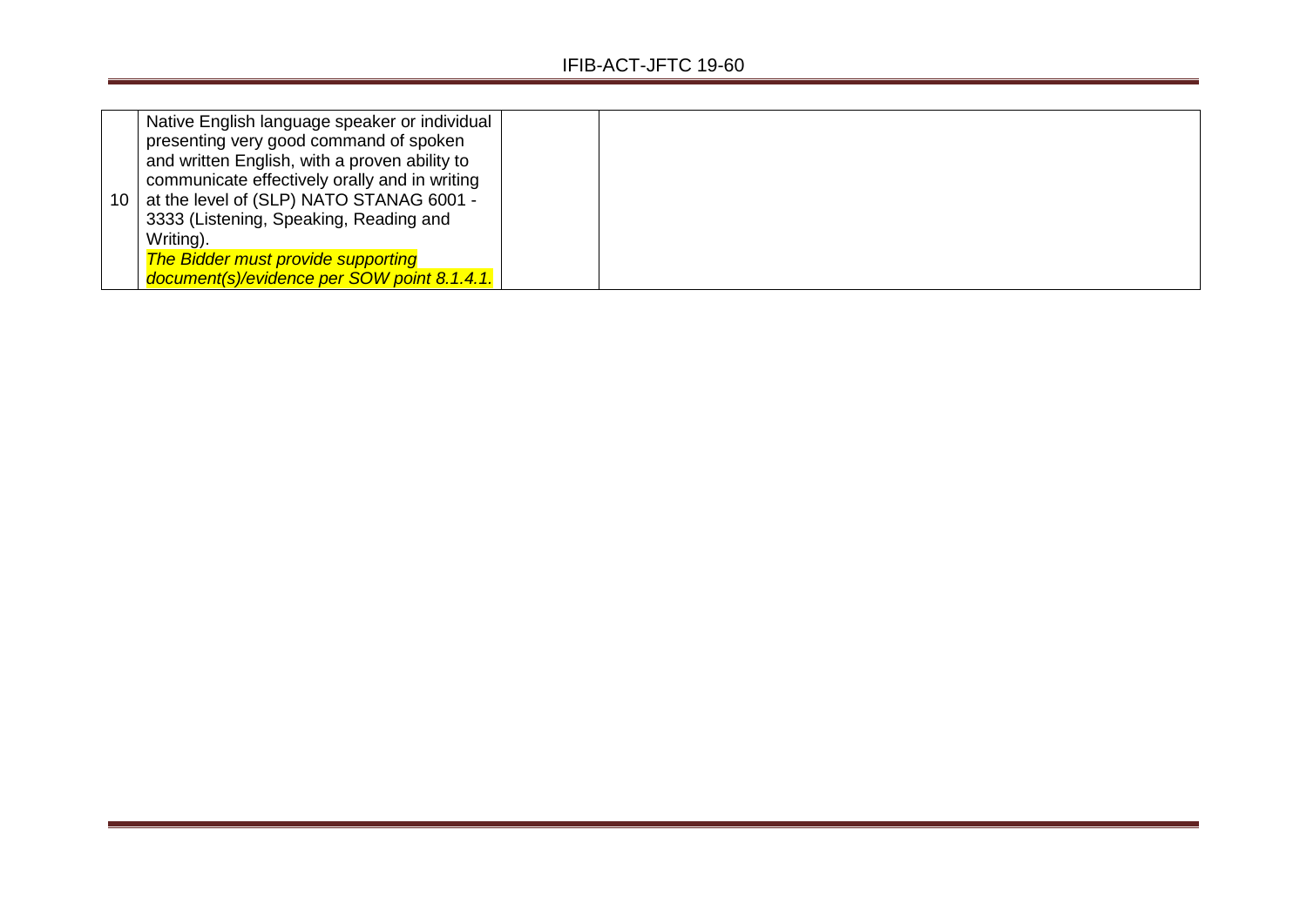# **POSITION: INTERPRETER**

# **KEY PERSONNEL NAME: ………………………………………….**

| #               | Criteria                                                                                                        | <b>JFTC</b><br>Evaluation<br>(C/N) | <b>Comments</b><br>(Bidder shall complete each section below outlining how compliance is<br>achieved and specifically reference the information within the proposal<br>[index/page/para] that demonstrates compliance with the criteria) |
|-----------------|-----------------------------------------------------------------------------------------------------------------|------------------------------------|------------------------------------------------------------------------------------------------------------------------------------------------------------------------------------------------------------------------------------------|
| 1               | General knowledge of NATO advisory<br>mission to Iraq                                                           |                                    | Sample:<br>Compliance narrative:<br>Unequivocal reference evidenced by:<br>Index item #, Proposal page #<br>Index item #, Proposal page #                                                                                                |
| $\overline{c}$  | Desirable Work experience in NATO TCONs                                                                         |                                    |                                                                                                                                                                                                                                          |
| 3               | Demonstrable experience with interpreting<br>conversations Arabic-English and vice versa                        |                                    |                                                                                                                                                                                                                                          |
| 4               | Desirable work experience with Iraq mission<br>pre-deployment training                                          |                                    |                                                                                                                                                                                                                                          |
| 5               | Desirable experience while Interpreting at<br><b>Corps/Ministerial Level</b>                                    |                                    |                                                                                                                                                                                                                                          |
| $6\phantom{1}6$ | Ability to work harmoniously and tactfully in a<br>multinational, multicultural environment                     |                                    |                                                                                                                                                                                                                                          |
| $\overline{7}$  | Ability to work independently and manage<br>change in a rapidly changing environment                            |                                    |                                                                                                                                                                                                                                          |
| 8               | Microsoft Word processing: working level                                                                        |                                    |                                                                                                                                                                                                                                          |
| 9               | <b>Graphic presentation (Microsoft PowerPoint):</b><br>working level                                            |                                    |                                                                                                                                                                                                                                          |
| 10              | Native <i>Iragi Arabic</i> speaker with a proven<br>ability to communicate effectively orally and in<br>writing |                                    |                                                                                                                                                                                                                                          |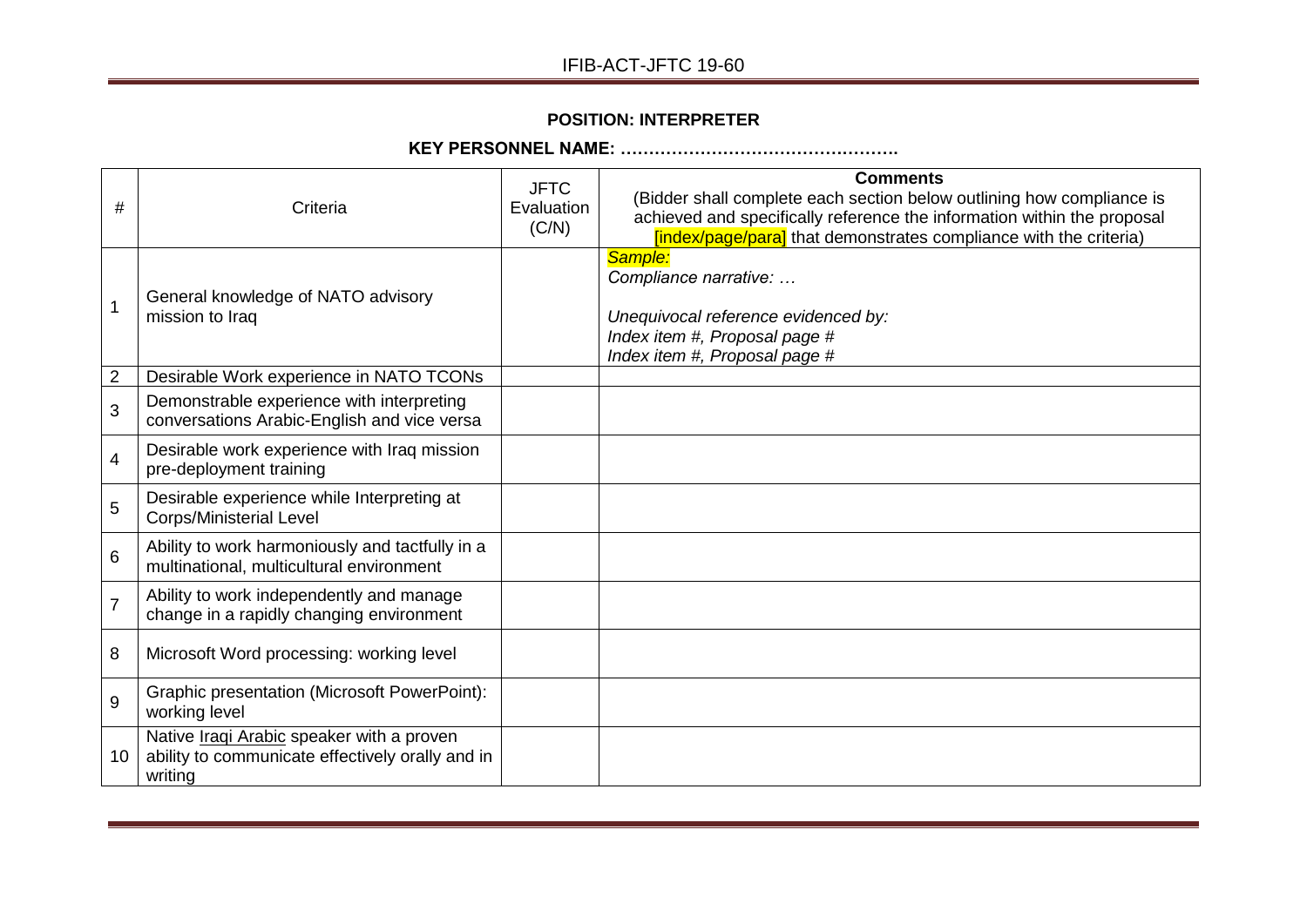| Native English language speaker or individual |  |
|-----------------------------------------------|--|
| presenting very good command of spoken        |  |
| and written English, with a proven ability to |  |
| communicate effectively orally and in writing |  |
| at the level of (SLP) NATO STANAG 6001 -      |  |
| 3333 (Listening, Speaking, Reading and        |  |
| Writing).                                     |  |
| <b>The Bidder must provide supporting</b>     |  |
| document(s)/evidence per SOW point 8.1.4.1.   |  |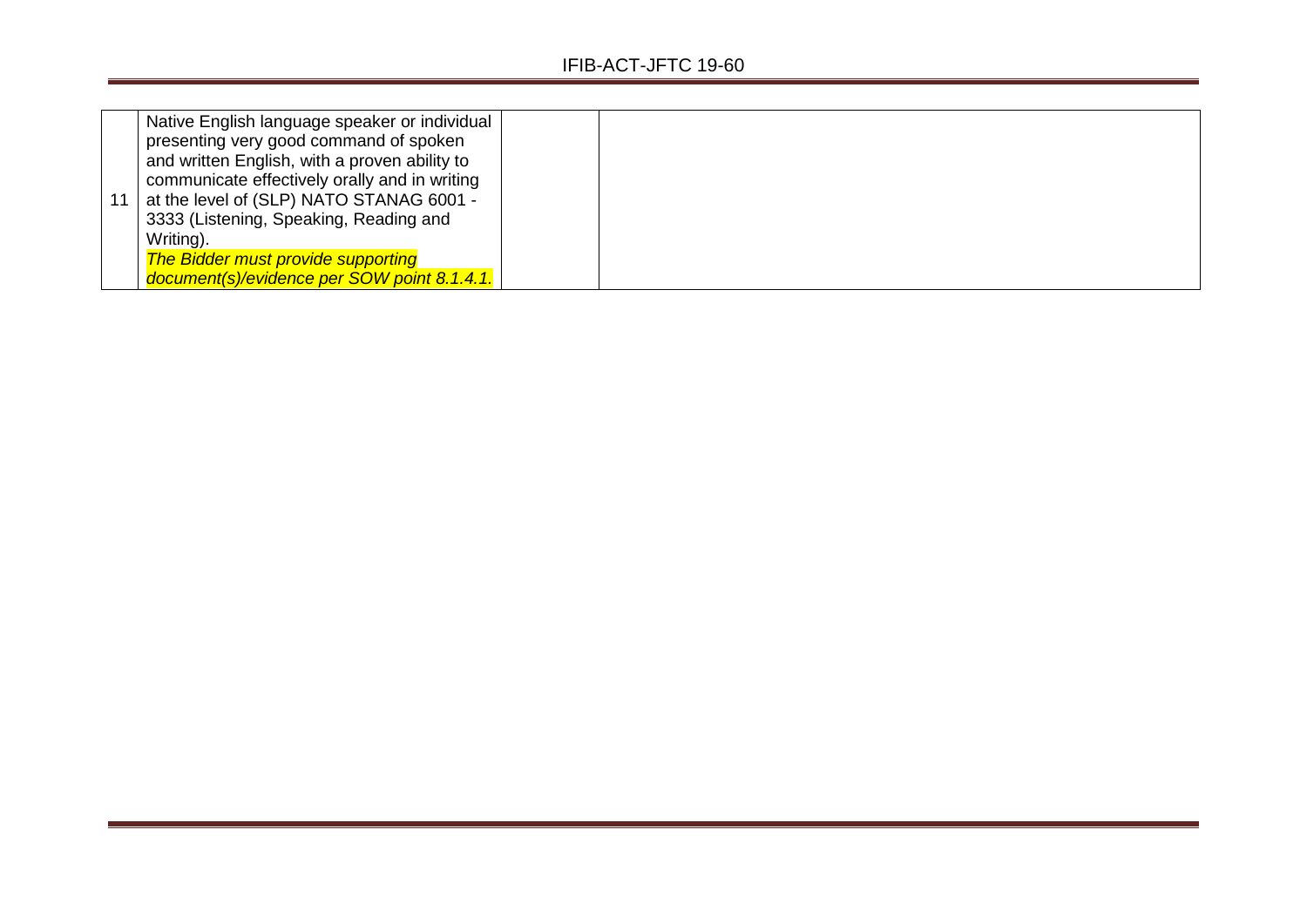# **POSITION: IRAQI COUNTRY/CULTURAL ADVISOR**

**KEY PERSONNEL NAME: ………………………………………….**

| #              | Criteria                                                                                                                 | <b>JFTC</b><br>Evaluation<br>(C/N) | <b>Comments</b><br>(Bidder shall complete each section below outlining how compliance is<br>achieved and specifically reference the information within the proposal<br>[index/page/para] that demonstrates compliance with the criteria) |
|----------------|--------------------------------------------------------------------------------------------------------------------------|------------------------------------|------------------------------------------------------------------------------------------------------------------------------------------------------------------------------------------------------------------------------------------|
| 1              | Previous experience as a White Cell member<br>in the training/exercise conducted by NATO<br>entity during last 24 months |                                    | Sample:<br>Compliance narrative:<br>Unequivocal reference evidenced by:<br>Index item #, Proposal page #<br>Index item #, Proposal page #                                                                                                |
| $\overline{2}$ | Experience with NATO exercise planning                                                                                   |                                    |                                                                                                                                                                                                                                          |
| 3              | Experience in the conduct of pre-deployment<br>trainings                                                                 |                                    |                                                                                                                                                                                                                                          |
| 4              | Experience working within TCON for Pre-<br>Deployment training events                                                    |                                    |                                                                                                                                                                                                                                          |
| 5              | Experience working with ministerial entities<br>within Government of Republic of Iraq                                    |                                    |                                                                                                                                                                                                                                          |
| 6              | Knowledge of current political structure of<br>Republic of Iraq                                                          |                                    |                                                                                                                                                                                                                                          |
| $\overline{7}$ | Knowledge of Iraqi behaviour within political<br>and economic environment                                                |                                    |                                                                                                                                                                                                                                          |
| 8              | Current Knowledge of statistical and historical<br>data regarding Republic of Iraq                                       |                                    |                                                                                                                                                                                                                                          |
| 9              | Proficiency in use of Microsoft Office<br>Software (Outlook, Word, PowerPoint, Excel)                                    |                                    |                                                                                                                                                                                                                                          |
| 10             | Good working knowledge of Joint Exercise<br>Management Module (JEMM)                                                     |                                    |                                                                                                                                                                                                                                          |